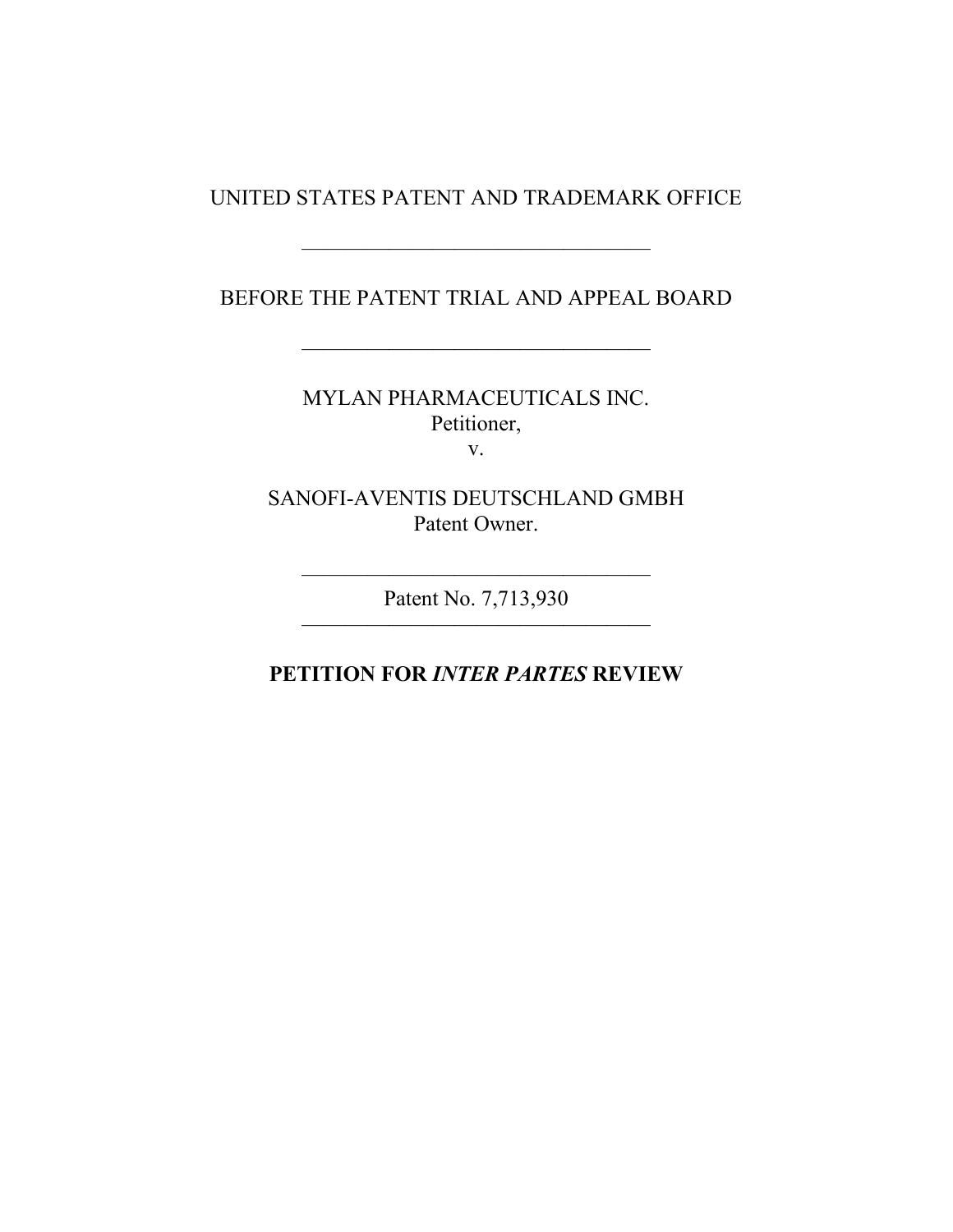# **TABLE OF CONTENTS**

### Page

| $\overline{I}$ . |                                                  |                  |                                                                                                                                                                                                                                 |
|------------------|--------------------------------------------------|------------------|---------------------------------------------------------------------------------------------------------------------------------------------------------------------------------------------------------------------------------|
| $\prod$ .        |                                                  |                  |                                                                                                                                                                                                                                 |
|                  | A.                                               |                  |                                                                                                                                                                                                                                 |
|                  | <b>B</b> .                                       |                  |                                                                                                                                                                                                                                 |
|                  | $\mathcal{C}$ .                                  |                  | Identification of Counsel $(37 \text{ C.F.R. } §42.8(b)(3))$ and                                                                                                                                                                |
| III.             |                                                  |                  |                                                                                                                                                                                                                                 |
| IV.              | IDENTIFICATION OF CHALLENGE AND STATEMENT OF THE |                  |                                                                                                                                                                                                                                 |
| V.               |                                                  |                  | STATEMENT OF REASONS FOR THE RELIEF REQUESTED4                                                                                                                                                                                  |
|                  | A.                                               |                  |                                                                                                                                                                                                                                 |
|                  | <b>B</b> .                                       |                  |                                                                                                                                                                                                                                 |
|                  |                                                  | 1.               |                                                                                                                                                                                                                                 |
|                  |                                                  | 2.               | Brief Overview of the '930 Patent's Prosecution History 12                                                                                                                                                                      |
|                  | $\mathcal{C}$ .                                  |                  |                                                                                                                                                                                                                                 |
|                  | D.                                               |                  |                                                                                                                                                                                                                                 |
|                  | E.                                               |                  | Patents and Printed Publications Relied On In This Petition 15                                                                                                                                                                  |
|                  |                                                  | 1                | LANTUS <sup>®</sup> (Insulin Glargine) 2000 Product Label                                                                                                                                                                       |
|                  |                                                  | $\overline{2}$ . | Owens, D.R., et al., "Pharmacokinetics Of <sup>125</sup> I-Labeled<br>Insulin Glargine (HOE 901) In Healthy Men:<br>Comparison With NPH Insulin And The Influence Of<br>Different Subcutaneous Injection Sites," Diabetes Care. |
|                  |                                                  | 3.               | Lougheed, W.D., at al. "Physical Stability of Insulin<br>Formulations," Diabetes. 1983 May; 32(5): 424-32. [Ex.                                                                                                                 |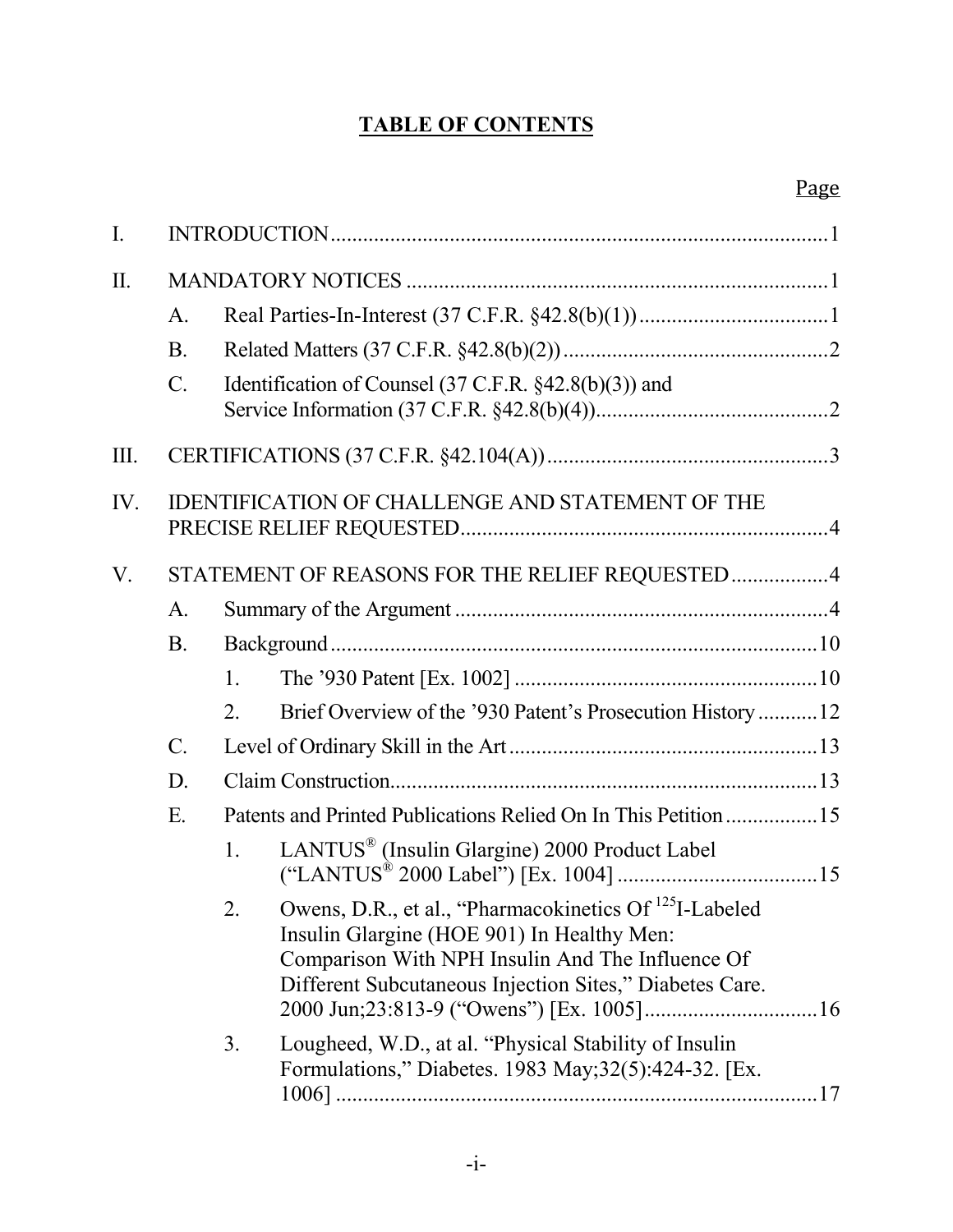| F. |                | The Prior-art Renders The Challenged Claims Obvious 21                                                             |     |
|----|----------------|--------------------------------------------------------------------------------------------------------------------|-----|
| G. |                | Ground 1: Claims 1-20 of the '930 Patent were Obvious                                                              |     |
|    | 1.             | Claim 1 was Obvious Over LANTUS® 2000 Label and                                                                    |     |
|    | 2.             | Dependent Claims 2, 3 and 8 were Obvious Over                                                                      |     |
|    | 3 <sub>1</sub> | Claim 4 was Obvious Over LANTUS <sup>®</sup> 2000 Label and                                                        | .27 |
|    | 4.             | Dependent Claims 5, 9 and 17 were Obvious Over                                                                     |     |
|    | 5.             | Dependent Claims 6 and 7 were Obvious Over                                                                         |     |
|    | 6.             | Dependent Claims 10, 11 and 20 were Obvious Over                                                                   |     |
|    | 7.             | Dependent Claims 12 and 13 were obvious Over                                                                       |     |
|    | 8.             | Dependent Claims 14, 15 and 16 were obvious Over                                                                   |     |
|    | 9.             | Dependent Claim 18 was Obvious Over LANTUS® 2000                                                                   | 33  |
|    | 10.            | Dependent Claim 19 was Obvious Over LANTUS <sup>®</sup> 2000                                                       | 34  |
| Н. |                | Grounds 2 and 3: Claims 1-18 and 20 of the '930 Patent<br>were Obvious Over the LANTUS <sup>®</sup> 2000 Label and |     |
|    | 1.             | Claim 1 was Obvious Over LANTUS® 2000 Label and                                                                    |     |
|    | 2.             | Dependent Claims 2, 3 and 8 were Obvious Over<br>LANTUS <sup>®</sup> 2000 Label and Insuman Infusat or Grau 38     |     |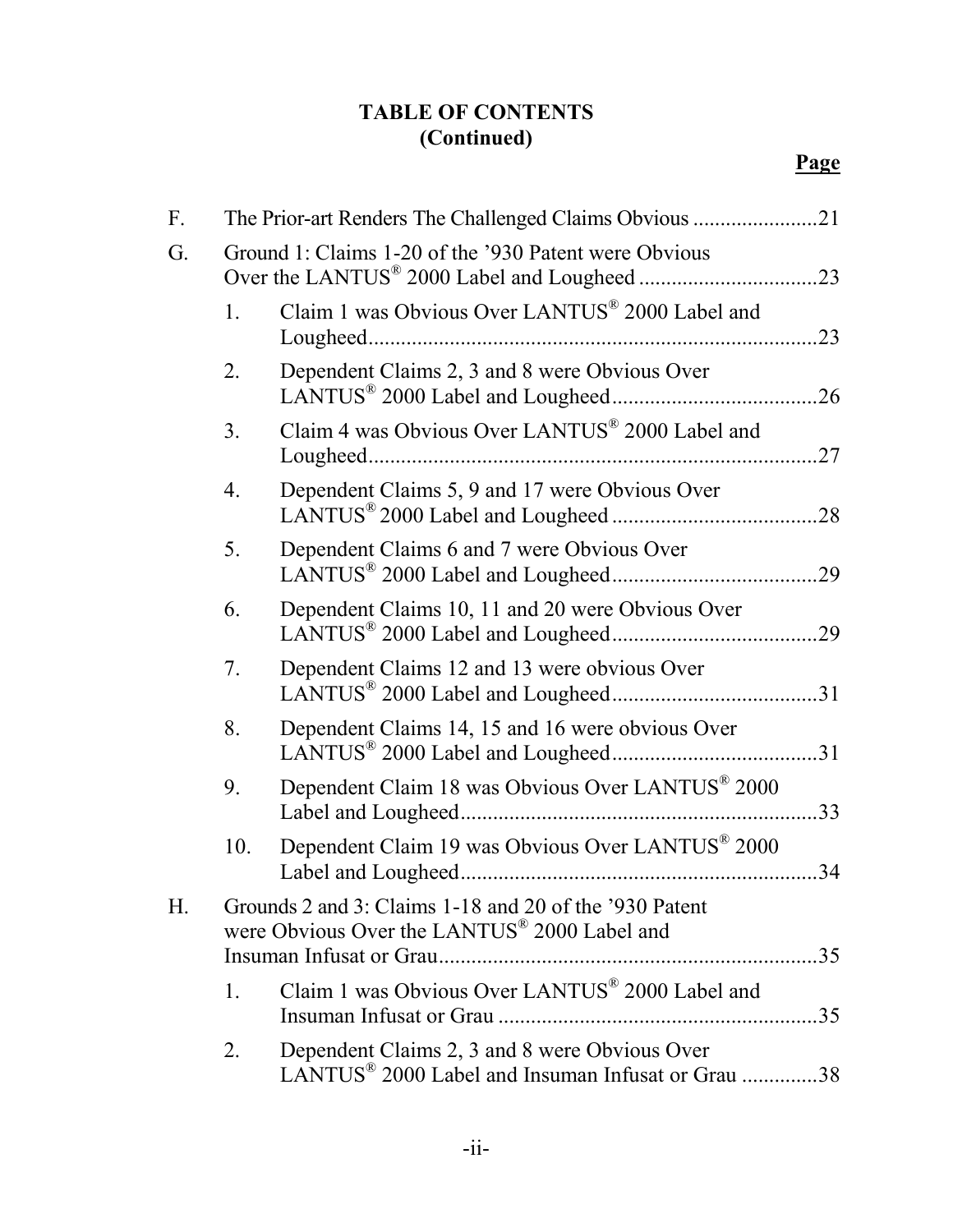|    | 3.               | Claim 4 was Obvious Over LANTUS <sup>®</sup> 2000 Label and                                                       |     |
|----|------------------|-------------------------------------------------------------------------------------------------------------------|-----|
|    | $\overline{4}$ . | Dependent Claims 5, 9 and 17 were Obvious Over<br>LANTUS <sup>®</sup> 2000 Label and Insuman Infusat or Grau40    |     |
|    | 5.               | Dependent Claims 6 and 7 were Obvious Over<br>LANTUS <sup>®</sup> 2000 Label and Insuman Infusat or Grau 40       |     |
|    | 6.               | Dependent Claims 10, 11 and 20 were Obvious over<br>LANTUS <sup>®</sup> 2000 Label and Insuman Infusat or Grau 41 |     |
|    | 7.               | Dependent Claims 12 and 13 were Obvious Over<br>LANTUS <sup>®</sup> 2000 Label and Insuman Infusat or Grau 42     |     |
|    | 8.               | Dependent Claims 14, 15 and 16 were Obvious Over<br>LANTUS <sup>®</sup> 2000 Label and Insuman Infusat or Grau 42 |     |
|    | 9.               | Dependent Claim 18 was Obvious Over LANTUS <sup>®</sup> 2000                                                      |     |
| I. |                  | Ground 4: Dependent Claim 19 was Obvious Over<br>LANTUS <sup>®</sup> 2000 Label and Insuman Infusat or Grau and   |     |
| J. |                  | Ground 5: Claims 1-20 of the '930 Patent were obvious                                                             |     |
|    | $\mathbf{1}$ .   |                                                                                                                   |     |
|    | 2.               | Dependent Claims 2, 3 and 8 were obvious Over Owens                                                               |     |
|    | 3.               | Dependent Claim 4 was Obvious Over Owens and<br>Lougheed                                                          | 48  |
|    | 4.               | Dependent Claims 5, 9 and 17 were obvious Over Owens                                                              | .48 |
|    | 5.               | Dependent Claims 6 and 7 were obvious Over Owens                                                                  |     |
|    | 6.               | Dependent Claims 10, 11 and 20 were Obvious Over                                                                  |     |
|    |                  |                                                                                                                   |     |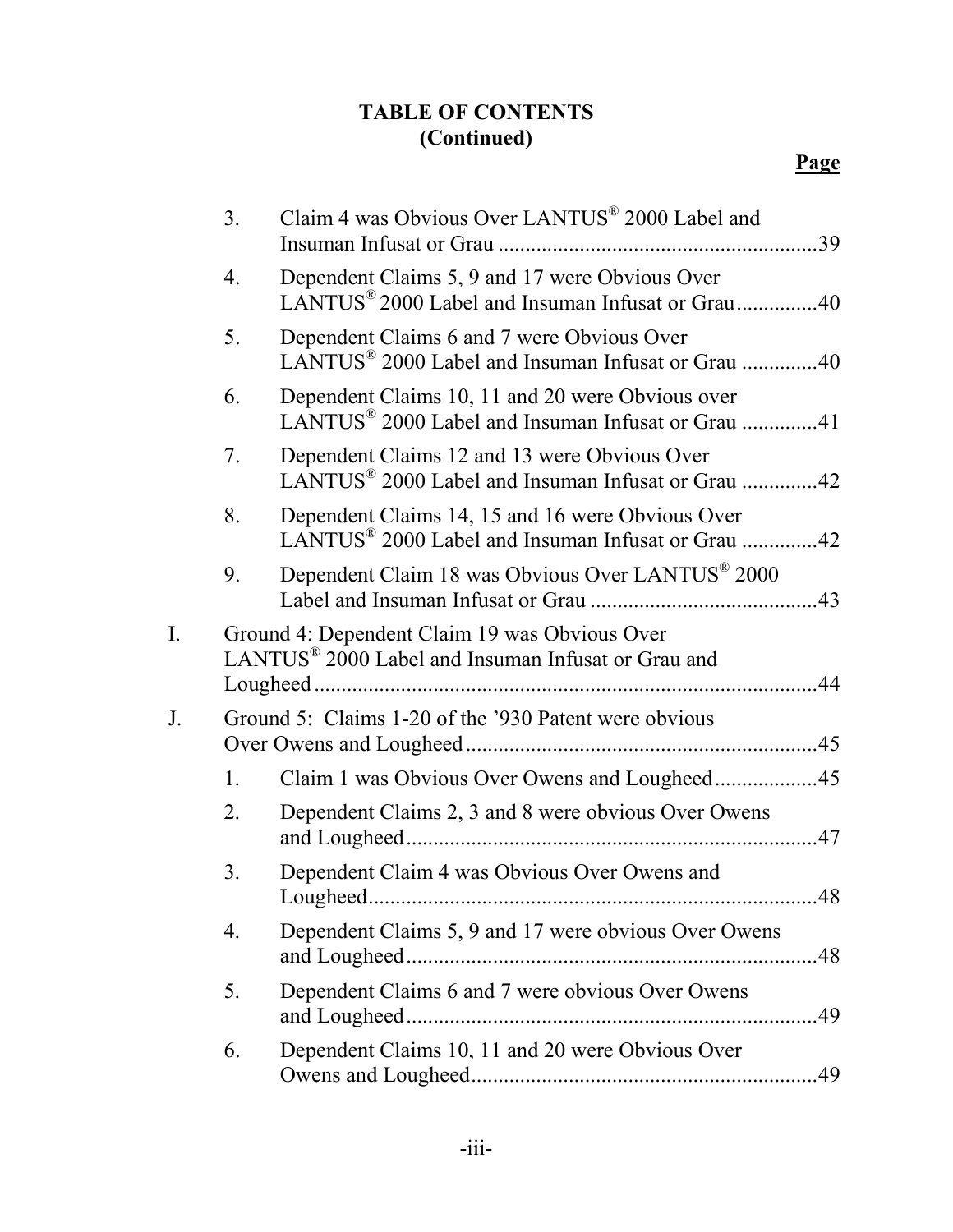|    | 7 <sub>1</sub> | Dependent Claims 12 and 13 were Obvious Over Owens                                                             |    |
|----|----------------|----------------------------------------------------------------------------------------------------------------|----|
|    | 8.             | Dependent Claims 14, 15 and 16 were Obvious Over                                                               |    |
|    | 9.             | Dependent Claim 18 was Obvious Over Owens and                                                                  |    |
|    | 10.            | Dependent Claim 19 was Obvious Over LANTUS® 2000                                                               |    |
| K. |                | Grounds 6 and 7: Claims 1-18 and 20 of the '930 Patent<br>was obvious Over Owens and Insuman Infusat or Grau54 |    |
|    | 1.             | Claim 1 was Obvious Over Owens and Insuman Infusat                                                             |    |
|    | 2.             | Dependent Claims 2, 3 and 8 were Obvious Over Owens                                                            |    |
|    | 3 <sub>1</sub> | Dependent Claim 4 was Obvious Over Owens and                                                                   |    |
|    | 4.             | Dependent Claims 5, 9 and 17 were Obvious Over                                                                 |    |
|    | 5.             | Dependent Claims 6 and 7 were Obvious Over Owens                                                               |    |
|    | 6.             | Dependent Claims 10, 11 and 20 were Obvious over                                                               |    |
|    | 7.             | Dependent Claims 12 and 13 were Obvious Over Owens                                                             | 59 |
|    | 8.             | Dependent Claims 14, 15 and 16 were Obvious Over                                                               |    |
|    | 9.             | Dependent Claim 18 was Obvious Over Owens and                                                                  |    |
| L. |                | Ground 8: Dependent Claim 19 was Obvious Over                                                                  |    |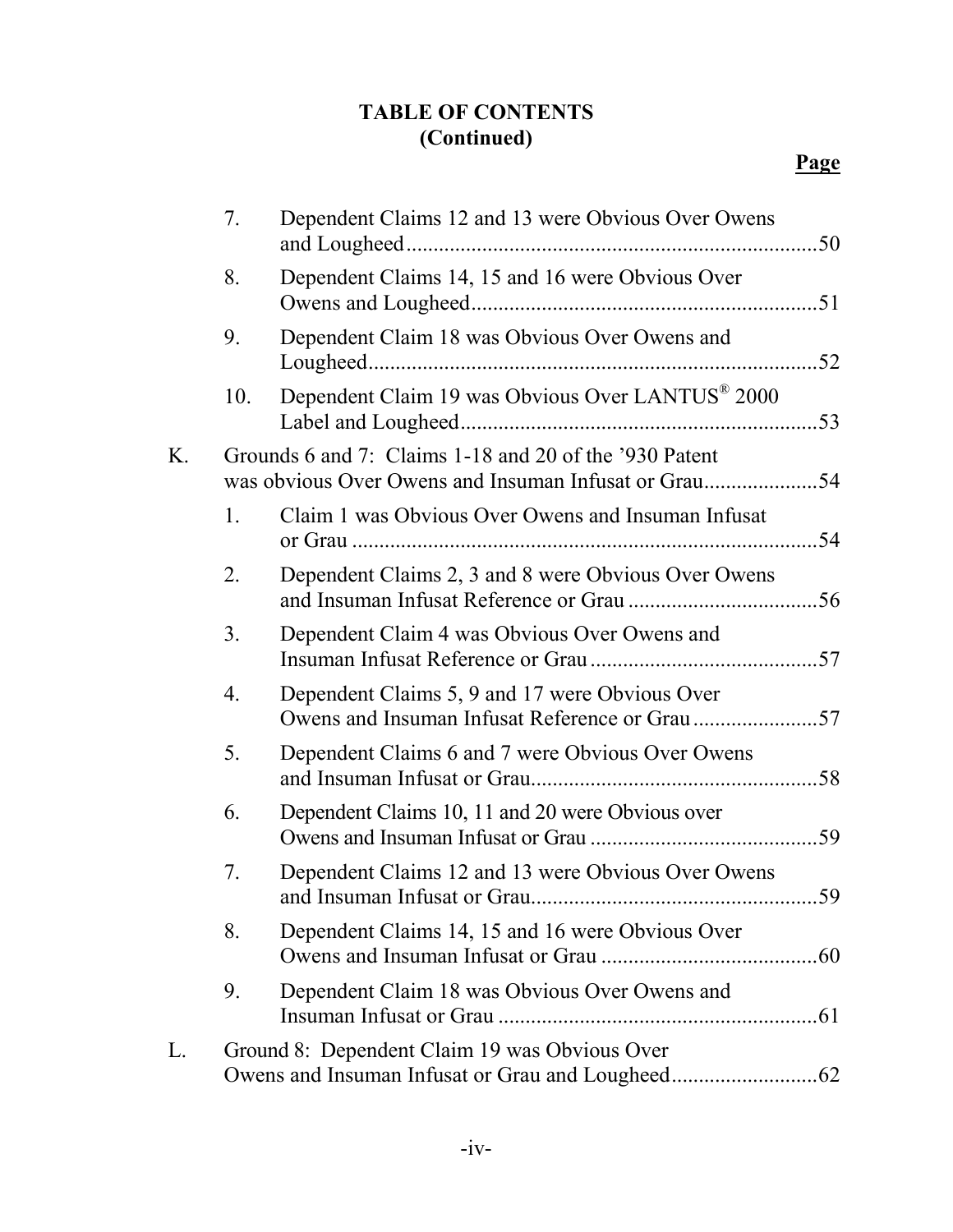| M. – |             |                                                            |  |
|------|-------------|------------------------------------------------------------|--|
|      |             | 1. The Addition of a Nonionic Surfactant as Recited in the |  |
|      |             |                                                            |  |
|      | $2^{\circ}$ |                                                            |  |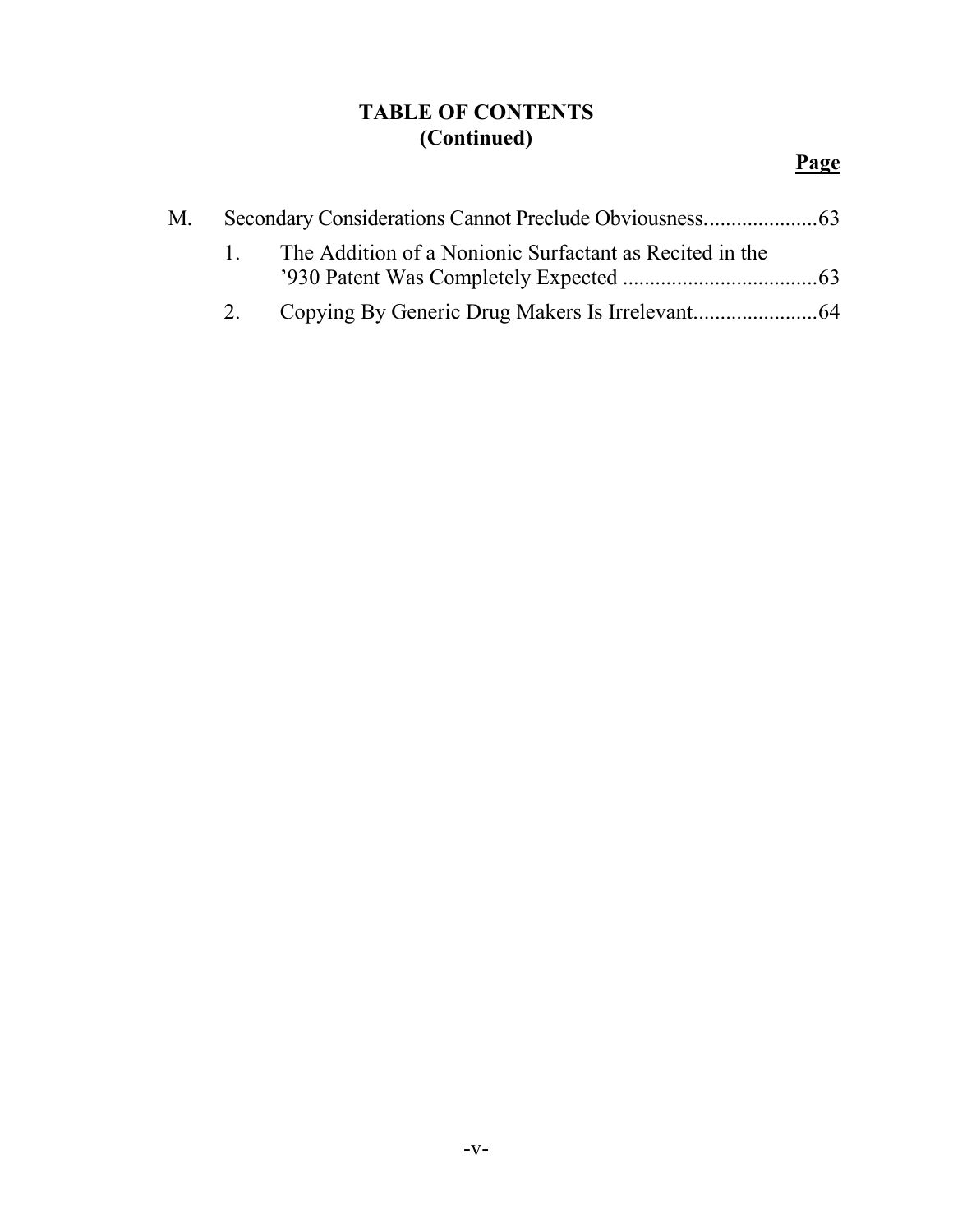# **TABLE OF AUTHORITIES**

# $Page(s)$

## **CASES**

| Galderma Labs., LP v. Tolmar, Inc., 737 F.3d 731 (Fed. Cir. 2013)33, 35, 43                                                                                      | $45, 52, 54$<br>61, 62 |
|------------------------------------------------------------------------------------------------------------------------------------------------------------------|------------------------|
|                                                                                                                                                                  | $45, 52, 54$<br>61, 62 |
| In re Ethicon, Inc., App. 2015-1696, slip op. 12 (Fed. Cir. 2017) 33, 43, 52                                                                                     | 61                     |
|                                                                                                                                                                  | 61                     |
|                                                                                                                                                                  |                        |
|                                                                                                                                                                  |                        |
| Titanium Metals Corp. of America v. Banner, 778 F.2d 775 (Fed. Cir.<br><i>um Metals Corp. of America v. Banner, 116 P.20 112 (Pol. 2n. 2n. 2n. 33, 43, 52</i> 61 |                        |

## **RULES**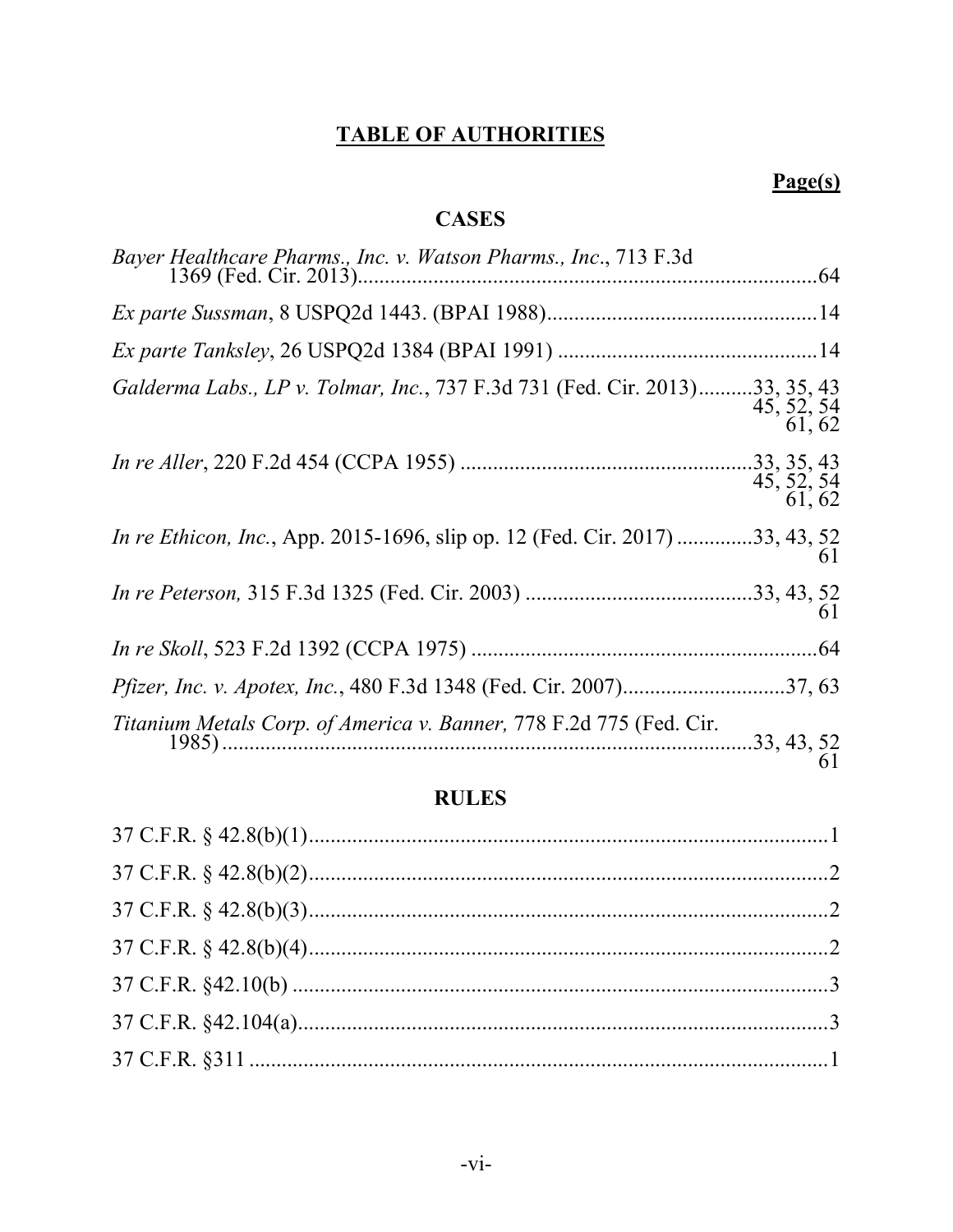# **LIST OF EXHIBITS**

| <b>Exhibit No.</b> | <b>Description</b>                                                                                                                                                    |
|--------------------|-----------------------------------------------------------------------------------------------------------------------------------------------------------------------|
| 1001               | U.S. Patent No. 7,476,652, Acidic Insulin Preparations Having<br><i>Improved Stability</i> (filed March 25, 2005) (issued January 13,<br>2009)                        |
| $1001A$ Part I     | File History for U.S. Patent No. 7,476,652 Part I                                                                                                                     |
| $1001A$ Part II    | File History for U.S. Patent No. 7,476,652 Part II                                                                                                                    |
| 1001A Part III     | File History for U.S. Patent No. 7,476,652 Part III                                                                                                                   |
| 1001A Part IV      | File History for U.S. Patent No. 7,476,652 Part IV                                                                                                                    |
| $1001A$ Part V     | File History for U.S. Patent No. 7,476,652 Part V                                                                                                                     |
| 1001A Part VI      | File History for U.S. Patent No. 7,476,652 Part VI                                                                                                                    |
| 1002               | U.S. Patent No. 7,713,930, Acidic Insulin Preparations Having<br><i>Improved Stability</i> (filed December 4, 2008) (issued May 11,<br>2010)                          |
| 1002A              | File History for U.S. Patent No. 7,713,930                                                                                                                            |
| 1003               | Expert Declaration of Professor Samuel H. Yalkowsky in Support<br>of Petition for <i>Inter Partes</i> Review of Patent No. 7,476,652 and<br>U.S. Patent No. 7,713,930 |
| 1003A              | Curriculum Vitae of Professor Samuel H. Yalkowsky                                                                                                                     |
| 1003B              | Materials Reviewed by Professor Samuel H. Yalkowsky                                                                                                                   |
| 1004               | 2001 Physician's Desk Reference ("PDR") Entry for LANTUS <sup>®</sup>                                                                                                 |
| 1004A              | Affidavit of Patricia van Skaik for December 1, 2000 date stamp<br>of 2001 PDR received by the Lloyd Library and Museum<br>(Cincinnati, Ohio)                         |
| 1005               | D.R. Owens et al., "Pharmacokinetics of 125I-Labeled Insulin<br>Glargine (HOE 901) in Healthy Men", Diabetes Care 23:813-19                                           |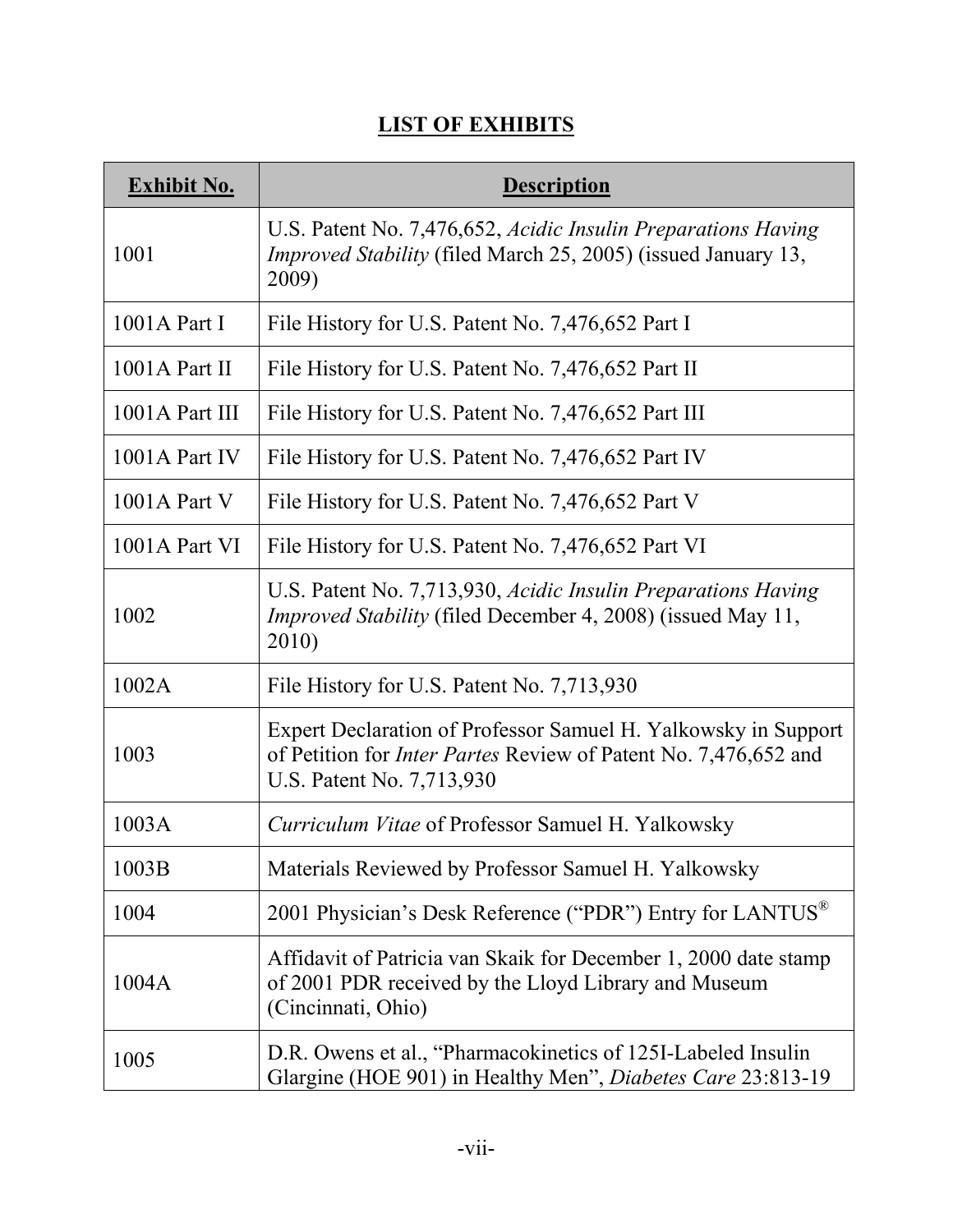| <b>Exhibit No.</b> | <b>Description</b>                                                                                                                                                                                                                                                                     |
|--------------------|----------------------------------------------------------------------------------------------------------------------------------------------------------------------------------------------------------------------------------------------------------------------------------------|
|                    | (June 2000)                                                                                                                                                                                                                                                                            |
| 1006               | W.D. Lougheed et al., "Physical Stability of Insulin<br>Formulations", <i>Diabetes</i> 32:424-32 (May 1983)                                                                                                                                                                            |
| 1007               | 2000 FASS Entry for INSUMAN INFUSAT (January 2000)                                                                                                                                                                                                                                     |
| 1007A              | Certified English translation for Ex. 1007 (FASS Entry for<br><b>INSUMAN INFUSAT)</b>                                                                                                                                                                                                  |
| 1008               | U. Grau and C.D. Saudek, "Stable Insulin Preparation for<br>Implanted Insulin Pumps", Diabetes 36:1453-59 (December<br>1987)                                                                                                                                                           |
| 1009               | EMEA Public Statement on INSUMAN INFUSAT (February 14,<br>$2000$ , at<br>http://www.ema.europa.eu/ema/index.jsp?curl=pages/news and e<br>vents/news/2010/08/news detail 001094.jsp∣=WC0b01ac05<br>$8004d5c1$ (accessed June 1, 2017)                                                   |
| 1010               | FDA Drug Approval for LANTUS® (NDA 02-1081) (April 20,<br>$2000$ ) at<br>https://www.accessdata.fda.gov/scripts/cder/daf/index.cfm?event                                                                                                                                               |
| 1011               | P. Gillies et al., "Insulin Glargine", <i>Drugs</i> 59:253-60 (February<br>2000)                                                                                                                                                                                                       |
| 1012               | U. Derewenda et al. "Phenol Stabilizes More Helix in a New<br>Symmetrical Zinc Insulin Hexamer", Nature 338:594-6 (April<br>1989)                                                                                                                                                      |
| 1013               | H. Berchtold and R. Hilgenfeld, "Binding of Phenol to R6 Insulin<br>Hexamers", <i>Biopolymers</i> 51:165-72 (1999)                                                                                                                                                                     |
| 1014               | J. Brange and L. Langkjær, "Insulin Structure and Stability", in<br>STABILITY AND CHARACTERIZATION OF PROTEIN AND PEPTIDE<br>DRUGS, CASE HISTORIES CHAPTER 11, 315-50 (Vol. 5 of<br>Pharmaceutical Biotechnology) (eds. Y. J. Wang and R.<br>Pearlman) (Plenum Press, New York) (1993) |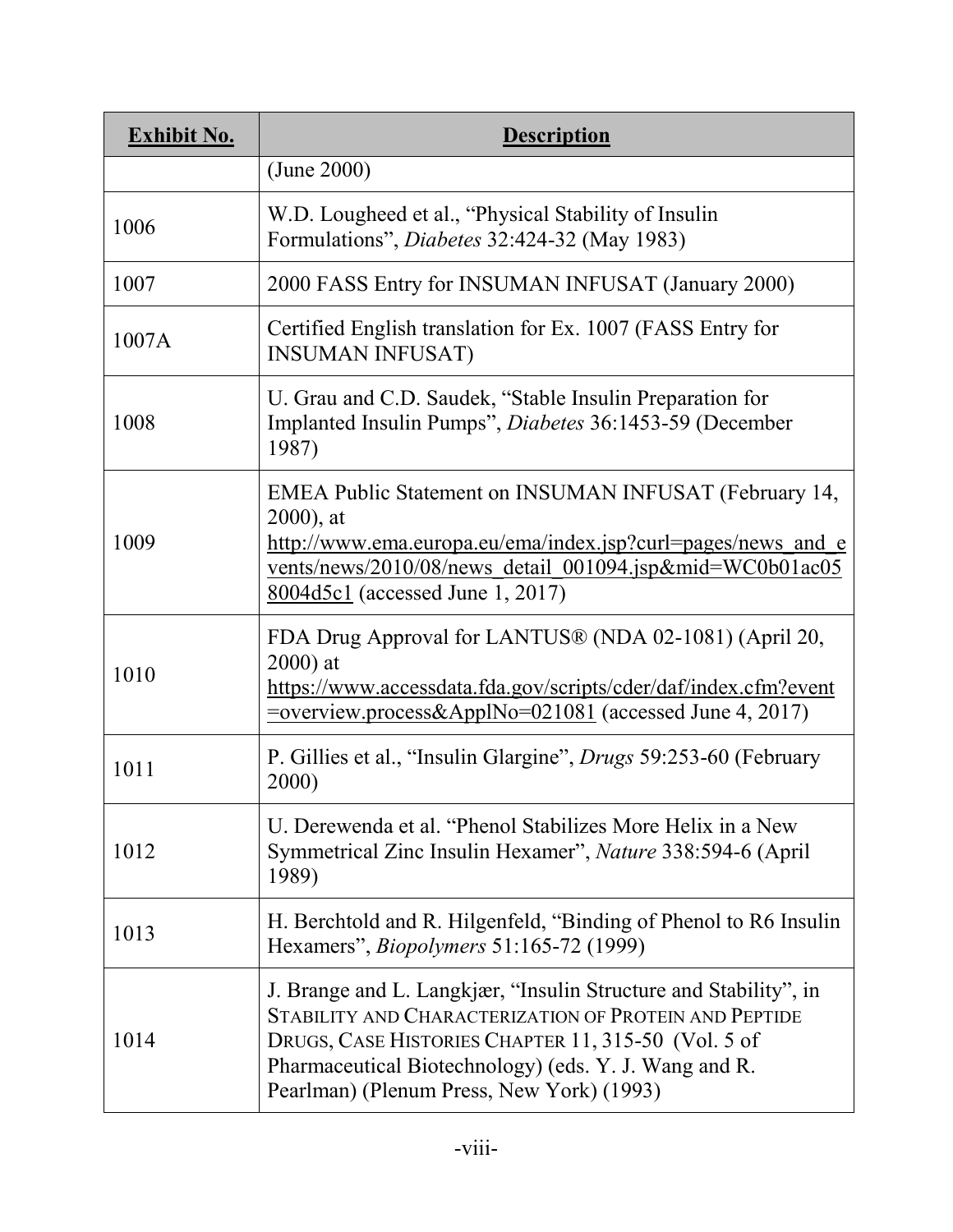| <b>Exhibit No.</b> | <b>Description</b>                                                                                                                                                                                                                                                                                                              |
|--------------------|---------------------------------------------------------------------------------------------------------------------------------------------------------------------------------------------------------------------------------------------------------------------------------------------------------------------------------|
| 1015               | J. Brange et al., "Toward Understanding Insulin Fibrillation", J.<br>Pharm. Sci. 86:517-25 (May 1997)                                                                                                                                                                                                                           |
| 1016               | L.S. Jones et al., "Surfactant-Stabilized Protein Formulations: A<br>Review of Protein-Surfactant Interactions and Novel Analytical<br>Methodologies", in THERAPEUTIC PROTEIN AND PEPTIDE<br>FORMULATION AND DELIVERY, ACS SYMPOSIUM SERIES (eds. Z.<br>Shahrokh et al.) (American Chemical Society, Washington D.C.)<br>(1997) |
| 1017               | K. Hallas-Moller, "The Lente Insulins", <i>Diabetes</i> 5:7-14 (1956)                                                                                                                                                                                                                                                           |
| 1018               | W.D. Lougheed et al., "Insulin Aggregation in Artificial Delivery<br>Systems", Diabetologia 19:1-9 (July 1980)                                                                                                                                                                                                                  |
| 1019               | Excerpts from Handbook of Pharmaceutical Excipients 2 <sup>nd</sup><br>Edition (eds. A. Wade and P.J. Weller) (American Pharmaceutical<br>Association, Washington) (The Pharmaceutical Press, London)<br>(1994)                                                                                                                 |
| 1020               | W.R. Ashford and S. Landi, "Stabilizing Properties of Tween 80<br>in Dilute Protein Solutions", Bull. Parenteral Drug Assoc. 20:74-<br>81 (1966)                                                                                                                                                                                |
| 1021               | H. Thurow and K. Geisen, "Stabilisation of Dissolved Proteins<br>Against Denaturation at Hydrophobic Interfaces", Diabetologia<br>27:212-18 (1984)                                                                                                                                                                              |
| 1022               | M. Katakam et al., "Effect of Surfactants on the Physical Stability<br>of Recombinant Human Growth Hormone", J. Pharm. Sci.<br>84:713-16 (June 1995)                                                                                                                                                                            |
| 1023               | U.S. Patent No. 4,153,689 "Stable Iinsulin Preparation for Nasal<br>Administration" (Issued May 8, 1979) ("Hirai")                                                                                                                                                                                                              |
| 1024               | U.S. Patent No. 4,839,341 "Stabilized Insulin Formulations"<br>(Issued June 13, 1989) ("Massey")                                                                                                                                                                                                                                |
| 1025               | E.P. Publication No. 0200383 "An Improved Method for                                                                                                                                                                                                                                                                            |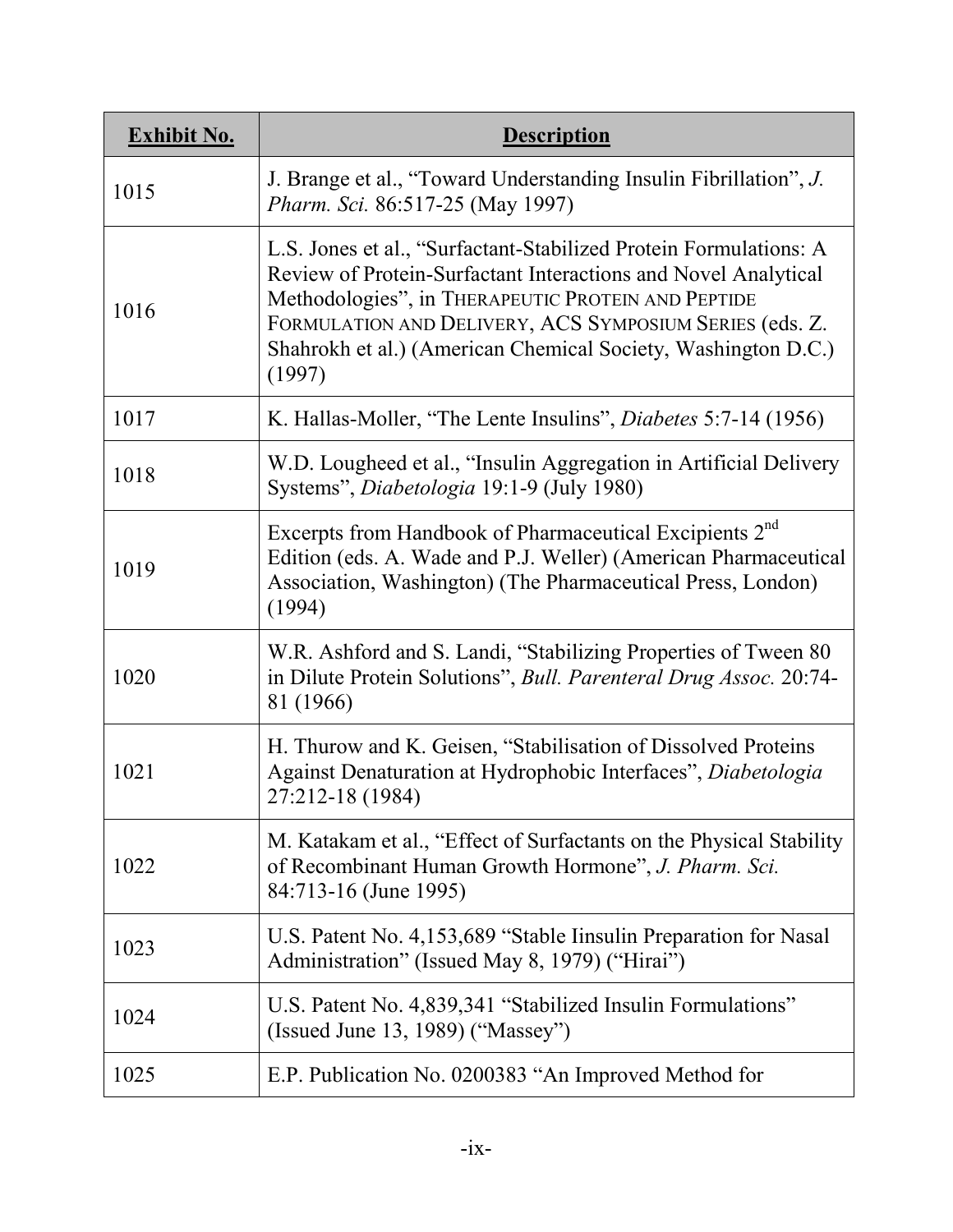| <b>Exhibit No.</b> | <b>Description</b>                                                                                                                                                                                              |
|--------------------|-----------------------------------------------------------------------------------------------------------------------------------------------------------------------------------------------------------------|
|                    | Administering Insulin" (Issued November 5, 1986) ("Su")                                                                                                                                                         |
| 1026               | A. Chawla et al. "Aggregation of Insulin, Containing Surfactants,<br>in Contact with Different Materials", Diabetes 34:420-24 (May<br>1985)                                                                     |
| 1027               | Y-C Lee et al., "Effect of Brij-78 on Systemic Delivery of Insulin<br>from an Ocular Device" J. Pharm. Sci. 86:430-33 (April 1997)                                                                              |
| 1028               | Y-C Lee et al., "Review on the Systemic Delivery of Insulin via<br>the Ocular Route", <i>Int'l J. Pharmaceutics</i> 233:1-18 (February<br>2002)                                                                 |
| 1029               | M. Heile and D. Schneider, "The Evolution of Insulin Therapy in<br>Diabetes Mellitus", J. Fam. Pract. 61 (5 Suppl.: S6-12 (May<br>2012)                                                                         |
| 1030               | ADIS R&D Profile "Insulin Glargine: Glargine, HOE 71GT15,<br>HOE 71GT80, HOE 901", <i>Drugs R&amp;D</i> 2:107-09 (August 1999)                                                                                  |
| 1031               | R. Jones, "Insulin Glargine Aventis Pharma", <i>IDrugs</i> 3:1081-87<br>(2000)                                                                                                                                  |
| 1032               | I.R. Schmolka, "Poloxamers in the Pharmaceutical Industry", in<br>POLYMERS FOR CONTROLLED DRUG DELIVERY, CHAPTER 10 (CRC<br>Press) (1991)                                                                       |
| 1033               | 2001 Rote Liste; Entry for INSUMAN INFUSAT                                                                                                                                                                      |
| 1033A              | Certified Translation of Exh. 1033 (2001 Rote Liste; Entry for<br><b>INISUMAN INFUSAT)</b>                                                                                                                      |
| 1033B              | Declaration of Hans-Peter Krieger (Deutsche National Bibliothek<br>Librarian) for receipt of 2001 Rote Liste by Deutsche National<br>Bibliothek on February 16, 2001                                            |
| 1034               | L. Gatlin and C. Gatlin, "Minimizing Injection Pain & Damage"<br>in INJECTABLE DRUG DEVELOPMENT TECHNIQUES TO REDUCE<br>PAIN AND IRRITATION CHAPTER 17 (eds. P.K. Gupta and G.A.<br>Brazeau) (CRC Press) (1999) |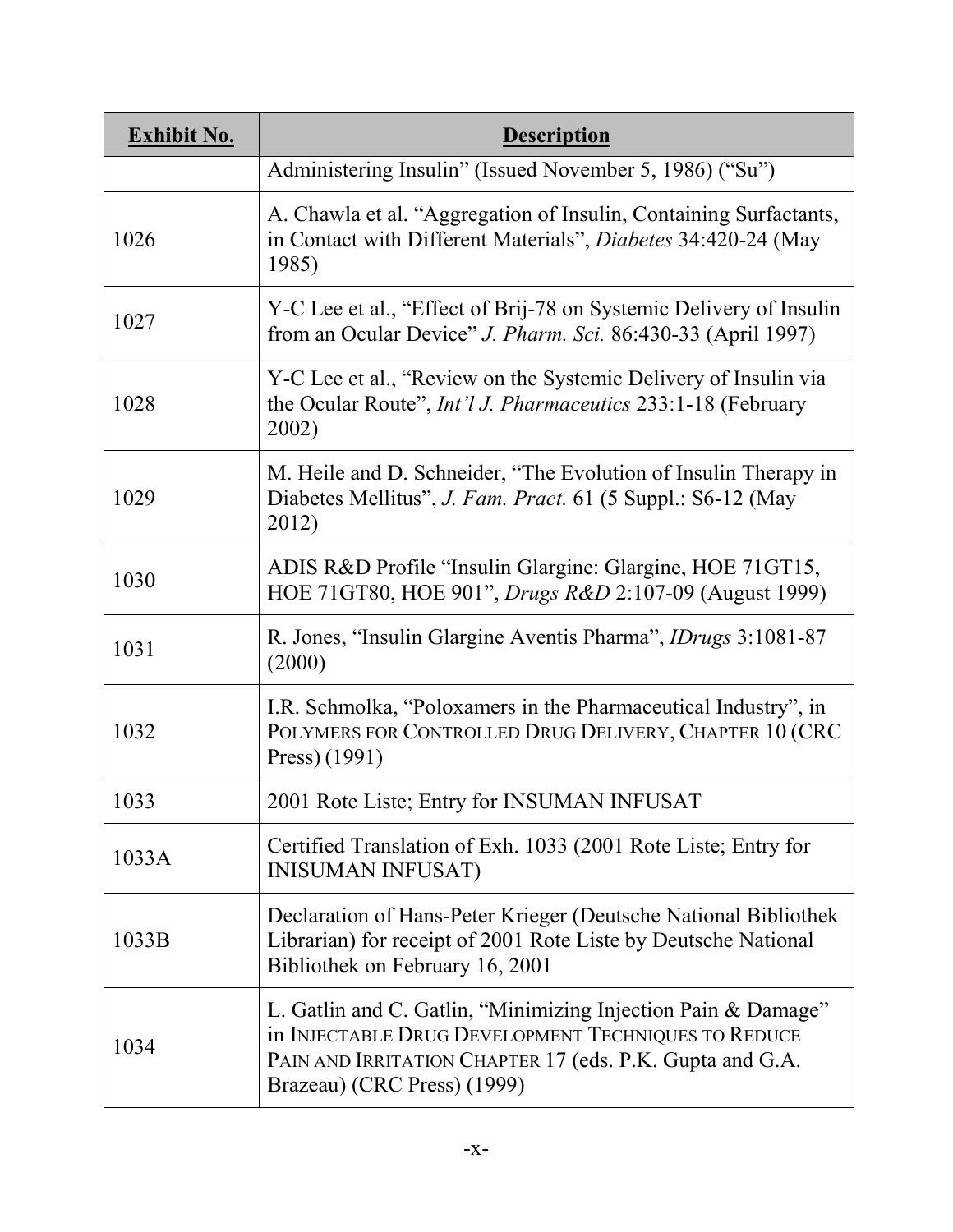| <b>Exhibit No.</b> | <b>Description</b>                                                                                                                                                                                                                                                                                   |
|--------------------|------------------------------------------------------------------------------------------------------------------------------------------------------------------------------------------------------------------------------------------------------------------------------------------------------|
| 1035               | 2004 CNN Money article regarding Aventis Pharma merger with<br>Sanofi-Synthelabo to create Sanofi-Aventis, the parent<br>corporation of '930 patent assignee Sanofi-Aventis Deutschland<br>GmbH at<br>http://money.cnn.com/2004/04/26/news/international/aventis san<br>ofi/ (accessed June 2, 2017) |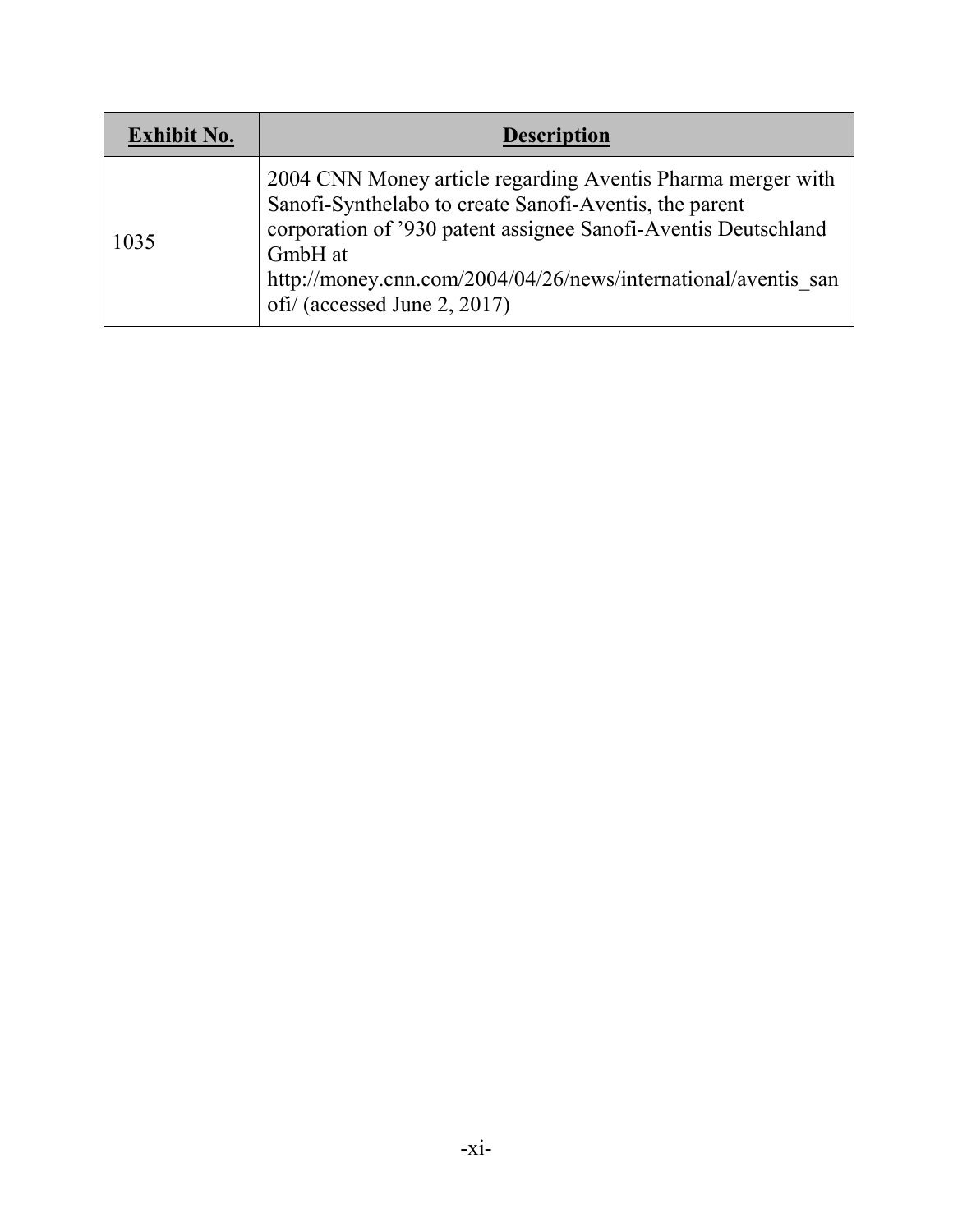#### **I. INTRODUCTION**

Mylan Pharmaceuticals Inc. ("Mylan") petitions for *Inter Partes* Review ("IPR") of claims 1-20 of U.S. Patent No. 7,713,930 to Brunner-Schwarz et al., titled "Acidic Insulin Preparations Having Improved Stability" ("the '930 patent," Ex. 1002). 37 C.F.R. §311.

By a preponderance of the evidence, this Petition proves the prior art renders unpatentable claims 1-20 of the '930 patent. An ordinarily skilled artisan ("PHOSITA<sup>1</sup>") would have reason to combine the LANTUS<sup>®</sup> (Insulin Glargine) label [Ex. 1004], which was approved in 2000 and included each component claimed except for a polysorbate or poloxamer, with Lougheed [Ex. 1006], the 2000 Fass Insuman Infusat entry [Ex. 1007] or Grau [Ex. 1008], which provided a reasonable expectation of success that adding a non-ionic surfactant to an insulin formulation would inhibit or eliminate the well-known and recognized tendency for insulin to aggregate. The challenged claims were also obvious to a PHOSITA in view of Owens [Ex. 1005] and Lougheed, the 2000 FASS Insuman Infusat entry or Grau.

#### **II. MANDATORY NOTICES**

#### **A. Real Parties-In-Interest (37 C.F.R. §42.8(b)(1))**

<sup>1</sup> All references herein to the knowledge or understanding of a PHOSITA or a PHOSITA's interpretation or understanding of a prior art reference are as of the earliest possible priority date unless specifically stated otherwise.

-1-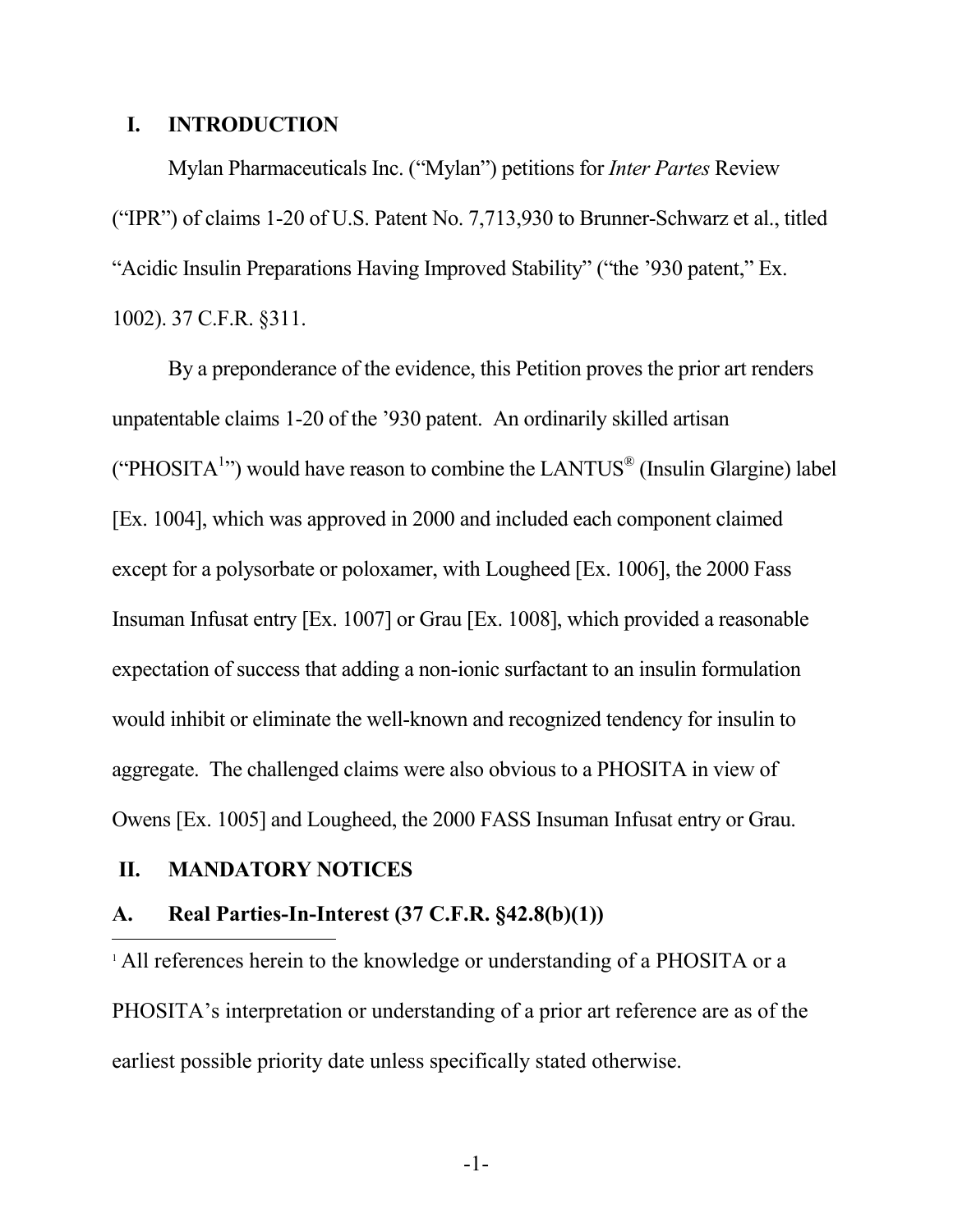Mylan's real parties-in-interest are Mylan Pharmaceuticals Inc., Mylan Inc.,

Mylan GmbH, Mylan N.V., Biocon Research Ltd. and Biocon Ltd.

Mylan Pharmaceuticals Inc., Mylan Inc., and Mylan GmbH are subsidiaries of

Mylan N.V.

# **B. Related Matters (37 C.F.R. §42.8(b)(2))**

Mylan is not a party to any litigation related to the '930 patent. The '930 patent

is related to U.S. Patent No. 7,476,652 and U.S. Patent Application No. 12/773,356

(now abandoned).

| <b>Lead Counsel</b>               | <b>Back-Up Counsel</b>           |  |  |
|-----------------------------------|----------------------------------|--|--|
| Jeffrey W. Guise, Reg. No. 34,613 | Douglas Carsten, Reg. No. 43,534 |  |  |
|                                   |                                  |  |  |
| WILSON SONSINI GOODRICH &         | WILSON SONSINI GOODRICH &        |  |  |
| <b>ROSATI</b>                     | <b>ROSATI</b>                    |  |  |
| 650 Page Mill Road,               | 650 Page Mill Road,              |  |  |
| Palo Alto, CA 94304               | Palo Alto, CA 94304              |  |  |
| Tel.: 858-350-2300                | Tel.: 858-350-2300               |  |  |
| Fax: 858-350-2399                 | Fax: 858-350-2399                |  |  |
| Email: $iguise@wsgr.com$          | Email: $dcarsten@wsgr.com$       |  |  |
|                                   |                                  |  |  |
|                                   | Richard Torczon, Reg. No. 34,448 |  |  |
|                                   | WILSON SONSINI GOODRICH &        |  |  |
|                                   | <b>ROSATI</b>                    |  |  |
|                                   | 650 Page Mill Road,              |  |  |
|                                   | Palo Alto, CA 94304              |  |  |
|                                   | Tel.: 202-973-8800               |  |  |
|                                   | Fax: 202-973-8899                |  |  |
|                                   | Email: $rtorczon@wsgr.com$       |  |  |
|                                   |                                  |  |  |
|                                   | Lorelei Westin, Reg. No. 52,353  |  |  |
|                                   | WILSON SONSINI GOODRICH &        |  |  |

### **C. Identification of Counsel (37 C.F.R. §42.8(b)(3)) and Service Information (37 C.F.R. §42.8(b)(4))**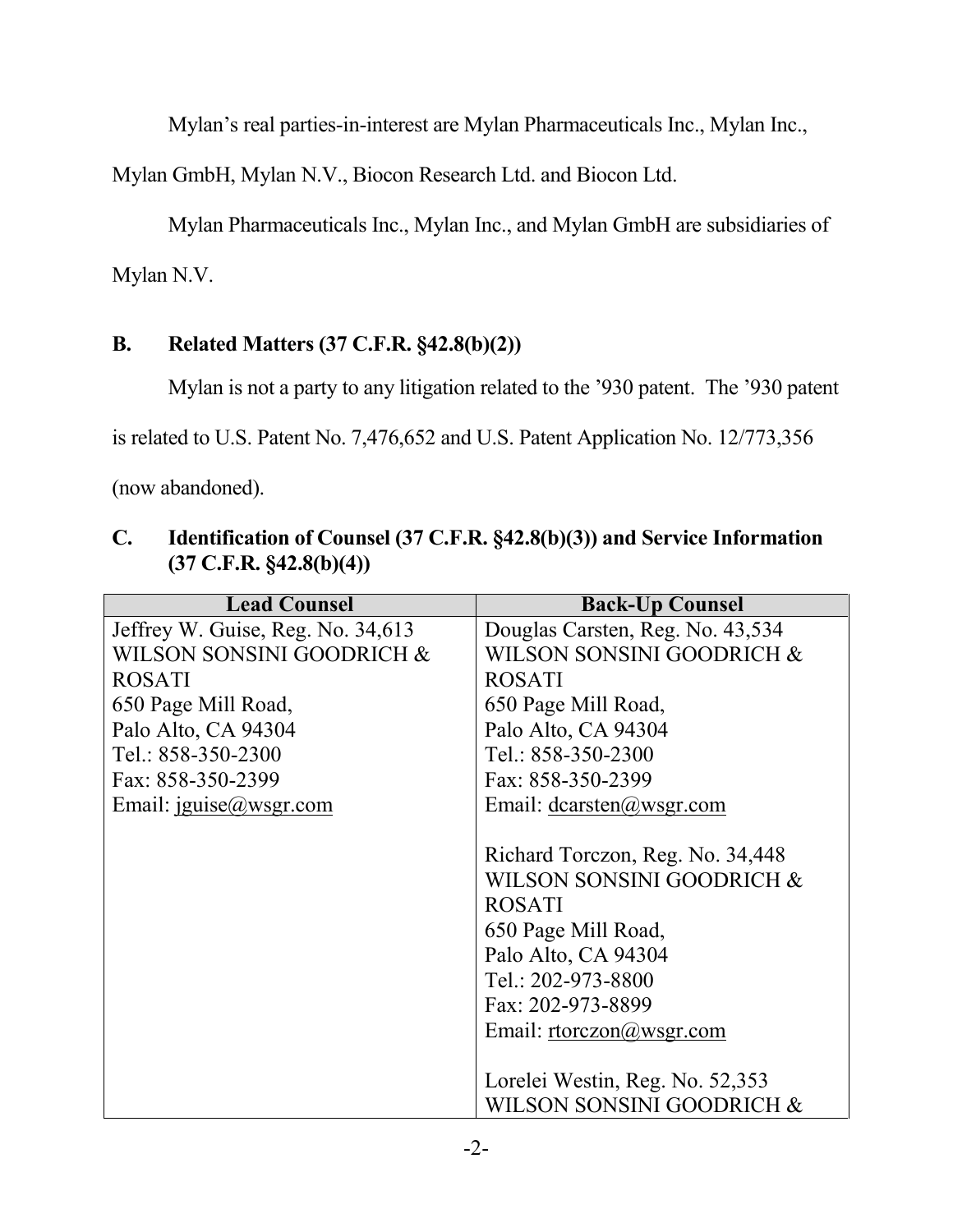| <b>ROSATI</b><br>650 Page Mill Road,<br>Palo Alto, CA 94304<br>Tel.: 858-350-2300<br>Fax: 858-350-2399<br>Email: $lwestin@wsgr.com$                                                                       |
|-----------------------------------------------------------------------------------------------------------------------------------------------------------------------------------------------------------|
| Clark Lin, Reg. No. 67,024<br>WILSON SONSINI GOODRICH &<br><b>ROSATI</b><br>650 Page Mill Road,<br>Palo Alto, CA 94304<br>Tel.: 858-350-2300<br>Fax: 858-350-2399<br>Email: $\text{clip}(\omega$ wsgr.com |
| Nancy Zhang, Reg. No. 69,463<br>WILSON SONSINI GOODRICH &<br><b>ROSATI</b><br>650 Page Mill Road,<br>Palo Alto, CA 94304<br>Tel.: 650-493-9300<br>Fax: 650-493-6811<br>Email: $nzhang@wsgr.com$           |

Please direct all correspondence to lead counsel and back-up counsel at the contact information above. Mylan consents to electronic mail service at jguise@wsgr.com and dcarsten@wsgr.com. A power of attorney pursuant to 37 C.F.R.  $§42.10(b)$ accompanies this petition.

### **III. CERTIFICATIONS (37 C.F.R. §42.104(a))**

Mylan certifies that the '930 patent is available for IPR and that Mylan is not barred or estopped from requesting IPR on the identified grounds.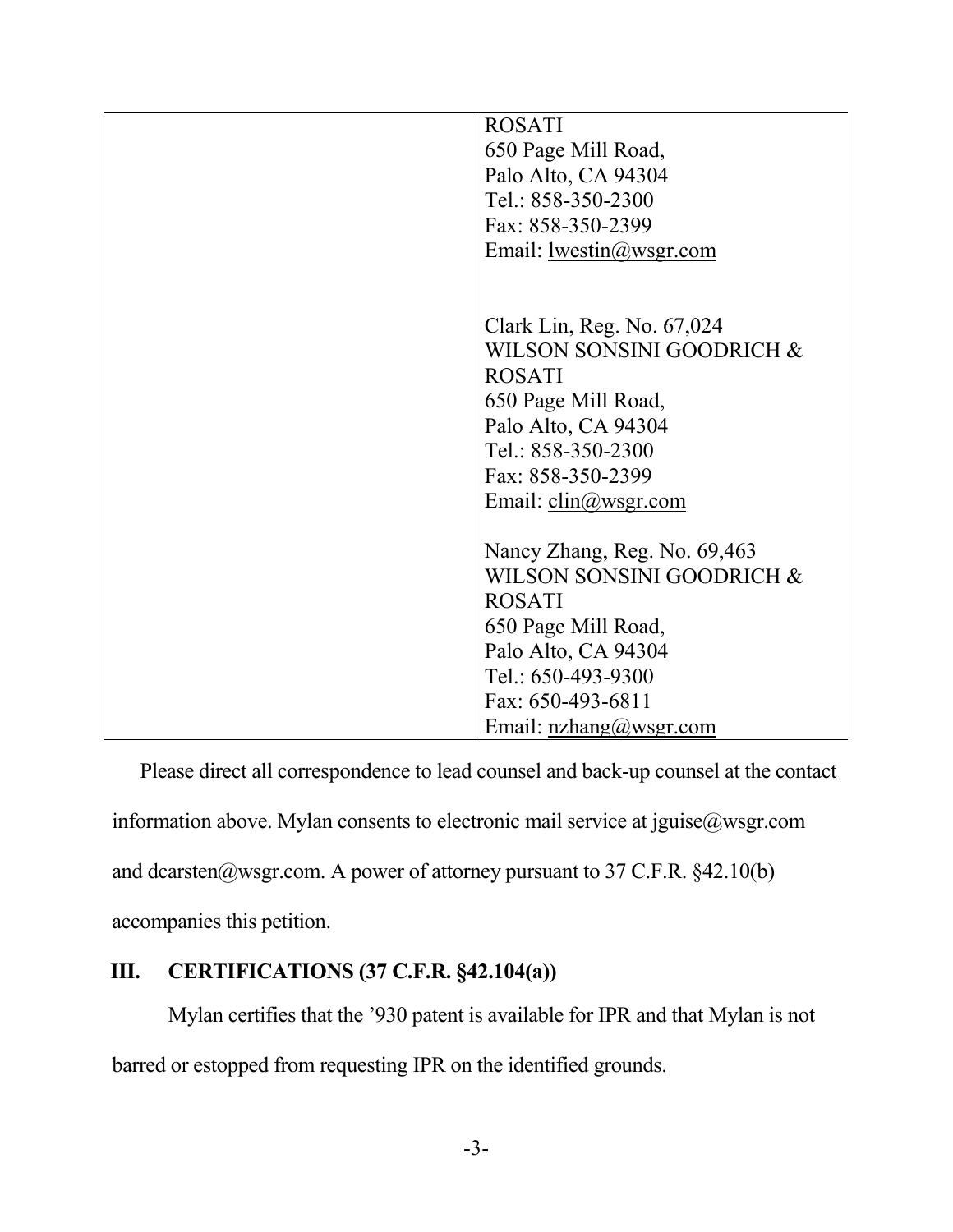### **IV. IDENTIFICATION OF CHALLENGE AND STATEMENT OF THE PRECISE RELIEF REQUESTED**

Mylan requests *inter partes* review and cancellation of claims 1-20 of the '930

patent under pre-AIA § 103, as Mylan's detailed statement of the reasons for the relief

requested sets forth, supported with exhibit copies, and the Declaration of Dr. Samuel

Yalkowsky (Ex. 1003).

The challenged claims relate to an insulin glargine formulation, specifically a

formulation created through the simple addition of polysorbates or poloxamers to a

then-commercially available insulin glargine formulation. Claims 1-20 are

unpatentable as follows:

|                | <b>Ground   Claims and Basis</b>                                               |
|----------------|--------------------------------------------------------------------------------|
|                | Claims 1-20 as obvious over the LANTUS <sup>®</sup> 2000 label [Ex. 1004] and  |
|                | Lougheed [Ex. 1006]                                                            |
| $\mathbf{2}$   | Claims 1-18 and 20 as obvious over the LANTUS <sup>®</sup> 2000 label and the  |
|                | 2000 FASS Insuman Infusat entry [Exs. 1007 and 1007A]                          |
| 3              | Claims 1-18 and 20 as obvious over the LANTUS <sup>®</sup> 2000 label and Grau |
|                | [Ex. 1008]                                                                     |
| 4              | Claim 19 as obvious over the LANTUS <sup>®</sup> 2000 label, and the 2000 FASS |
|                | Insuman Infusat entry or Grau and Lougheed                                     |
| 5              | Claims 1-20 as obvious over Owens [Ex. 1005] and Lougheed                      |
| 6              | Claims 1-18 and 20 as obvious over Owens and the 2000 FASS Insuman             |
|                | Infusat entry                                                                  |
| $\overline{7}$ | Claims 1-18 and 20 as obvious over Owens and Grau                              |
| 8              | Claim 19 as obvious over Owens and the 2000 FASS Insuman Infusat               |
|                | entry or Grau and Lougheed                                                     |

### **V. STATEMENT OF REASONS FOR THE RELIEF REQUESTED**

#### **A. Summary of the Argument**

Researchers have been working since the discovery of insulin in the 1920s to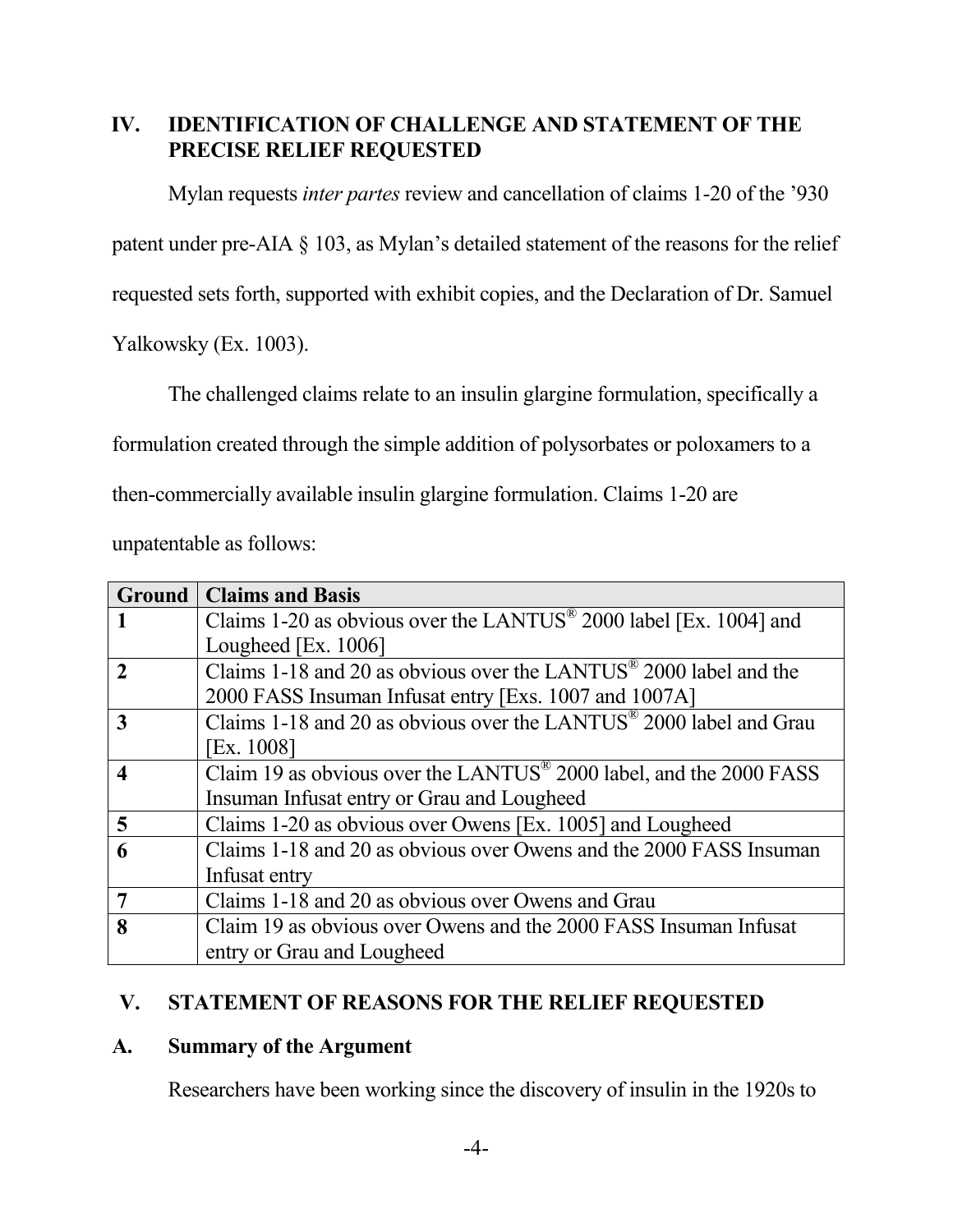provide diabetic patients with therapeutic insulin preparations that allow constant and consistent glycemic control. Ex. 1003 ¶¶92-97. The development of variant insulin compositions, including long-acting, controlled release basal insulin analogs, and fastacting insulin was critical for achieving long-term control of blood sugar levels. *Id.* 

Basal insulin glargine (LYS2963016 or HOE 901), developed and patented in the early 1990s, is an example of a biosynthetic recombinant human insulin analogue (Gly(A21)-Arg(B31)-Arg(B32)). *Id.* ¶¶124-28. Insulin glargine differs from human insulin at position 21 (glycine substitution for asparagine) and addition of two arginines at the C-terminal, which results in an altered acidic isoelectric point, as well as a predominantly monomeric insulin form in solution. *Id*. Because of its lowered solubility at neutral pH, insulin glargine precipitates upon injection into a subcutaneous tissue (a relatively neutral environment), resulting in controlled release and a longer time of action. *Id.*; Ex. 1004, 3. Insulin glargine was approved as a therapeutic by the U.S. Food and Drug Administration (FDA) in April 2000. *See*  FDA Drug Approval for NDA 021081 [Ex. 1010].

Insulin glargine's mechanism of action centers on its altered isoelectric point, resulting in the therapeutic preparation being more soluble in an acidic environment; by contrast, native human insulin formulations are more soluble at neutral pH. *See*  Gillies [Ex. 1011], 2; Ex. 1003 [125. Thus, insulin glargine is provided and stored as an acidic (pH 4.0) solution with a predominantly monomeric form. *See* Ex. 1004, 3;

-5-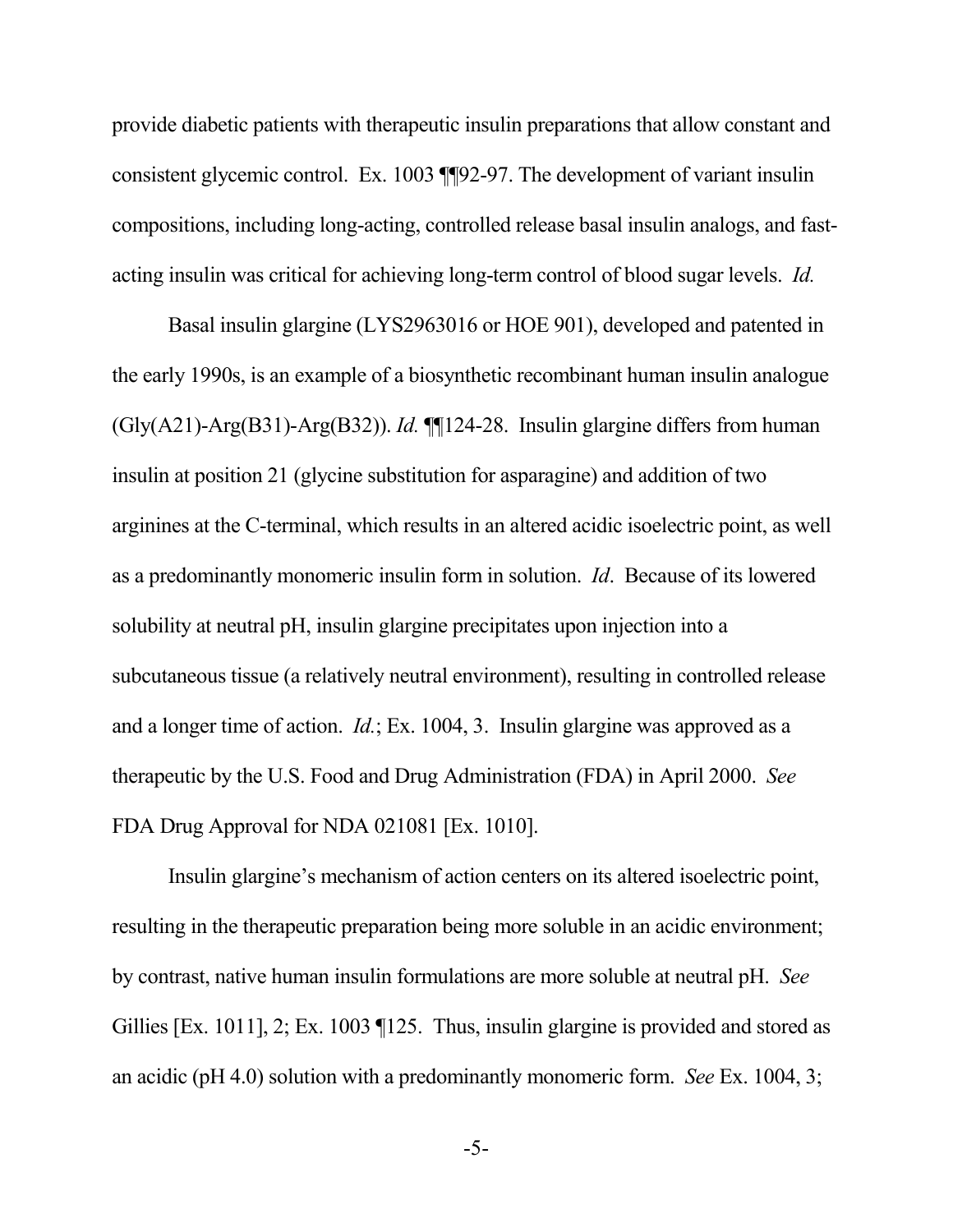Ex. 1003 ¶125. Upon administrating the acidic insulin glargine solution, the neutral environment of the patient's subcutaneous tissue causes insulin glargine to precipitate at the site of injection, effectively prolonging its absorption into the bloodstream. *Id.* Adding zinc prolonged the release of active insulin monomers. Preservatives (*e.g*., mcresol) and isotonic agents (*e.g.*, glycerol) were extensively used to further stabilize insulin formulations. *See* Owens [Ex. 1005], 3; Derewenda [Ex. 1012], 1; Berchtold [Ex. 1013], 1; Brange and Langkjær [Ex. 1014], 20; Ex. 1003 ¶125. Patients administered insulin glargine display a 24-hour duration of action with a relatively flat profile over the measured time period. Ex. 1004, 3.

While insulin precipitation *in vivo* can be useful for prolonged therapeutic effect, insulin aggregation before injection (such as during storage) can adversely affect its biological activity, including the well-known and inherent tendency of insulin products to aggregate during storage or agitation of the pharmaceutical solution. *See, e.g.*, Lougheed [Ex. 1006], 1 ("Unfortunately, the tendency of insulin to aggregate during storage in and delivery from [infusion] devices remains one of the fundamental obstacles to their prolonged clinical use."); Brange and Langkjoer [Ex. 1014], 8 ("The inherent tendency of insulin to undergo conformational changes resulting in aggregation and formation of a viscous gel or insoluble precipitates was observed early on in the insulin era."); Ex. 1003 ¶¶103-08. Factors known to contribute to insulin aggregation (or fibrillation) include acidic pH environments, as

-6-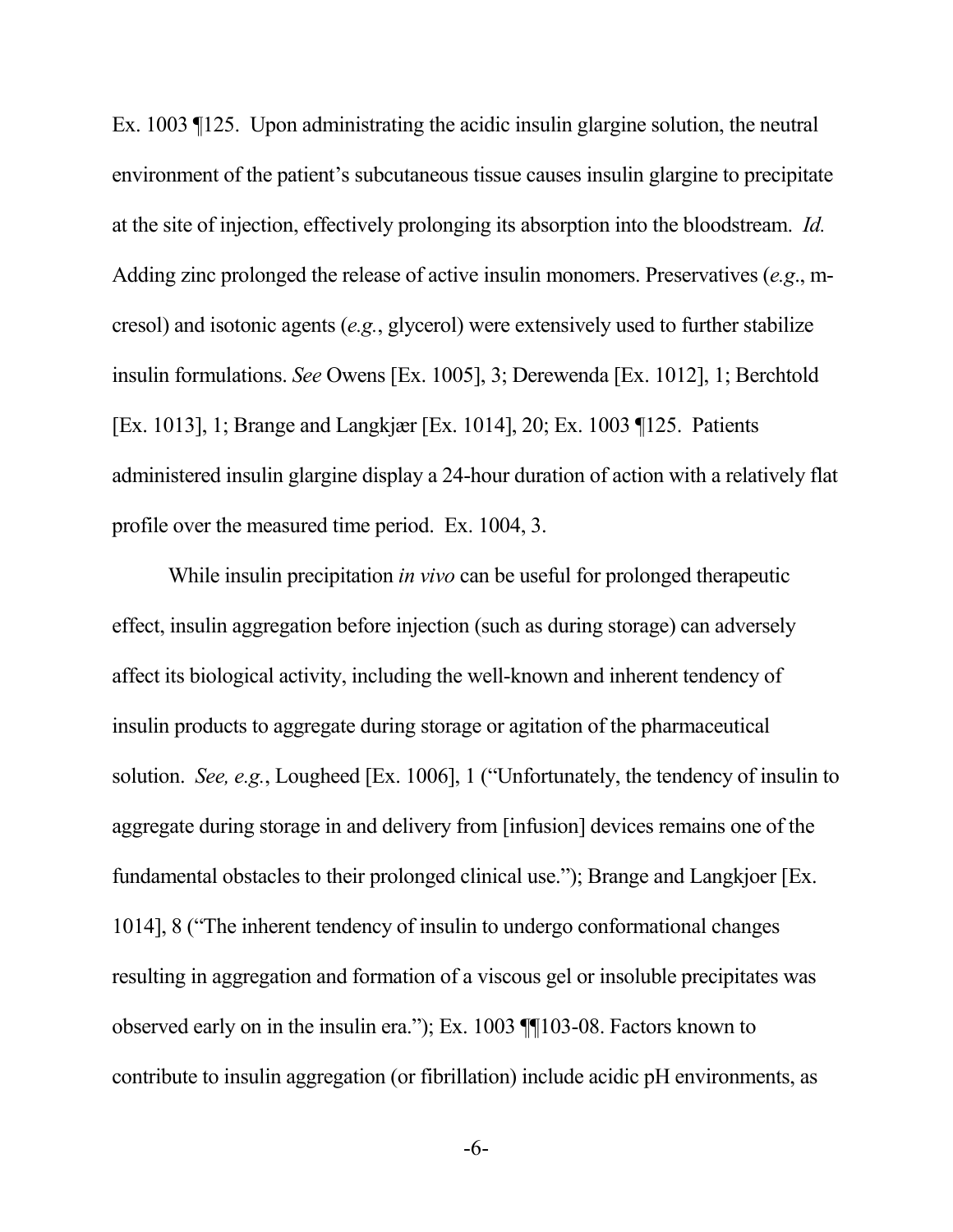well as the prevalence of insulin in a monomeric form, primarily due to exposed hydrophobic surface areas. *See, e.g.*, Brange [Ex. 1015], 3 ("[M]onomers [were] the least stable species and therefore more likely than dimers and hexamers to undergo conformational changes at hydrophobic interfaces.").

Insulin aggregation, which differs from the formation of relatively stable insulin dimers and hexamers in solution, contributes to the formation of highmolecular weight polymers including desamido insulin, which can lead to decreases in biological activity of the insulin preparation. Ex. 1006, 1. In fact, labels for insulin preparations, such as insulin glargine, have long warned patients not to use the product unless "the solution is clear and colorless with no particles visible", *i.e.*, no aggregation of insulin has occurred. Ex. 1004, 5-6. Moreover, insulin glargine would have been expected to aggregate because of the prevalence of monomeric forms of insulin glargine and its acidic pH environment. *See* Ex. 1003 ¶¶105-08. 126.

Thus, it was well-known that insulin had a tendency to aggregate. That inherent characteristic, recognized for decades, hampered efforts to develop insulin solutions, for example, for therapeutic mechanical and automatic infusions. Skilled artisans have expended significant effort in researching and testing ways to prevent insulin aggregation during storage and use. Ex. 1003 ¶¶109-23. In the early 1980s, Lougheed and colleagues performed experiments designed to test insulin formulations under the most severe storage conditions, including varying storage materials (such as

-7-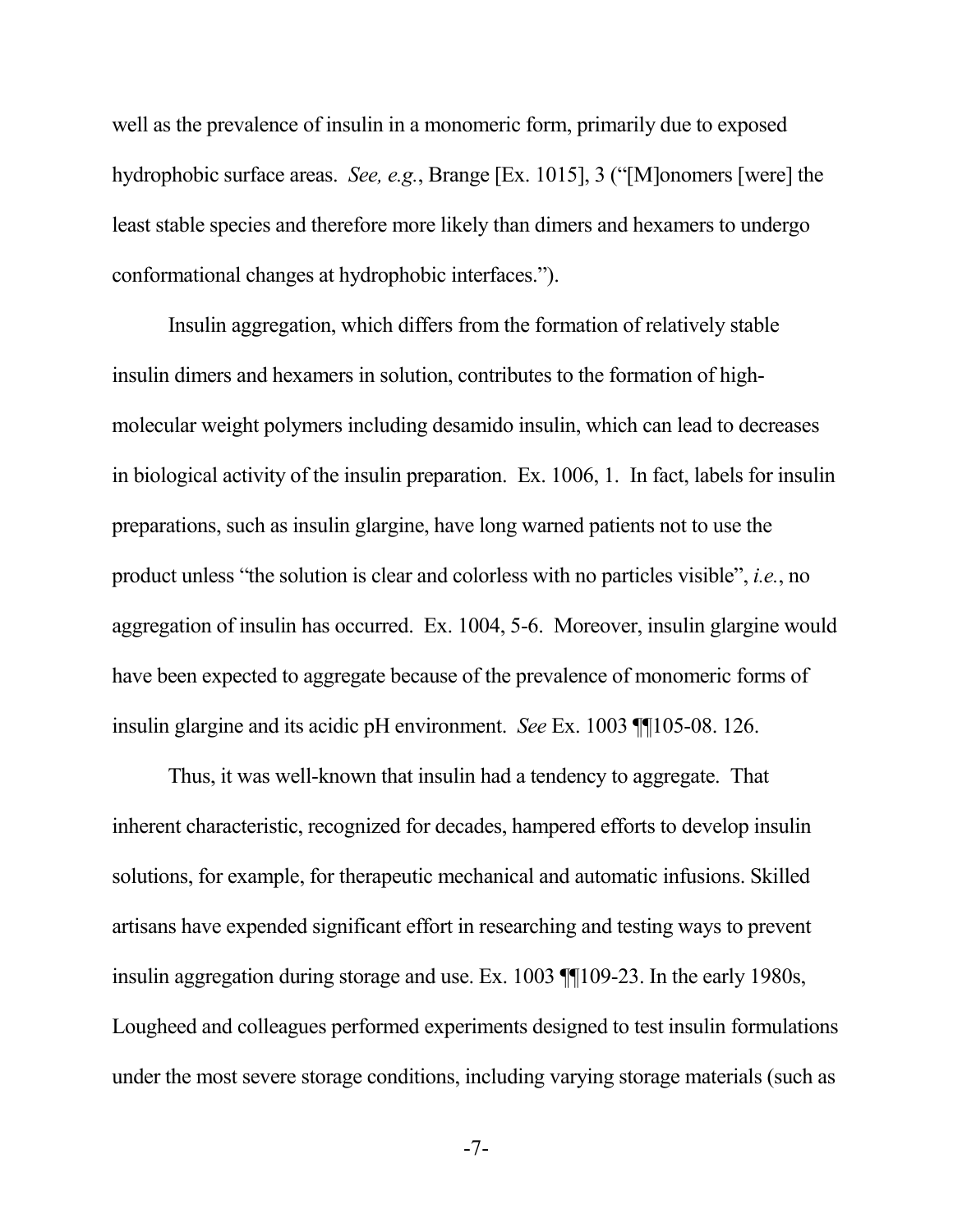copper, titanium and rubber), bacteriostatic agents (cresol, phenol and glycerol), and using different non-ionic, anionic and cationic surfactants to combat insulin aggregation. Lougheed concluded that aggregate formation was inhibited by the tested nonionic detergents, including Brij 35, Lubrol WX, Triton X100, Tween 20 and Tween 80, and the anionic detergent sodium dodecyl sulfate (SDS). Lougheed [Ex. 1006], 7. Other prior art references confirmed the early findings of Lougheed concluding that adding surfactants to insulin formulations would reduce aggregation and have no adverse effect on the biological activity of insulin. Ex. 1003 ¶¶109-23. In fact, Brange et al. concluded that "[s]tabilization of the insulin hexameric structure and blockage of hydrophobic interfaces by addition of surfactants are the most effective means of counteracting insulin fibrillation." Brange [Ex. 1015], Abstract; Ex. 1003 ¶109. Adding a surfactant to known insulin formulations would have been well-known and routine to PHOSITAs. Ex. 1003 [[109-23.]

The fact that non-ionic surfactants stabilize and inhibit aggregation in protein solutions is not surprising. Non-ionic surfactants, including polysorbates and poloxamers, have long been used to stabilize commercially available and FDAapproved human protein and polypeptide pharmaceutical formulations because of their stabilizing effects, low toxicity, and pH independence. *See* Ex. 1003 ¶¶111-15 ("Based on their use in reducing aggregation in other protein formulations as well as their safety, one of ordinary skill in the art would consider polysorbates and

-8-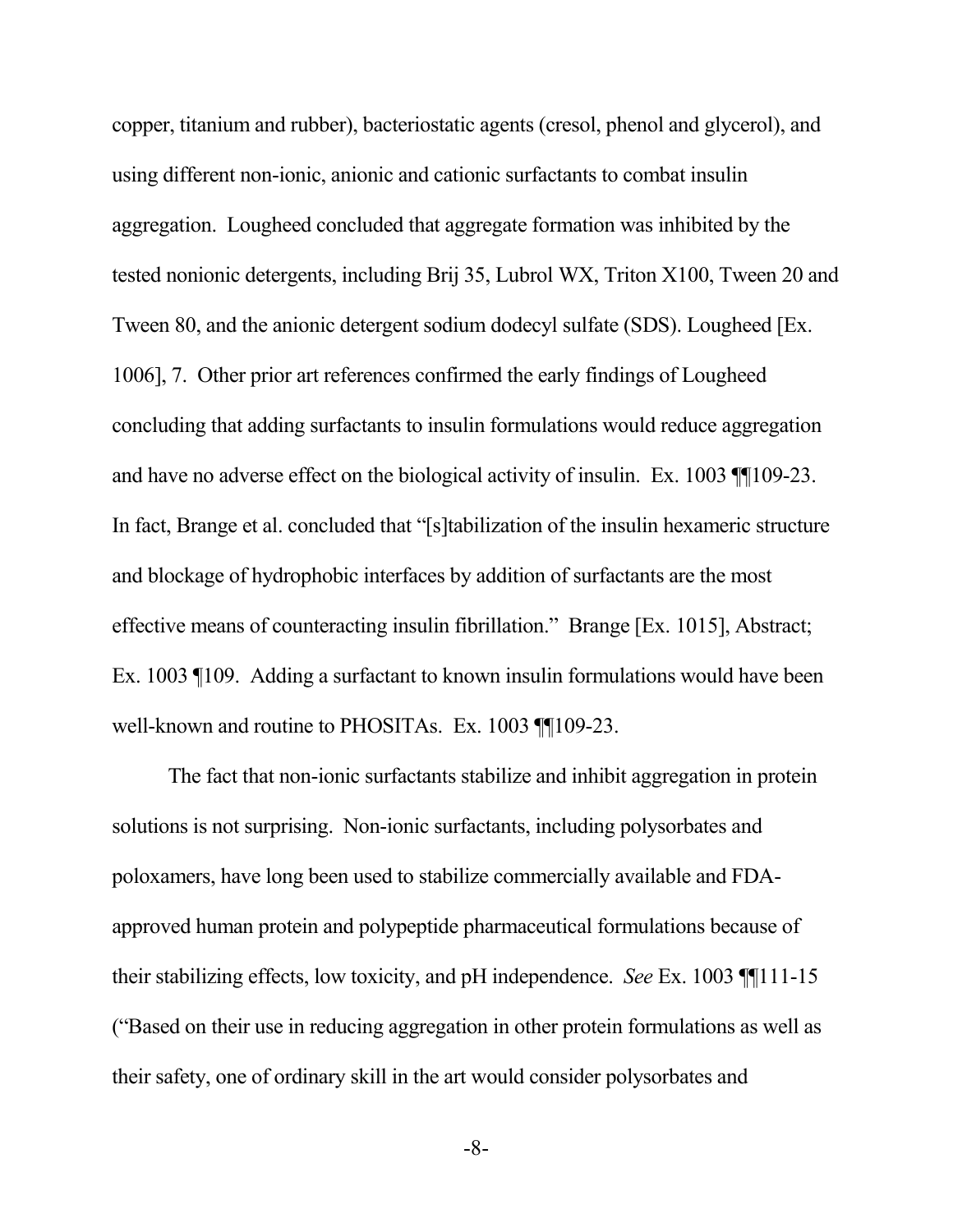poloxamers in formulating insulin."). Jones noted that the Physician's Desk Reference ("PDR") in 1994, well before the earliest priority date of September 9, 2002, included commercial formulations incorporating non-ionic surfactants such as the claimed polysorbate 20 and polysorbate 80:

| <b>Chemical Name</b> | Commercial<br>Name | <b>Final Formulation Usage</b>                                             | <b>Quantity</b>         | Manufacturer                 |
|----------------------|--------------------|----------------------------------------------------------------------------|-------------------------|------------------------------|
| Polysorbate 20       | Tween 20           | Actimmune (Interferon<br>gamma-1b)                                         | $0.1$ mg/ml             | Genentech                    |
| Polysorbate 40       | Tween 40           |                                                                            |                         |                              |
| Polysorbate 60       | Tween 60           |                                                                            |                         |                              |
| Polysorbate 80       | Tween 80           | Tubersol (Tuberculin purified<br>protein derivative diagnostic<br>antigen) | 0.0005%                 | Connaught<br>Laboratories    |
| Polysorbate 80       | Tween 80           | $Rh$ o $GAM$ ( $Rh0$ (D) Immune<br>Globulin)                               | 0.01%                   | Ortho Diagnostics<br>Systems |
| Polysorbate 80       | Tween 80           | Neupogen (Filgrastim)                                                      | 0.004%                  | Amgen                        |
| Polysorbate 80       | Tween 80           | Activase (Recombinant<br>Alteplase)                                        | $0.11$ mg/ml            | Genentech                    |
| Polysorbate 80       | Tween 80           | Koate-HP (Factor VIII)                                                     | $<$ 25 ppm              | Miles Biologicals            |
| Polysorbate 80       | Tween 80           | Kogenate (Recombinant<br>Antihemopphilic Factor)                           | $<$ 600 µg /<br>1000 IU | Miles Biologicals            |
| Cetomacrogol 1000    | Brij               |                                                                            |                         |                              |
| Polyethylene Glycol  | PEG                |                                                                            |                         |                              |

Table I. Nonionic Surfactants Used in the Pharmaceutical Industry

(Adapted from Bam) (15). Final Formulation Usage and Quantity data compiled from *Physicians Desk Reference (PDR)*, 48<sup>th</sup> Edition, 1994 and is by no means complete. Information regarding specifics of these and other approved excipients for pharmaceutics found in several handbooks (16-19).

*See* Ex. 1016, 3.

Moreover, Insuman Infusat, an insulin product approved by the EMA

(European Medicines Agency) in 1997 and "specially designed for use in external

portable insulin pumps", was a commercially available insulin therapeutic in at least

Austria, France, Sweden, Finland and Germany. *See* EMEA Public Statement [Ex.

1009], 1. Insuman Infusat included a non-ionic surfactant well before the earliest

priority date of the '930 patent. *See, e.g.*, 2000 FASS Insuman Infusat Entry [Ex.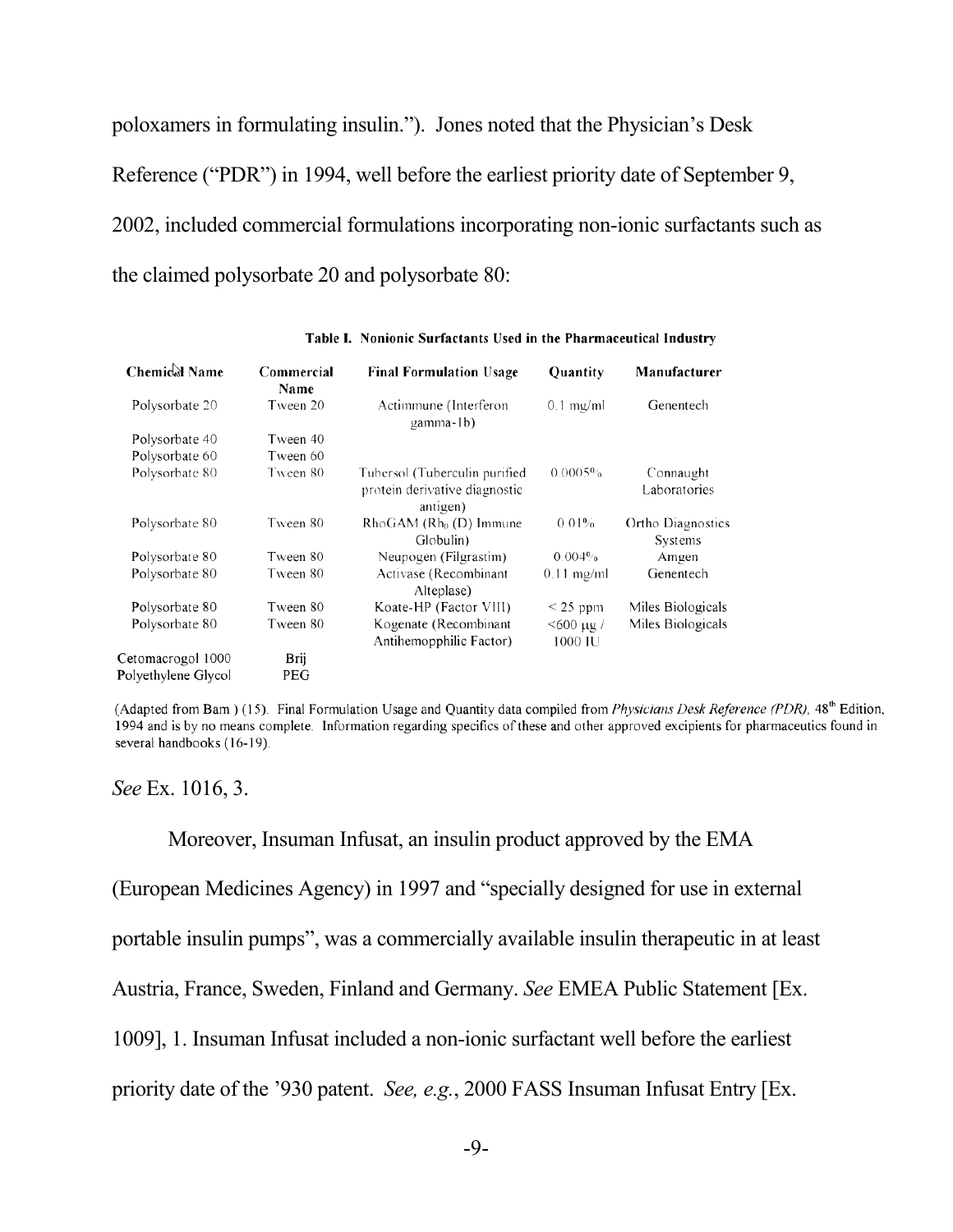1007 and 1007A], 5 (inclusion of poly(oxyethylene, oxypropylene)glycol to biosynthetic insulin formulation); Insuman Infusat 2001 Rote Liste Entry [Ex. 1033], 6 (including poloxamer 171 in human recombinant insulin solution). Insuman Infusat was developed by Hoescht AG, and marketed by Sanofi-Aventis.

It is beyond reasonable dispute that non-ionic surfactants were used in commercially-available insulin formulations for inhibiting protein aggregation long before the priority date of the '930 patent's claims. Thus a PHOSITA would have had reason to improve commercially-available insulin glargine formulations (*see*, *e.g,*  LANTUS<sup>®</sup> 2000 label [Ex. 1004] and Owens [Ex. 1005]) by anti-aggregation additives, such as Brij 35, Lubrol WX, Triton X100, Tween 20, Tween 80, poloxamer 171, poloxamer 181 and other known surfactants, which were used routinely to inhibit aggregation and formation of particles in peptide and protein-containing formulations. Ex. 1003 ¶128. The challenged '930 patent claims were obvious.

#### **B. Background**

#### **1. The '930 Patent [Ex. 1002]**

The '930 patent issued May 11, 2010 as a continuation of U.S. Patent U.S. Patent No. 7,476,652, filed March 25, 2000, which was a continuation of U.S. Patent Appl. No. 10/461,740) (now abandoned) filed June 13, 2003, which claimed priority to U.S. Provisional Appl. No. 60/409,336, filed September 9, 2002, and DE10227232, filed June 18, 2002, the '930 patent's earliest possible priority date.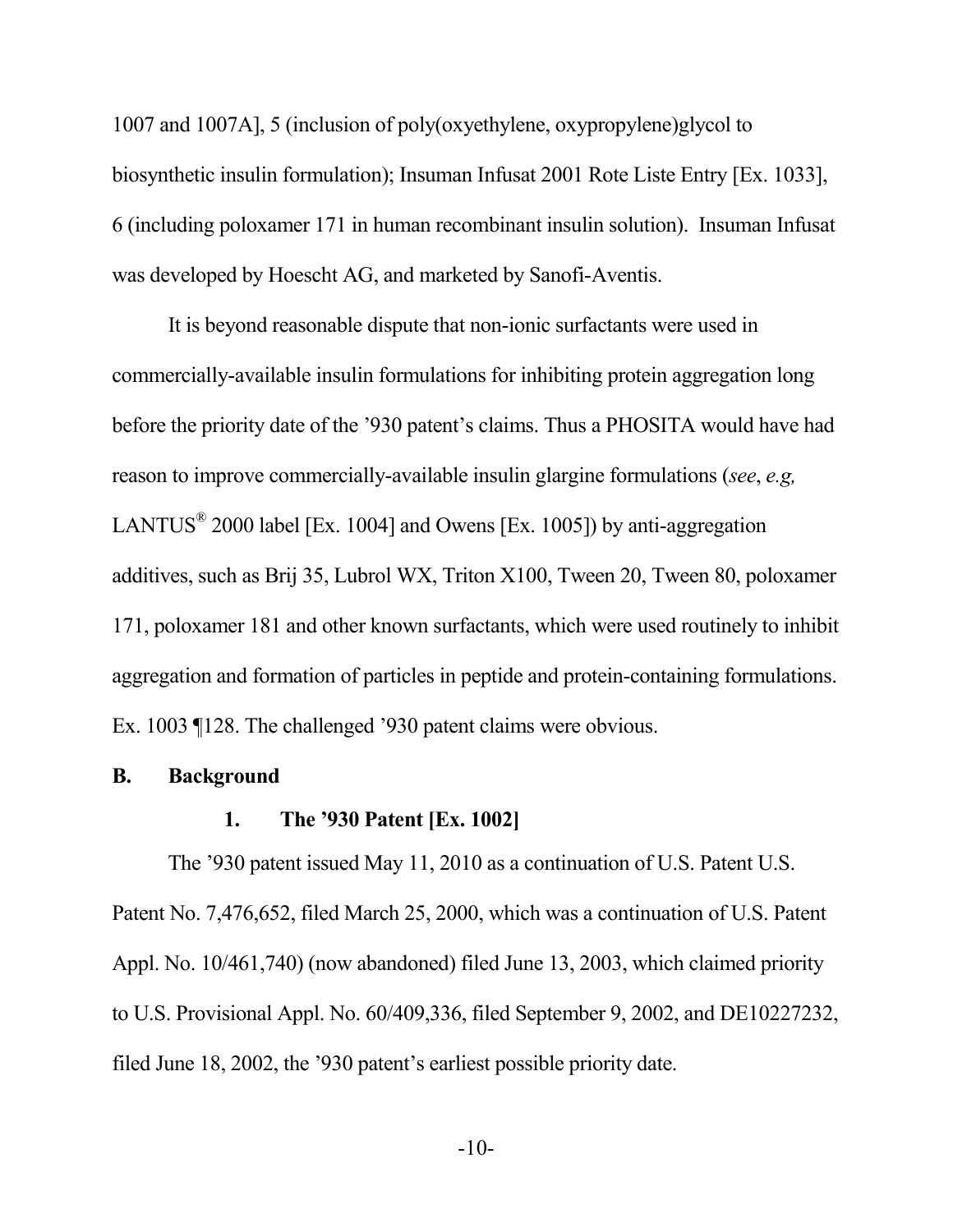The '930 patent issued with 20 claims. Claim 1 is the sole independent claim, and claims a pharmaceutical formulation comprising:

- Gly(A21), Arg(B31), Arg(B32)-human insulin (*i.e.*, insulin glargine)
- At least one chemical entity chosen from esters and ethers of polyhydric alcohols
- At least one preservative
- Water
- pH of the insulin glargine formulation in the acidic range from 1 to 6.8.

The dependent claims recite specific chemical entities of the insulin glargine formulation of claim 1, such as specific preservatives (claims 2, 3 and 8), addition of zinc (claim 4), addition of "an isotonicizing agent" (claims 5, 9 and 17), a specific pH range (claims 6 and 7), insulin glargine concentrations (claim 12 and 13), polyhydric alcohol amounts (claims 14-16), and additional excipients, including "acids, alkalis and salts" (claim 18), a buffer (claim 10), "chosen from TRIS, phosphate, citrate, acetate, and glycylglycine" (claim 11), "in a concentration of 5-250 mM" (claim 20), and "NaCl which is present in a concentration of up to 150 mM" (claim 19), to the claimed formulation of independent claim 1.

The well-known issues of insulin-aggregation was fully acknowledged by the '930 patent, where "[e]specially at acidic pH, insulins . . . show a decreased stability and an increased proneness to aggregation on thermal and physicomechanical stress,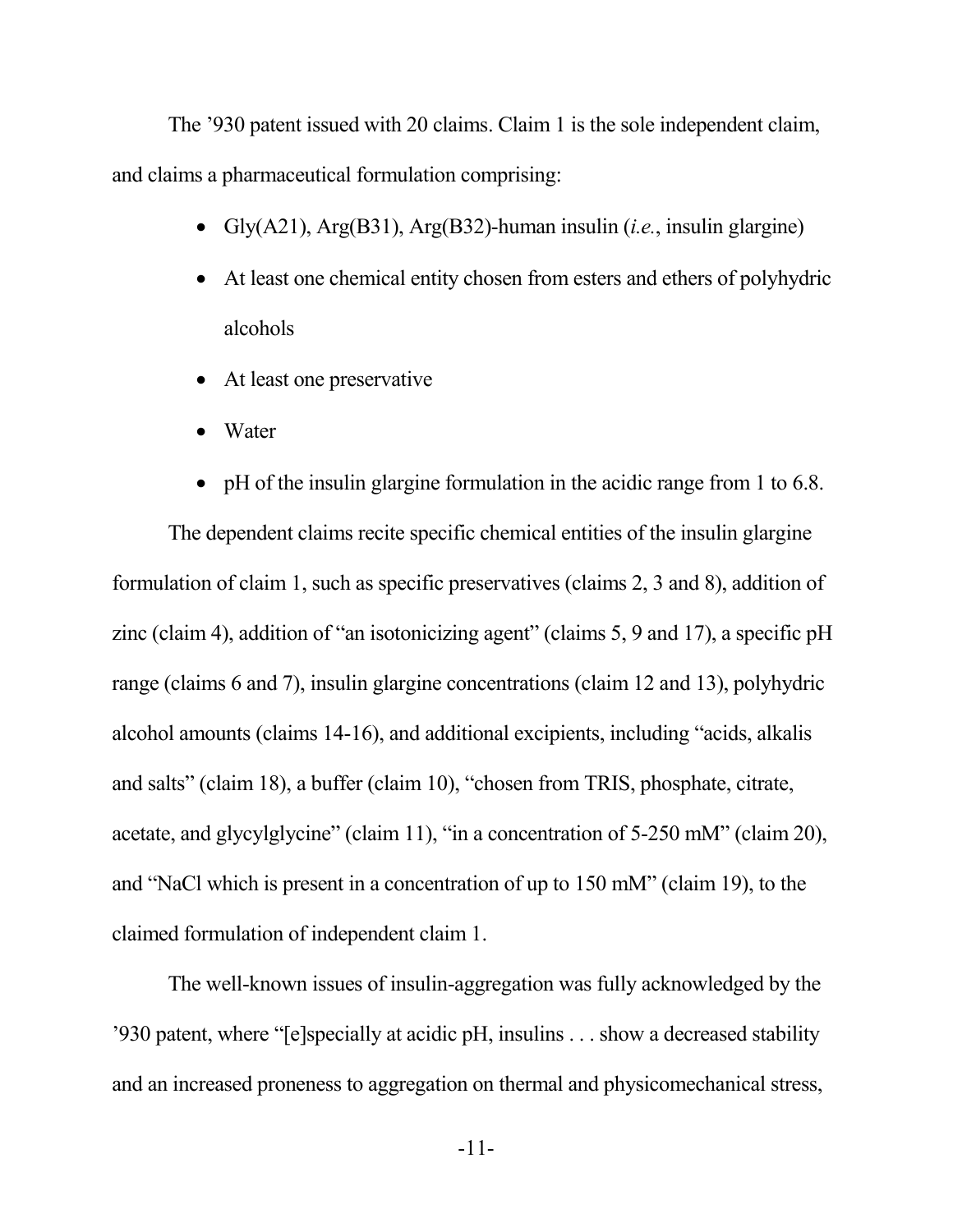which can make itself felt in the form of turbidity and precipitation (particle formation)." Ex. 1002 at 3:7-12, citing to Ex. 1015 (Brange). The '930 patent further describes known sources of insulin-aggregation, including hydrophobic surfaces that insulin molecules commonly encounter, such as glass vial walls, rubber or silicone stoppers and contact with air. Ex. 1002 at 3:13-22.

Moreover, while the '930 patent acknowledges such issues of insulin, it discusses neither the nearly identical prior-art insulin glargine formulation that was known and available to the public more than one year before the earliest priority date of the '930 patent, the assignee's prior use of poloxamer in an insulin formulation or the numerous prior-art references acknowledging aggregation issues and providing nonionic surfactants as a proven solution to such issues. The only difference between the prior-art insulin glargine formulation and the challenged claims is the addition of a surfactant, a well-known and proven solution to the well-known and common insulinaggregation problem.

### **2. Brief Overview of the '930 Patent's Prosecution History**

The '930 patent issued from Application No. 12/328,208 ("the '208 application"). During prosecution, the PTO rejected the '208 application's claims for obviousness and obviousness-type double patenting. The rejection did not include the Lantus® 2000 label [Ex. 1004], Owens [Ex. 1005], Lougheed [Ex. 1006], FASS Insuman Infusat entry [Ex. 1007] or Grau [Ex. 1005], asserted here. Lougheed was

-12-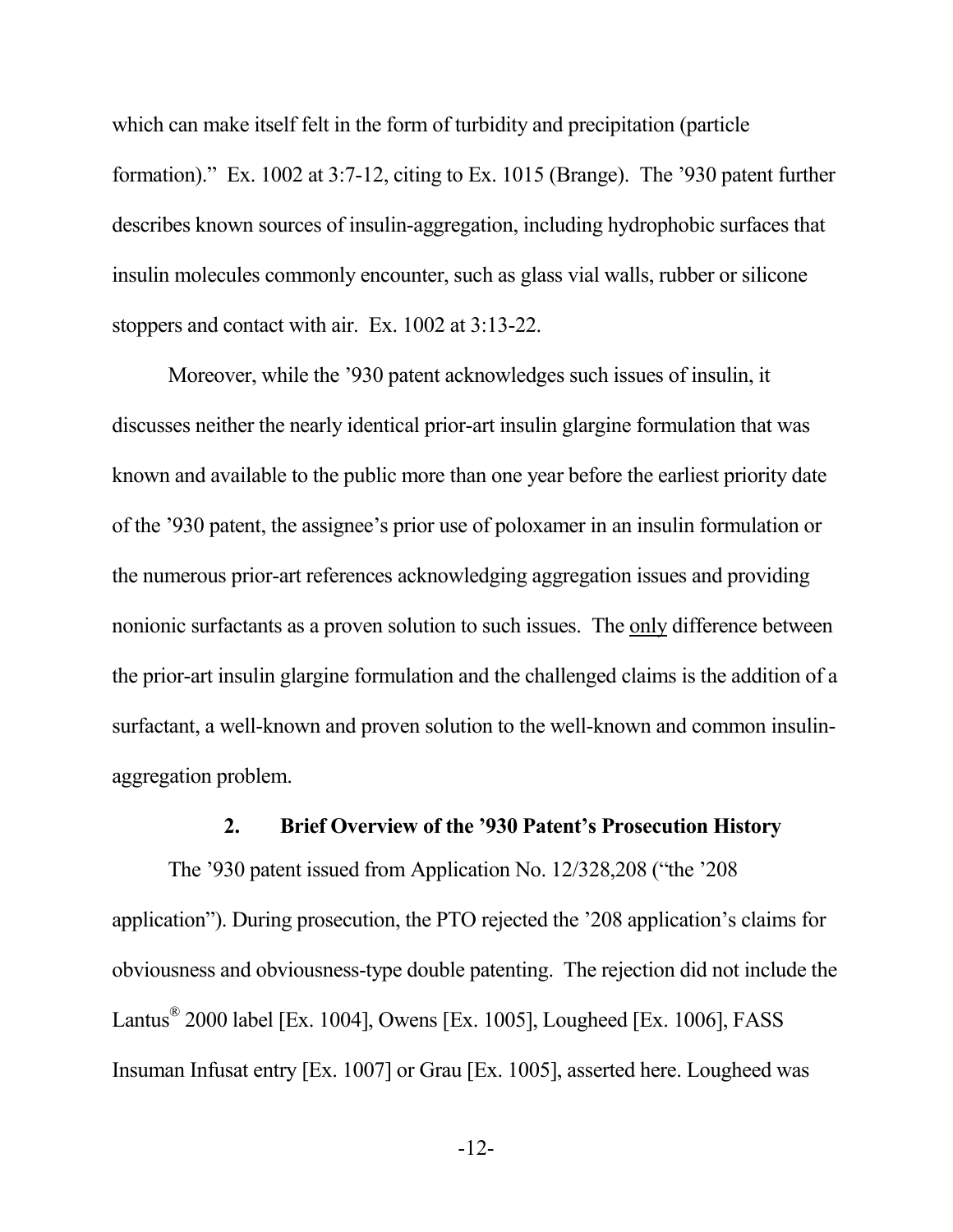disclosed in an information disclosure statement, but not applied. *See* Ex. 1002A, 124.

#### **C. Level of Ordinary Skill in the Art**

The invention's field involves inhibition of insulin-aggregation and increased stability in insulin formulations. A PHOSITA would have held an M.S., Ph.D. or equivalent in pharmacology, pharmaceutical sciences, or a closely related field, or an M.D. with practical academic or industrial experience in peptide injection formulations or stabilizing agents for such formulations. *See* Ex. 1003 ¶¶31-34. A PHOSITA would have the experience in surfactants commonly used in peptide injection formulation, as well as factors that contribute to peptide instability. *Id*. This experience is consistent with the types of problems encountered in the art, which would have included peptide aggregation and instability, impact of stabilizing agents and additives on peptide aggregation, and compatibility with injection or storage equipment materials, for example. *Id*. A PHOSITA may have consulted with one or more team members of experienced professionals to develop an insulin formulation resistant to the well-known insulin-aggregation propensities. *Id*. A PHOSITA would also have been well-versed in the available world-wide literature as of the priority date. *Id*.

#### **D. Claim Construction**

The Board gives the challenged claims their "broadest reasonable construction

-13-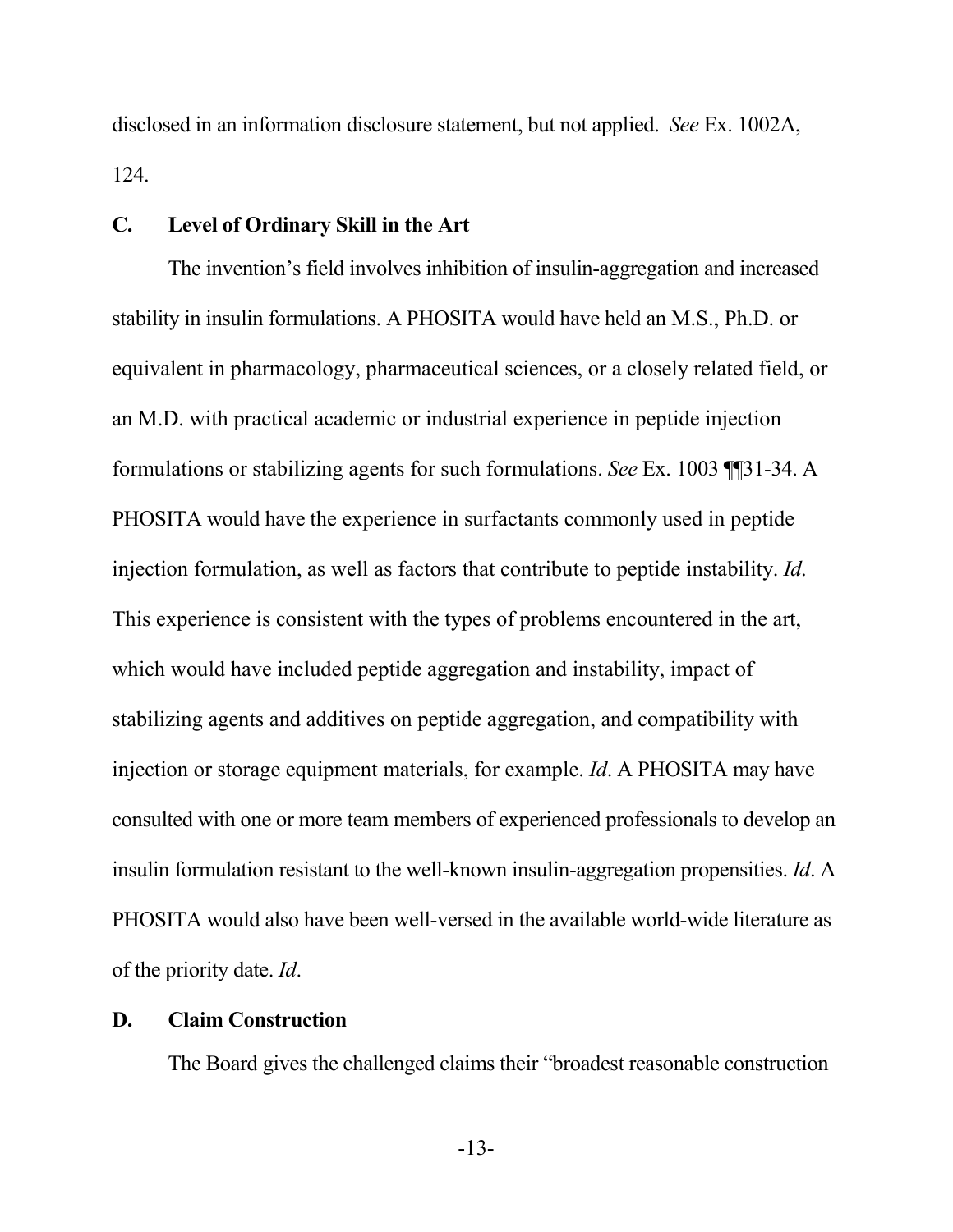in light of the specification of the patent in which it appears." §42.100(b). Under the broadest reasonable construction, a PHOSITA would understand the claim terms below at least include the following meanings.<sup>2</sup>

*"A Pharmaceutical Formulation"*. All claims require a "pharmaceutical formulation." Mylan notes that the claims are not limited to a specific use or method related to the claimed pharmaceutical formulation. Accordingly, any pharmaceutical formulation that recites the limitations of the challenged claims, regardless of the application or use of the pharmaceutical formulation, would be relevant to the patentability of the challenged claims.

*"Esters and Ethers of Polyhydric Alcohols"*. Each claim of the '930 patent contains reference to "esters and ethers of polyhydric alcohols." The '930 patent specification provides examples of esters and ethers of polyhydric alcohols:

Preferred pharmaceutical formulations of the present invention are those wherein the surfactant is selected from the group consisting of <sup>2</sup> Without taking a position here on the definiteness of the claims, Mylan notes that even when the metes and bounds of a claim are indefinite, the Board nevertheless determines whether embodiments plainly within the scope of a claim would have been obvious. *Ex parte Tanksley*, 26 USPQ2d 1384, 1387 (BPAI 1991) (embodiment within scope despite indefiniteness); *Ex parte Sussman*, 8 USPQ2d 1443, 1444 n.<sup>\*</sup> (BPAI 1988) (affirming obviousness despite indefinite claim format).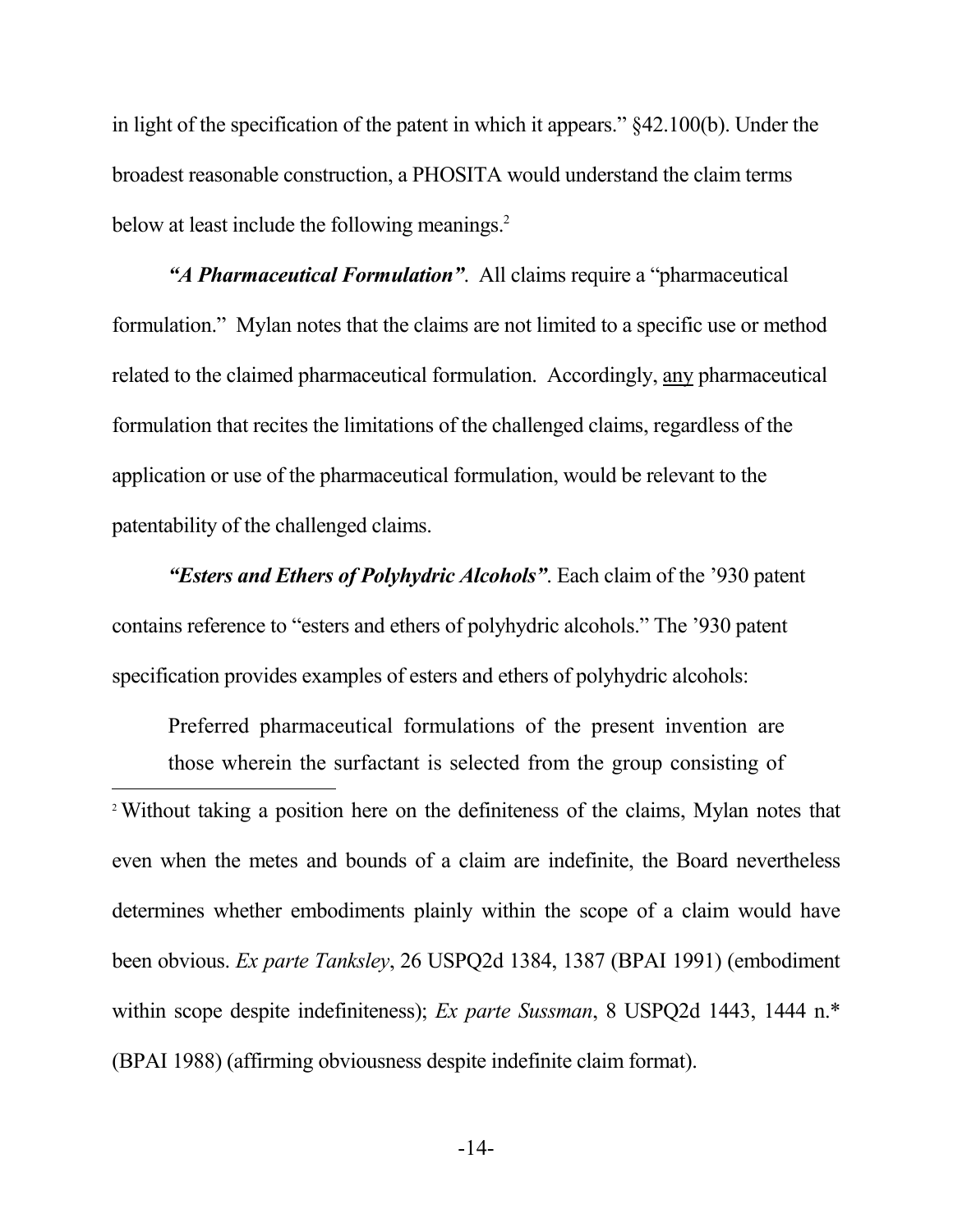partial and fatty acid esters and ethers of polyhydric alcohols such as of glycerol and sorbitol, and polyols; the partial and fatty acid esters and ethers of glycerol and sorbitol being selected from the group consisting of Span®, **Tween®**, Myrj®, Brij®, Cremophor®; the polyols being selected from the group consisting of polypropylene glycols, polyethylene glycols, **poloxamers**, **Pluronics®**., and Tetronics®.

'930 patent [Ex. 1002] 4:23-32 (emphasis added).

 A PHOSITA would understand that polysorbate 20 (or Tween® 20) and polysorbate 80 (or Tween<sup>®</sup> 80) are polyoxyethylene sorbitol esters, and are encompassed in the definition of "esters and ethers of polyhydric alcohols," as described by the '930 patent. Ex. 1003 ¶¶79-80. Additionally, a PHOSITA would understand and recognize that poloxamers and Pluronics® are ethers of polyhydric alcohols. *Id*. Thus, a PHOSITA would interpret "esters and ethers of polyhydric alcohols" to include at least polysorbates and poloxamers, amongst many other compounds.

#### **E. Patents and Printed Publications Relied On In This Petition**

Mylan relies on the following patents and printed publications:

### **1. LANTUS® (Insulin Glargine) 2000 Product Label ("LANTUS® 2000 Label") [Ex. 1004]**

LANTUS<sup>®</sup> (insulin glargine) was approved on April 20, 2000. The product label submitted with the approval published in a learned periodical more than one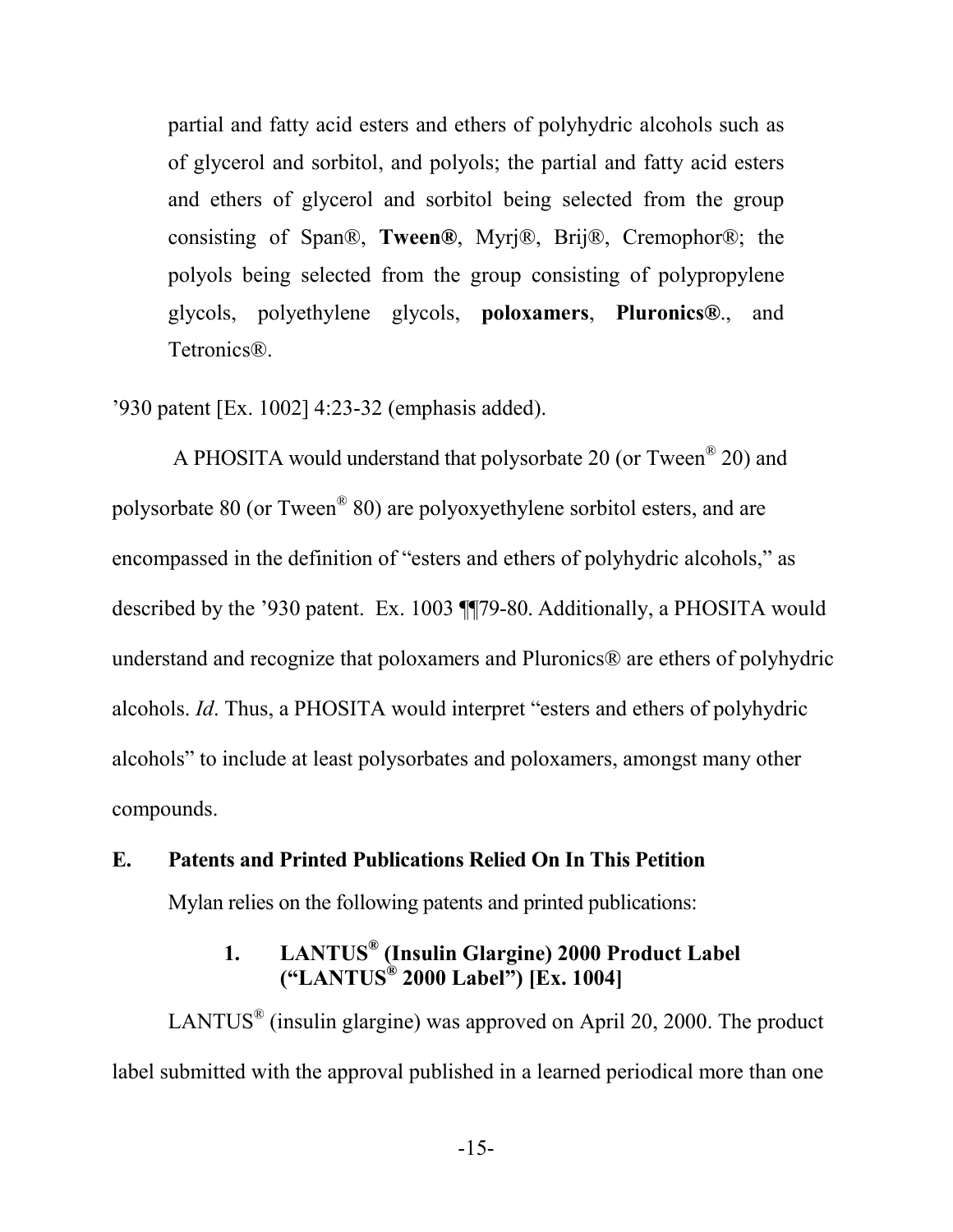year before the earliest priority date of the '930 patent. *See* Ex. 1004A, Affidavit of Patricia van Skaik (establishing December 1, 2000 publication date); Ex. 1003 ¶¶129-33.

The LANTUS<sup>®</sup> 2000 Label discloses insulin glargine as a recombinant DNA insulin that "differs from human insulin in that the amino acid asparagine at position A21 is replaced by glycine and two arginines are added to the C-terminus of the B-chain," *i.e.*, Gly(A21)-Arg(B31)-Arg(B32)-human insulin. Ex. 1004, 3. The LANTUS<sup>®</sup> 2000 Label states "[e]ach milliliter of LANTUS (insulin glargine injection) contains 100 IU (3.6378 mg) insulin glargine, 30 mcg zinc, 2.7 mg mcresol, 20 mg glycerol 85%, and water" with a pH of approximately 4. *Id*. The LANTUS $^{\circ}$  2000 Label contains two warnings that "LANTUS must only be used if the solution is clear and colorless with no particles visible." *Id.* 5-6.

### **2. Owens, D.R., et al., "Pharmacokinetics Of <sup>125</sup>I-Labeled Insulin Glargine (HOE 901) In Healthy Men: Comparison With NPH Insulin And The Influence Of Different Subcutaneous Injection Sites," Diabetes Care. 2000 Jun;23:813-9 ("Owens") [Ex. 1005]**

Owens published in a learned periodical more than one year before the earliest priority date of the '930 patent. Owens described clinical studies designed to determine the subcutaneous absorption rates of insulin glargine (referred to as HOE 901) with 15, 30, and 80 microgram/mL of zinc. Ex. 1005, Abstract; Ex. 1003 ¶¶134-37.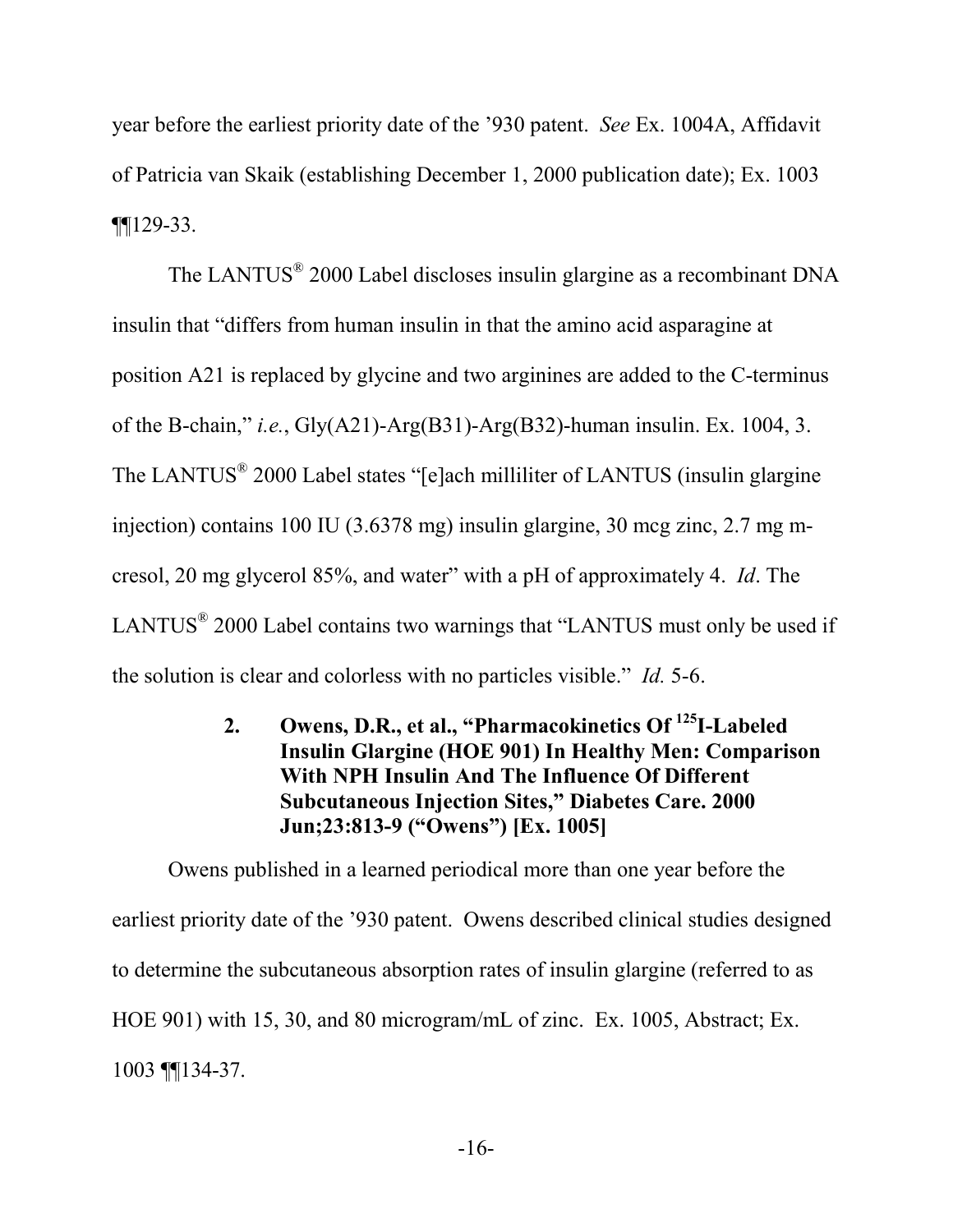Owens described insulin glargine, or HOE 901, as "a di-arginine  $(30<sup>B</sup>a-L-$ Arg-30<sup>B</sup>b-L-Arg) human insulin analog in which asparagine at position  $21^{\text{A}}$  is replaced by glycine. This achieves an increase in the isoelectric point from pH 5.4 (native insulin) to 7.0 and stabilization of the molecule. When injected as a clear acidic solution (pH 4.0), insulin glargine undergoes microprecipitation in the subcutaneous tissue, which retards absorption." Ex. 1005, 1.

For one of the clinical studies, Owens disclosed the following preparation of insulin glargine:

The recombinant human insulin analog formulations insulin glargine [15] and **insulin glargine**[80] (Hoechst AG) were also administered from 5-ml vials, with each 1-ml suspension containing 21A-Gly-30<sup>B</sup> a-L-Arg-30<sup>B</sup> b-L-**Arg**-human insulin equimolar to **100 U human insulin**, together with **mcresol** and **glycerol at pH 4.0**, with **15 and 80 μg/ml (2.295 and 12.24 μmol/l) zinc**, respectively.

*Id.*, 3 (emphasis added). Thus, Owens disclosed an insulin glargine formulation containing 100 U/mL insulin glargine, m-cresol, and glycerol with 2.295, 4.59 and 12.24 μmol/L zinc at pH 4.0 well before the earliest priority date of the '930 patent. *Id.* 3-4.

### **3. Lougheed, W.D., at al. "Physical Stability of Insulin Formulations," Diabetes. 1983 May;32(5):424-32. [Ex. 1006]**

Lougheed published in May 1983, more than one year before the earliest priority date of the '652 patent, in a learned periodical. Ex. 1003 ¶¶138-46.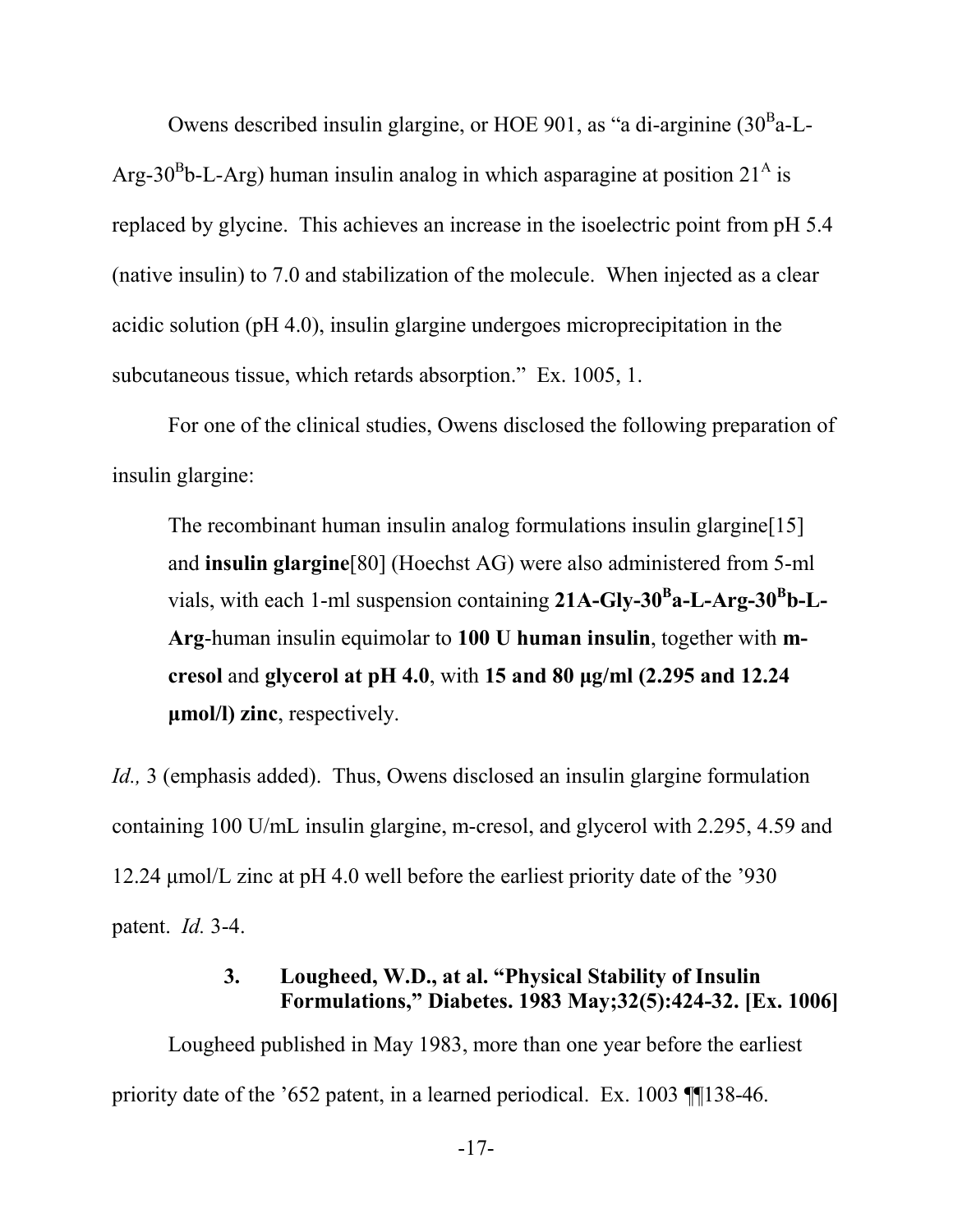Lougheed recognized that "the tendency of insulin to aggregate during storage in and delivery from [infusion] devices remains one of the fundamental obstacles to [the] prolonged clinical use [of insulin]". Ex. 1006, 1. Lougheed recognized that aggregates forming during storage could decrease biological activity "primarily [due] to the formation of high-molecular weight polymers of insulin and desamido insulin." *Id.* Lougheed thus investigated "the effects of physiologic and nonphysiologic compounds on the aggregation behavior of crystalline zinc insulin (CZI) solutions." *Id.*

Lougheed found that Tween, a polysorbate, as well as the broader class of "nonionic and ionic surfactants containing the hydrophobic group,  $CH_3(CH_2)<sub>N</sub>$ , with  $N = 7-16$ ," stabilized crystalline zinc insulin (or CZI) formulations, and further concluded that "anionic and nonionic surfactants containing appropriately long hydrophobic groups demonstrated the greatest degree of stabilization." *Id*.

Lougheed tested "[n]onionic, cationic, and ionic detergents (both physiologic and synthetic) as stabilizers in view of their known protein-solvation characteristics and their potential to constrain the conformation of insulin and other proteins in aqueous solution." *Id*., 2.

As depicted in Table 3, Lougheed compared the stabilities of formulations containing various nonionic detergents, including Tween 20 and Tween 80, which are also known as polysorbate 20 and polysorbate 80. Lougheed noted that insulin

-18-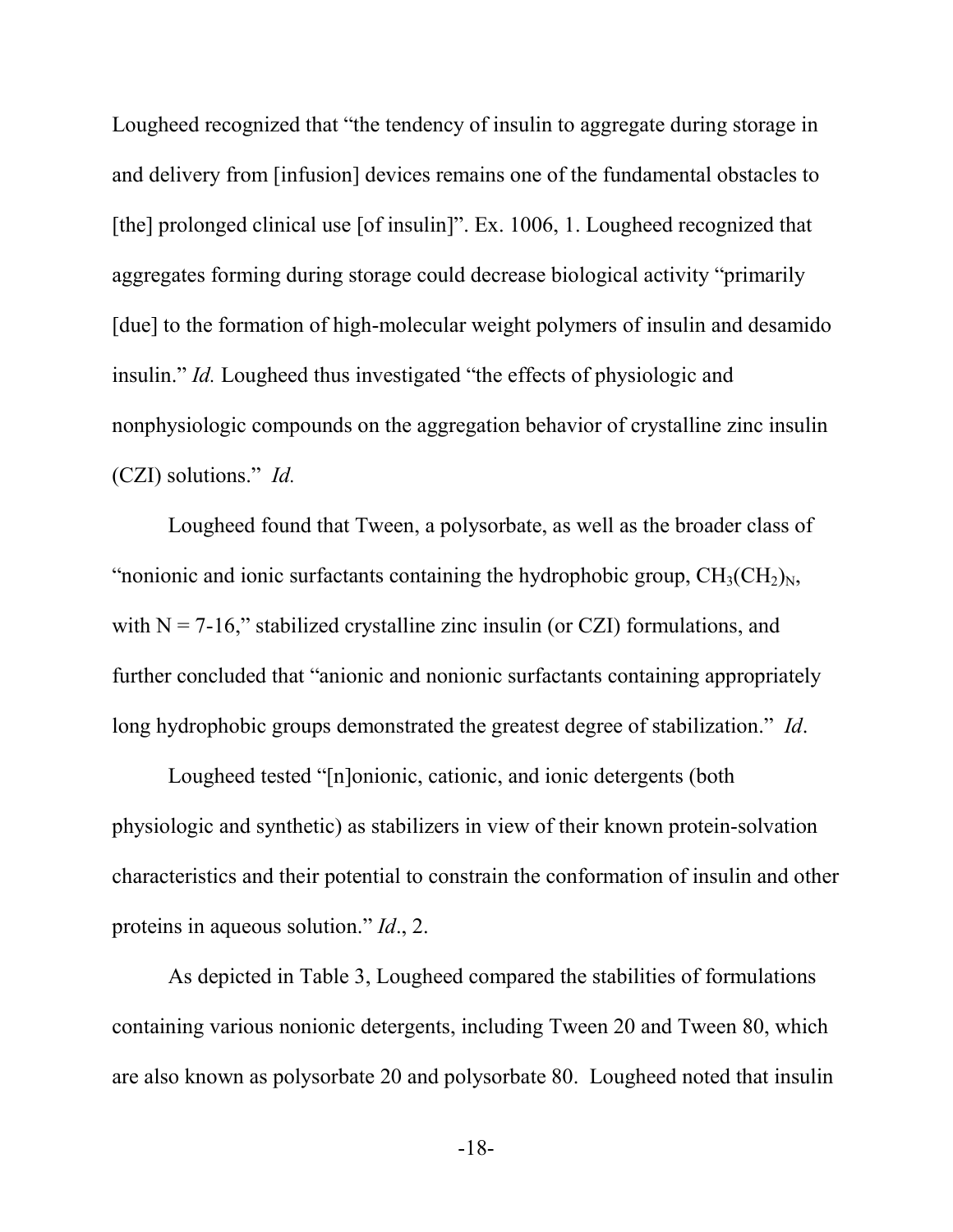"aggregate formation was inhibited by the nonionics; Brij 35 (0.1% vol/vol), Lubrol WX (0.1% vol/vol), Triton X 100 (0.02% vol/vol), **Tween 20 (0.01% vol/vol), Tween 80 (1% vol/vol)**, and the anionic; SDS (0.05% wt/vol in 0.9% NaCI) and SDS (1% wt/vol)." *Id*., 3-4 (emphasis added). Lougheed disclosed at least including Tween 20 (*i.e.*, polysorbate 20) and Tween 80 (*i.e.*, polysorbate 80) to reduce insulin aggregation and particle formulation. *Id.*, 7.

#### **4. FASS 2000 Insuman Infusat Entry (January 2000) ("Insuman Infusat") [Ex. 1007 and 1007A]**

Insuman Infusat, a commercially available insulin product distributed by Aventis Pharma<sup>3</sup> in 2001, was published in the Swedish FASS ("Farmaceutiska") Specialiteter I Sverige" (Swedish Drug Formulary)) by January 2000, *i.e.*, more than one year before the earliest priority date of the '930 patent. Ex. 1003 ¶¶147- 49.

Insuman Infusat, available in 3.15 milliliter ampules containing 100 international units (I.E.) per milliliter recombinant insulin, was supplied as an injectable solution for the treatment of diabetes mellitus. Insuman Infusat

<sup>3</sup> Aventis Pharma merged with Sanofi-Synthelabo in 2004 (*see, e.g.*,

http://money.cnn.com/2004/04/26/news/international/aventis\_sanofi/ (accessed June 2, 2017; Ex. 1035)) to create Sanofi-Aventis, the parent corporation of '930 patent assignee Sanofi-Aventis Deutschland GmbH.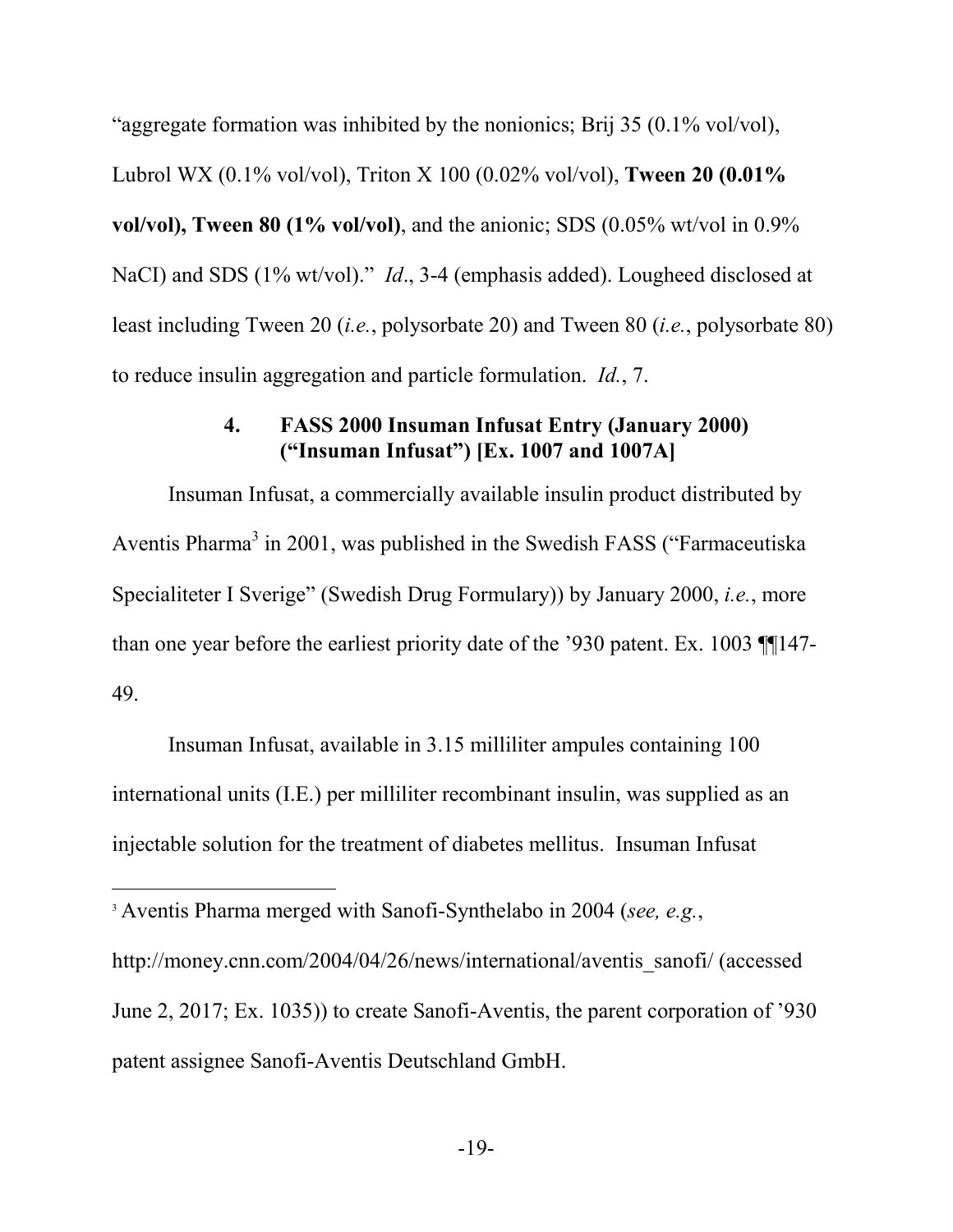components included: "Insulin for human use (biosynthetic) 100 units (3.5 mg) zinc chloride 0.058 mg, trometamol 6 mg, glycerol 20 mg, poly(oxyethylene, oxypropylene)glycol 0.01 mg, preservative (phenol 2.7 mg), hydrochloric acid 3.7 mg, water for injection up to 1 ml." Ex. 1007, 5.

The FASS Insuman Infusat entry states that the formulation was specially made to inhibit aggregation in insulin pumps: "**Properties of the pharmaceutical form.** Addition of a stabilizer poly(oxyethylene, oxypropylene), glycol, prevents precipitation and flocculation of the insulin. This makes INSUMAN INFUSAT particularly suited for use in insulin pumps since the risk of clogging in the catheter with resulting loss of the intended effect is minimized." *Id.*, 6.

#### **5. Grau, U. and Saudek, C.D., "Stable Insulin Preparaton for Implanted Insulin Pumps" Diabetes. 1987 December; 36:1453-1459 ("Grau") (Ex. 1008)**

Grau published more than one year before the earliest priority date of the '930 patent in a learned periodical. Ex. 1003 ¶¶150-57. Like Lougheed, Grau recognized the issues with stability of insulin formulations:

The stability of insulin has been a significant impediment in the development of mechanical medication-delivery devices for diabetes. *An inherently fragile protein, insulin has a tendency to precipitate, aggregate in high-molecular weight forms, and denature*.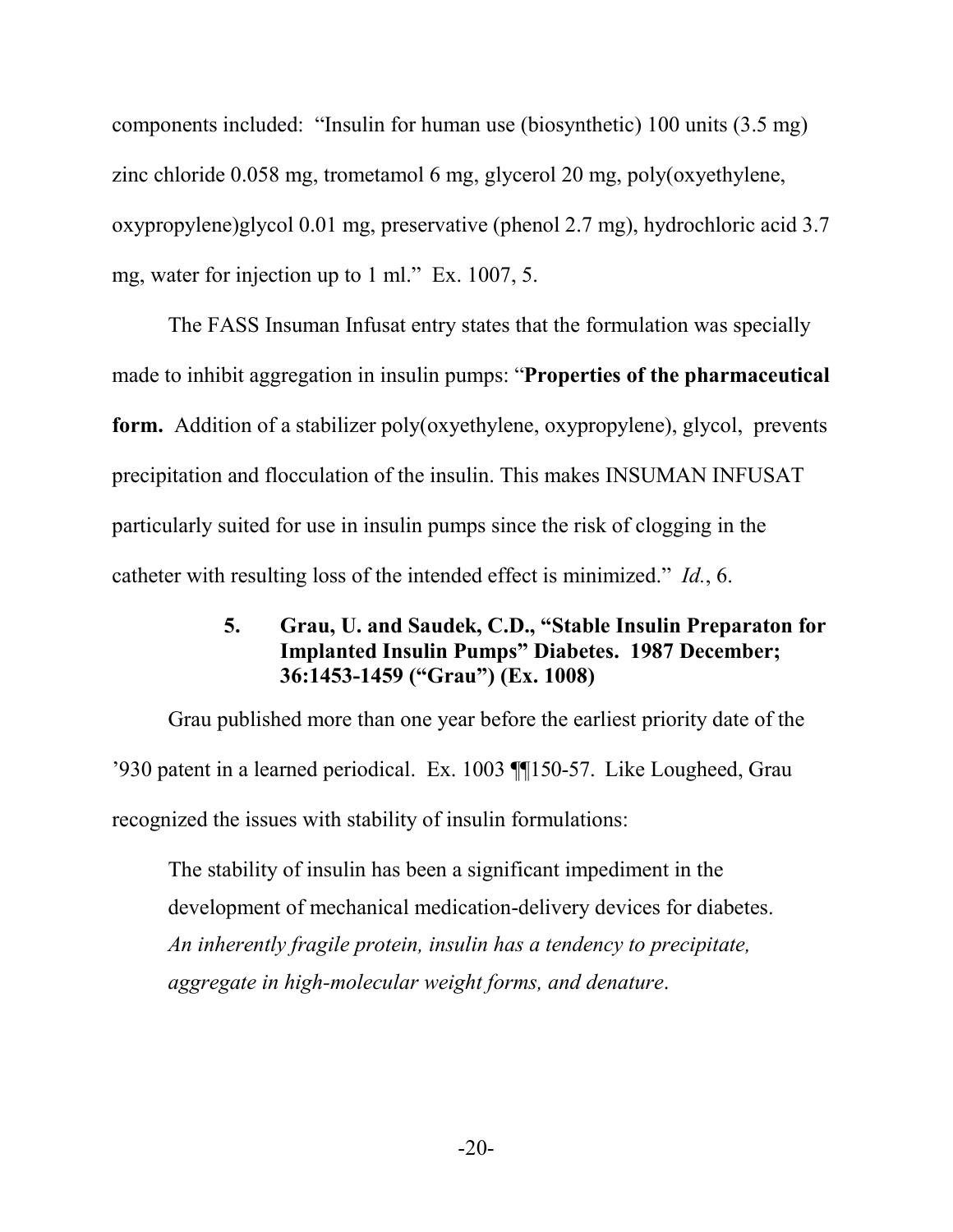Ex. 1008, 1 (emphasis added). Grau investigated the ability of the poloxamer Genapol (polyethylene-polypropylene glycol) to stabilize insulin formulations by inhibiting aggregation of insulin in pump catheters.

Grau used a "pH-neutral buffered insulin formulation containing either 100 or 400 IU/ml semi-synthetic human insulin, 27.8 or 111 μg/ml zinc ions (for U-100 and U-400 insulin, respectively) with 2 mg/ml phenol as a preservative, 16 mg/ml glycerol as an isotonicity agent, 50 mM of tris-(hydroxymethyl-aminomethane (Tris) buffer, and 10 μg/ml polyethylene-polypropylene glycol (Genapol, Hoechst AG, Frankfurt, FRG)." *Id.*, 1.

Grau found insulin concentration, chemical stability and biological potency were maintained when tested both *in vitro* and *in vivo* in PIMS-implanted dogs. *Id.*, 4-5, Tables 2-3. Grau reported that changes to the poloxamer-containing insulin formulations "were comparable to those seen in insulin stored in a glass vial at 37 °C without movement." *Id.* 1456. Grau concluded "Genapol, a surfaceactive polyethylene-propylene glycol, effectively prevents adsorption of insulin to hydrophobic surfaces…. The data demonstrate good stability in accelerated laboratory tests and after as long as 5 mo between refills in vivo." *Id.*, 6.

#### **F. The Prior-art Renders The Challenged Claims Obvious**

Before the earliest priority date of the '930 patent, Sanofi-Aventis (the patent assignee) published the details of its commercialized LANTUS<sup>®</sup> product, an insulin

-21-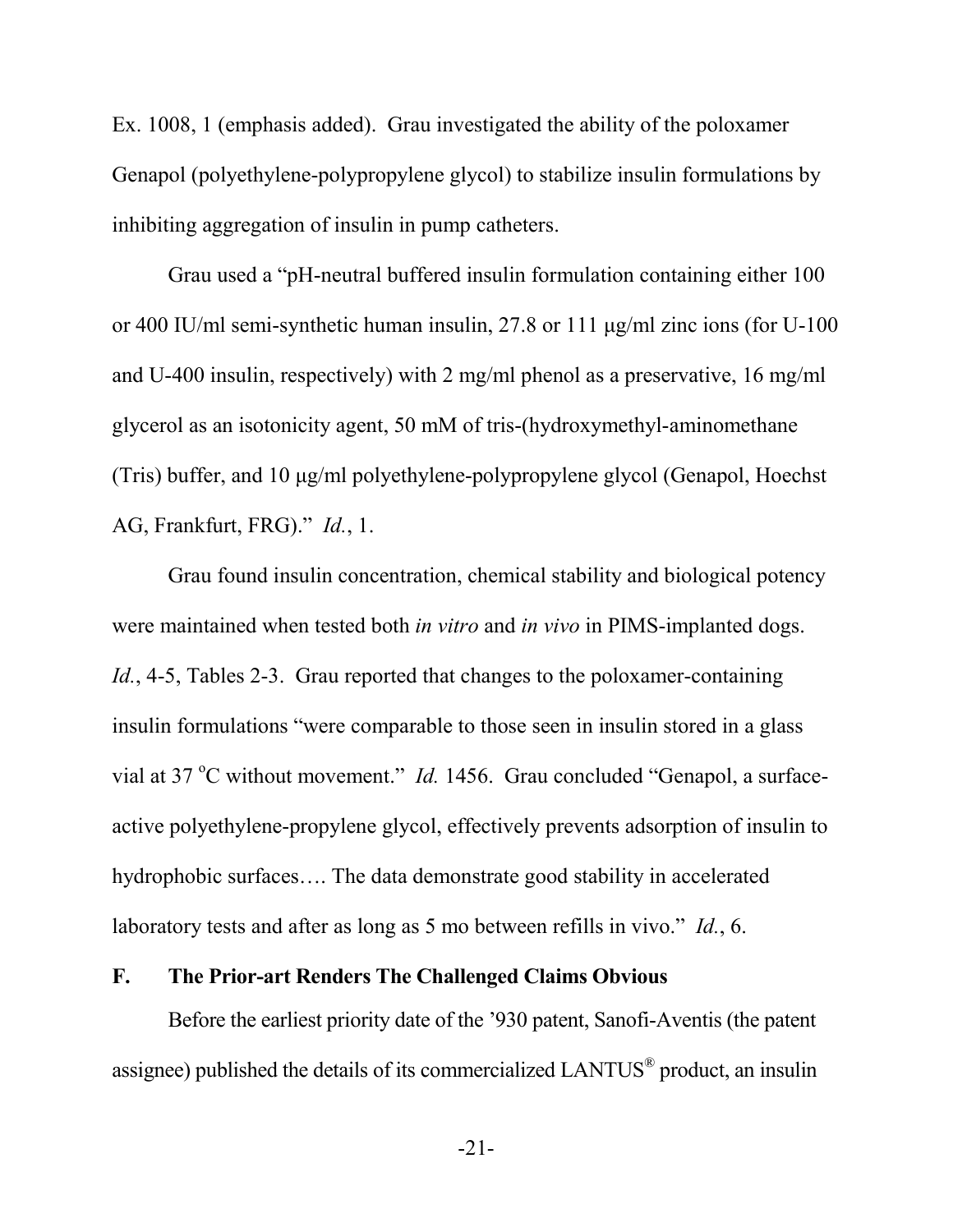glargine formulation nearly identical to the claimed formulation: the only ingredient missing from the commercially available formulation was the claimed ester or ether of polyhydric alcohol, *e.g.*, polysorbates or poloxamers. Ex. 1003 ¶310. However, the well-known propensity for insulin aggregation especially at acidic pH was a recognized "fundamental obstacle" in the development of commercial insulin, and was studied well before the earliest priority date. Ex. 1003 ¶ [103-08. These numerous studies disclosed including polysorbates and poloxamers to inhibit insulin aggregation. *Id.*, ¶¶109-23. In addition, poloxamer was actually used in a commercially available insulin formulation sold under the brand name INSUMAN INFUSAT, by Aventis Pharma, for the prevention of insulin aggregation, as disclosed in its Swedish FASS and German Rote Liste label, well before the priority date of the '930 patent. *Id.* ¶122.

In other words, more than a year before the '930 patent's earliest filing date, a commercially available insulin glargine formulation and solutions for inhibiting aggregation of insulin in solution were known, published, and approved for administration as a therapeutic agent for treatment of diabetes. Furthermore, the copious body of work instructing precisely how to solve insulin aggregation demonstrates that inhibition of insulin aggregation with polysorbates and poloxamers added to a commercially available insulin product, as claimed in each challenged claim, was plainly obvious.

-22-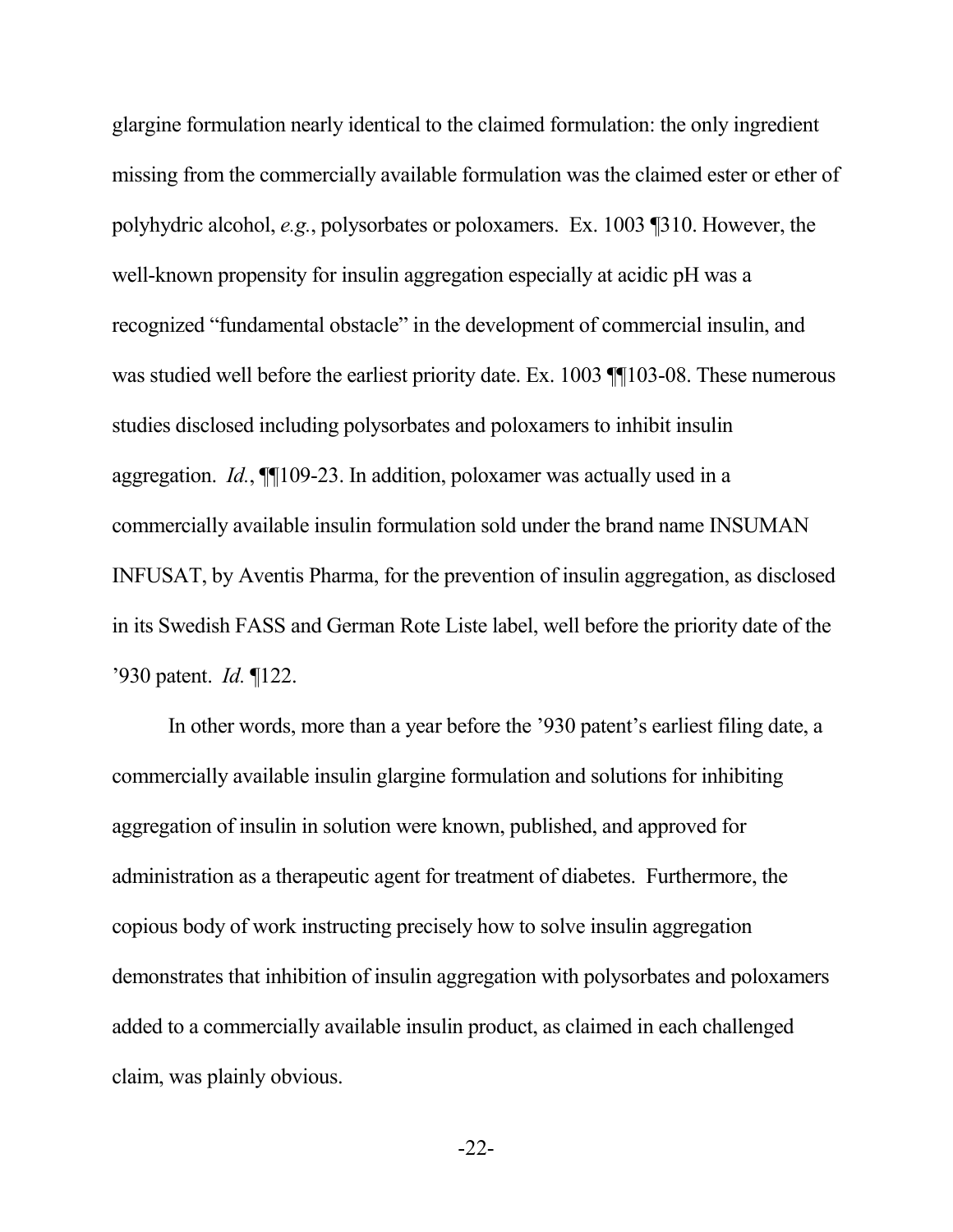## **G. Ground 1: Claims 1-20 of the '930 Patent were Obvious Over the LANTUS® 2000 Label and Lougheed**

### **1. Claim 1 was Obvious Over LANTUS® 2000 Label and Lougheed**

Claim 1 of the '930 patent recites a "pharmaceutical formulation comprising Gly(A21), Arg(B31), Arg(B32)-human insulin; at least one chemical entity chosen from esters and ethers of polyhydric alcohols; at least one preservative; and water; wherein the pharmaceutical formulation has a pH in the acidic range from 1 to 6.8."

A label for LANTUS<sup>®</sup> described "Gly(A21), Arg(B31), Arg(B32)-human insulin", or insulin glargine, more than one year before the earliest priority date of the '652 patent. *See* Ex. 1004A; Ex. 1003 ¶307. The LANTUS® 2000 Label, which was publicly available to PHOSITAs, *see* Ex. 1004A (December 1, 2000 publication date), taught that "[e]ach milliliter of LANTUS (insulin glargine injection) contains 100 IU (3.6378 mg) insulin glargine, 30 mcg zinc, 2.7 mg mcresol, 20 mg glycerol 85%, and water for injection" with a pH of approximately 4.0. Ex. 1004, 3. Cresol was a known preservative, as the '652 patent confirms. See Ex. 1003 **[**[[98-102, 309; Ex. 1002, 4:27-28. The LANTUS<sup>®</sup> 2000 Label further disclosed water and an acidic pH of approximately 4.0 for the insulin glargine formulation. Thus, the LANTUS $^{\circ\!\!\! \circ}$  2000 Label taught all elements recited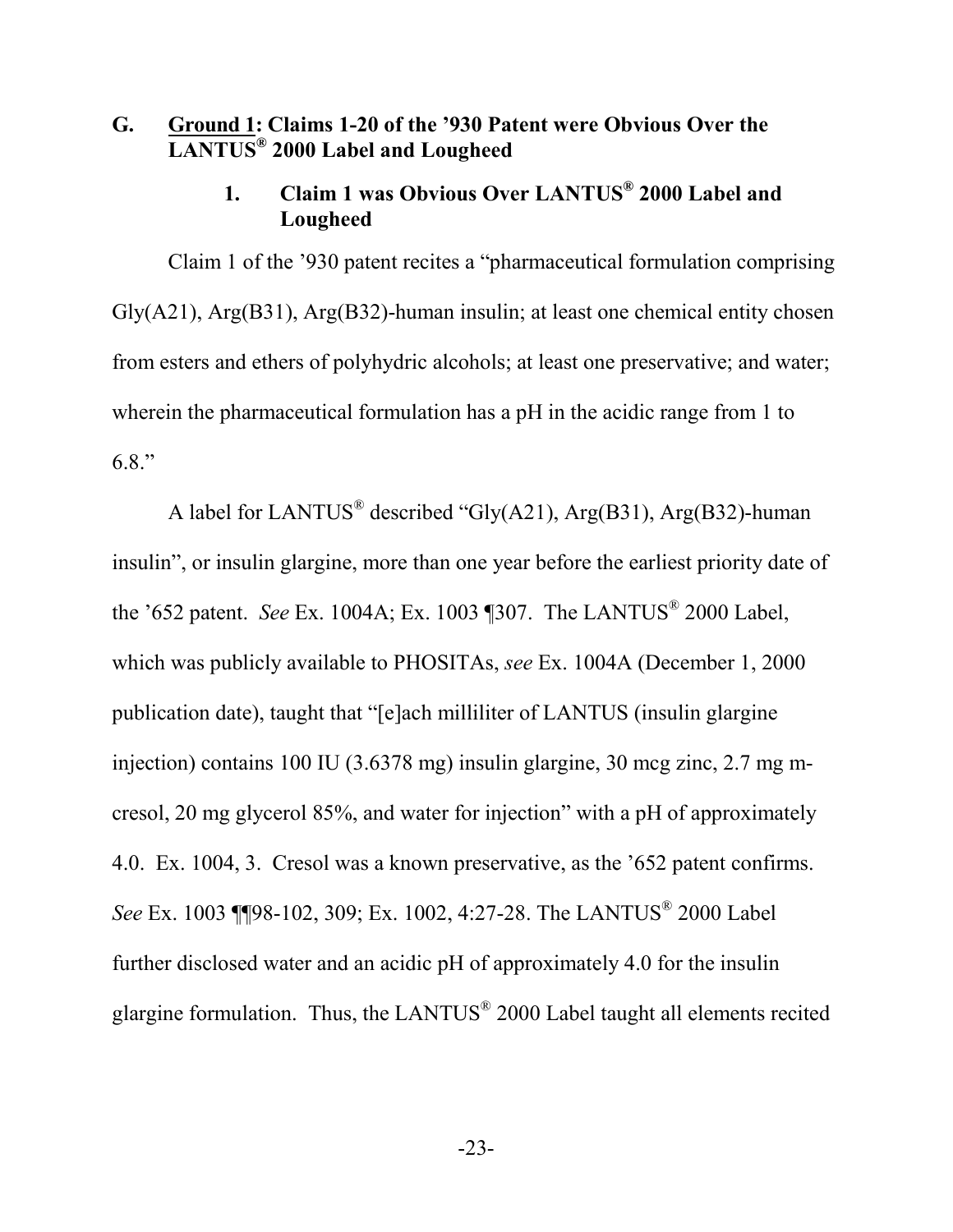in claim 1 except "at least one chemical entity chosen from polysorbate 20 and polysorbate 80." *Id.*, ¶¶308-10.

Lougheed disclosed and addressed several known issues with insulin formulations, including the propensity for insulin to aggregate upon storage and delivery in, for example, injection devices and infusion pumps. Ex. 1006, 1 ("Unfortunately, the tendency of insulin to aggregate during storage in and delivery from these devices remains one of the fundamental obstacles to their prolonged clinical use."); Ex. 1003 ¶¶308-17. Lougheed compared different nonionic detergents in extreme storage conditions and measuring the appearance of aggregated particles through time. *Id.* Lougheed specifically taught that various esters of polyhydric alcohols, including polysorbate 20 (*i.e.*, Tween 20), polysorbate 80 (*i.e.*, Tween 80) and Brij 35, showed enhancement of insulin stability and decrease of aggregation. Ex. 1006, 4, 6, Table 3; Ex. 1003 ¶¶308-17.

It is not surprising that Lougheed chose esters of polyhydric alcohols as an excipient for use in insulin formulations. Polysorbates and Brij non-ionic surfactants were commonly used to stabilize other protein and peptide formulations well prior to June 2002, including for commercially-available biologic therapeutics. *See* Jones [Ex. 1016], 3, Table I; Ex. 1003 ¶¶314-17. Moreover, many non-ionic surfactnats were GRAS (Generally Recognized as Safe) and already included in the FDA Inactive Ingredients Guide for various pharmaceutical

-24-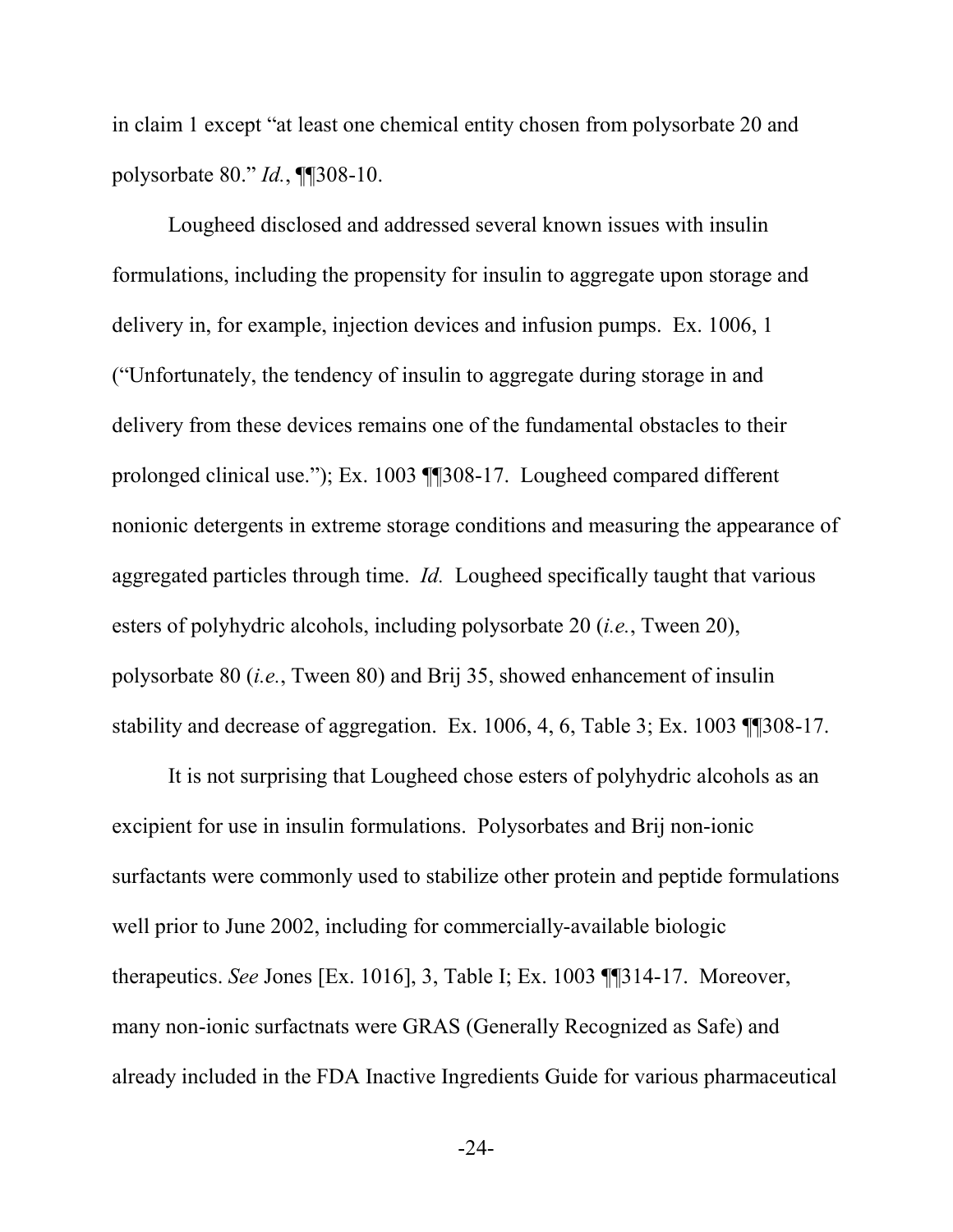formulations. Ex. 1003 ¶315. Including esters of polyhydric alcohols used in Lougheed would have thus been obvious. *Id.* ¶317.

Lougheed's experiments, the knowledge that polysorbates were generally regarded as effective and safe in inhibiting aggregation in other biologic products, and knowledge of the LANTUS<sup>®</sup> 2000 formulation, provided a PHOSITA with ample reason to add at least the nonionic surfactants disclosed in Lougheed, *i.e.*, including esters of polyhydric alcohols (such as polysorbate 20, polysorbate 80 and Brij 35) as claimed in claim 1 of the '930 patent to the LANTUS $^{\circ}$  2000 formulation, with a reasonable expectation that doing so would inhibit or eliminate insulin's well-known propensity to aggregate. *See* Ex. 1003 ¶317, 320.

A PHOSITA would especially have had reason because insulin glargine was prone to aggregation as monomeric insulin in an acid pH environment. *See* Ex. 1003 ¶126, 316. The LANTUS® 2000 Label, in fact, warned users and practitioners not to use the product if aggregation occurred. *See* Ex. 1004, 5-6 ("LANTUS must only be used if the solution is clear and colorless with no particles visible."). A PHOSITA would have had reason, with a reasonable expectation of success, to combine polysorbate 20 or polysorbate 80, as encouraged by Lougheed [Ex. 1006], with the known and FDA-approved LANTUS<sup>®</sup> 2000 formulation [Ex. 1004] to inhibit or eliminate insulin aggregation,

-25-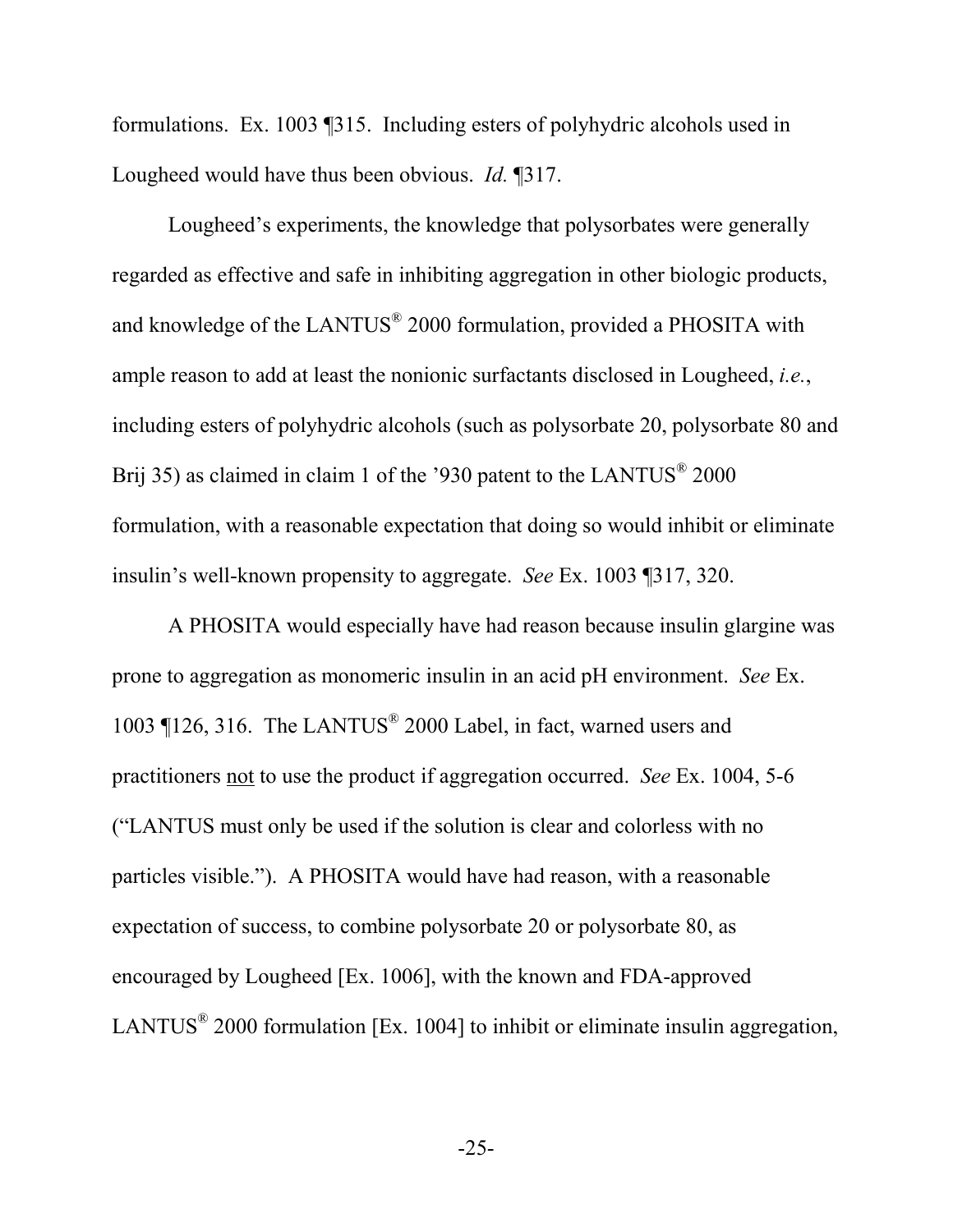which was a well-recognized obstacle to the success of insulin as a therapeutic agent.

Thus, the '930 patent, which lists a wide range of "partial and fatty acid esters and ethers of polyhydric alcohols" as useful against aggregation of insulin preparations, is simply consistent with what the art already knew. Ex, 1003, ¶313. A PHOSITA would not have been surprised at the success of combining the known and available insulin glargine formulation with nonionic surfactants to inhibit the formation of particles and the appearance of turbid solutions. A PHOSITA would have reasonably expected nothing less. Claim 1 was obvious over the LANTUS® 2000 Label and Lougheed.

# **2. Dependent Claims 2, 3 and 8 were Obvious Over LANTUS® 2000 Label and Lougheed**

Claim 2 of the '930 patent depends from claim 1, and recites "wherein the at least one preservative is chosen from phenols." Claim 3 of the '930 patent depends from claim 1, and recites "wherein the at least one preservative is cresol." Claim 8 depends from claim 1, and recites "wherein the at least one preservative is chosen from phenol, *cresol*, chlorocresol, benzyl alcohol, and parabens" (emphasis added).

The LANTUS $^{\circ}$  2000 Label disclosed including "2.7 mg m-cresol" in the insulin glargine formulation. Ex. 1004, 3. Cresol was a known preservative and a derivative of phenol, as the '930 patent confirms. *See* Ex. 1003 ¶¶98-102; Ex. 1002, 4:32-34. That the LANTUS® 2000 formulation contained a preservative

-26-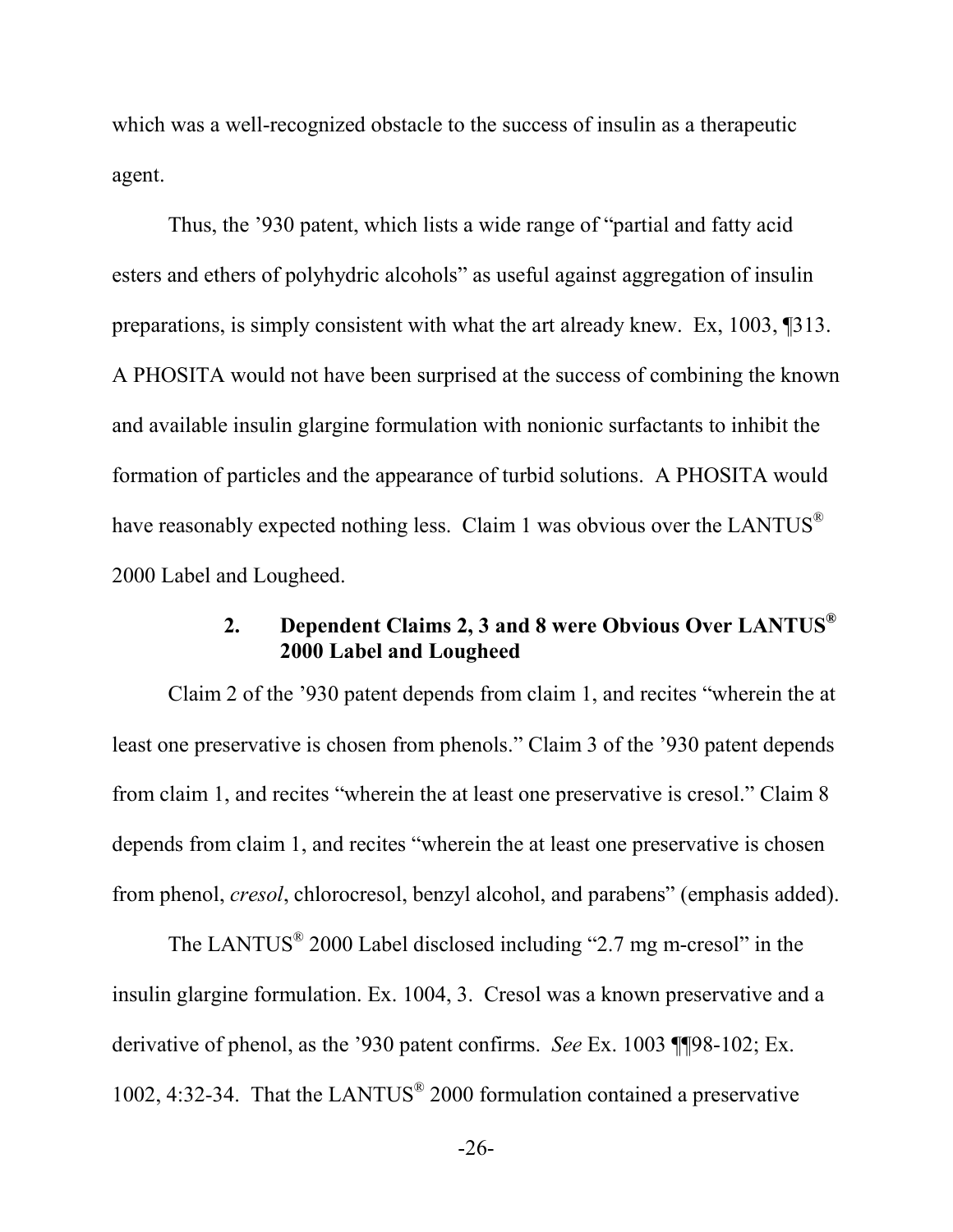such as cresol (a phenolic derivative) is not surprising. Lougheed investigated the stabilizing effects of phenol and cresol on insulin solutions, finding that both phenol and m-cresol was capable of stabilizing insulin. Ex. 1006, Table 2.

A PHOSITA would have had reason to include cresol, as taught by the LANTUS $^{\circ}$  2000 Label and as encouraged by Lougheed, with a reasonable expectation of success. Ex. 1003, ¶¶322-24. Claims 2, 3 and 8 are obvious over the Lantus<sup>®</sup> 2000 Label and Lougheed.

# **3. Claim 4 was Obvious Over LANTUS® 2000 Label and Lougheed**

Claim 4 of the '930 patent depends from claim 3, recites the pharmaceutical formulation "further including zinc."

The LANTUS<sup>®</sup> 2000 Label included "30 mcg zinc" in the insulin glargine formulation. Ex. 1004, 3. Including zinc as a component in the LANTUS<sup>®</sup> 2000 is not surprising or inventive. Since the 1950s, zinc has been added to commercial insulin formulations to prolong insulin activity *in vivo*. *See, e.g.*, Hallas-Moller, Diabetes (1956) [Ex. 1017]; Ex. 1003 ¶¶98-102. In fact, various amounts of zinc were tested in insulin glargine formulations well before the earliest priority date of the '930 patent to determine the zinc amounts that would further prolong insulin release and activity. *See* Ex. 1005, 1. A PHOSITA had reasons to include zinc, as taught by the LANTUS $^{\circ}$  2000 Label, in an insulin pharmaceutical formulation as claimed in claim 4. Ex. 1003 ¶¶326-28.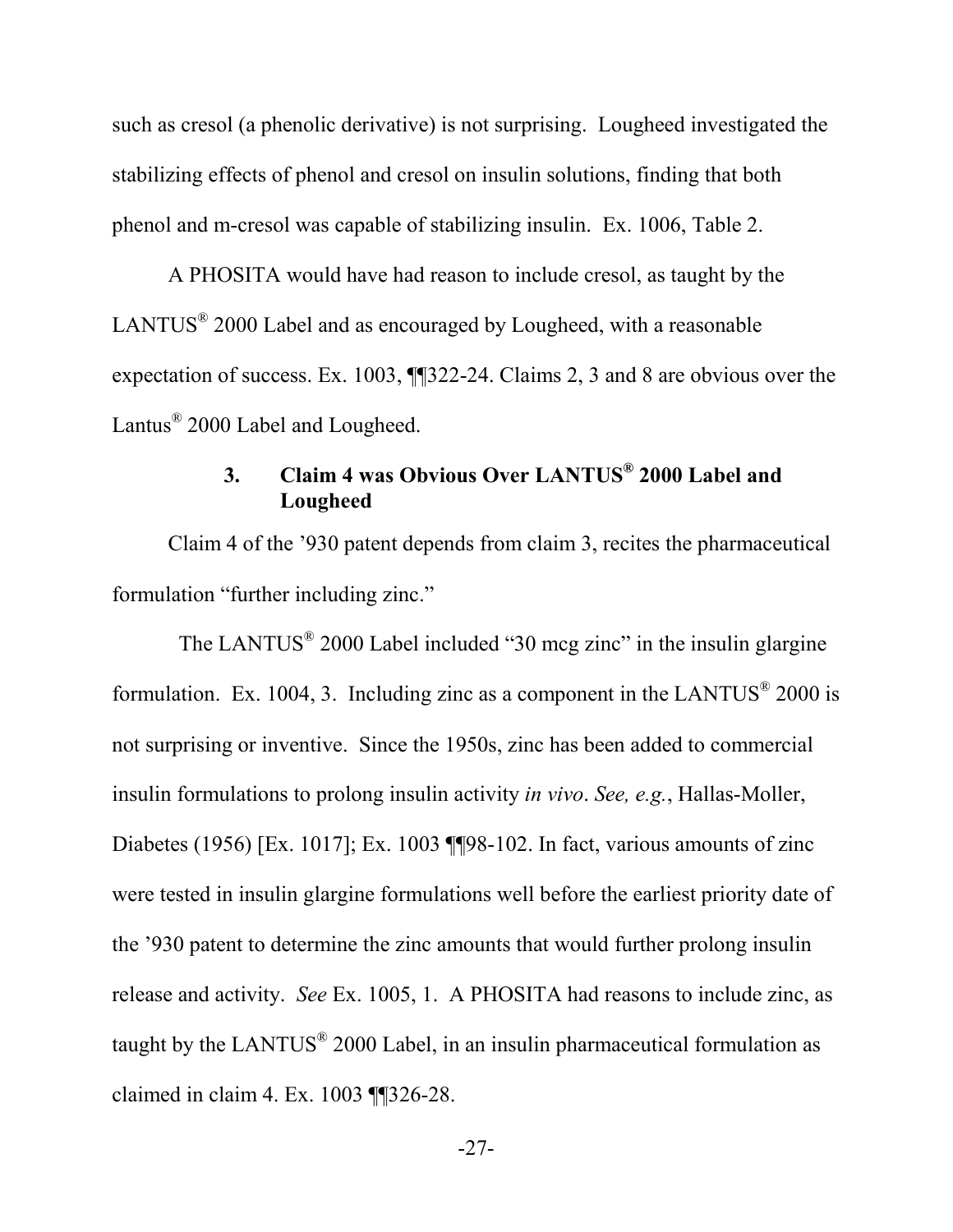### **4. Dependent Claims 5, 9 and 17 were Obvious Over LANTUS® 2000 Label and Lougheed**

Claim 5 depends from claim 1, and recites the formulation "further including at least one isotonicizing agent." Claim 9 depends from claim 5, and recites "wherein the at least one isotonicizing agent is chosen from mannitol, sorbitol, lactose, dextrose, trehalose, sodium chloride and glycerol." Claim 17 depends from claim 9 and recites "wherein the at least one isotonicizing agent is chosen from glycerol and mannitol and wherein said at least one isotonicizing agent is present in a concentration of 100-250 mM."

The LANTUS $^{\circ}$  2000 Label taught including "20 mg glycerol 85%" in the insulin glargine formulation. Ex. 1004, 3. The molecular weight of glycerol is 92.1 g/mol, so 20 mg glycerol 85% as taught by the LANTUS<sup>®</sup> 2000 Label is equivalent to 185 mM glycerol, which is within the range as claimed in claim 17. *See* Ex. 1003 ¶332.

Including glycerol, an isotonicizing agent, to the LANTUS<sup>®</sup> 2000 insulin formulation was neither surprising nor inventive. Isotonicizing (or isotonic) agents, such as glycerol, are routinely added to parenteral or subcutaneous formulations to prevent cell lysis and attendant pain upon injection. *See* Ex. 1003 ¶¶330-33. A PHOSITA had reason to include an isotonicizing agent such as glycerol, as taught by the LANTUS<sup>®</sup> 2000 Label, in an insulin pharmaceutical formulation as claimed in claims 5, 9 and 17.

-28-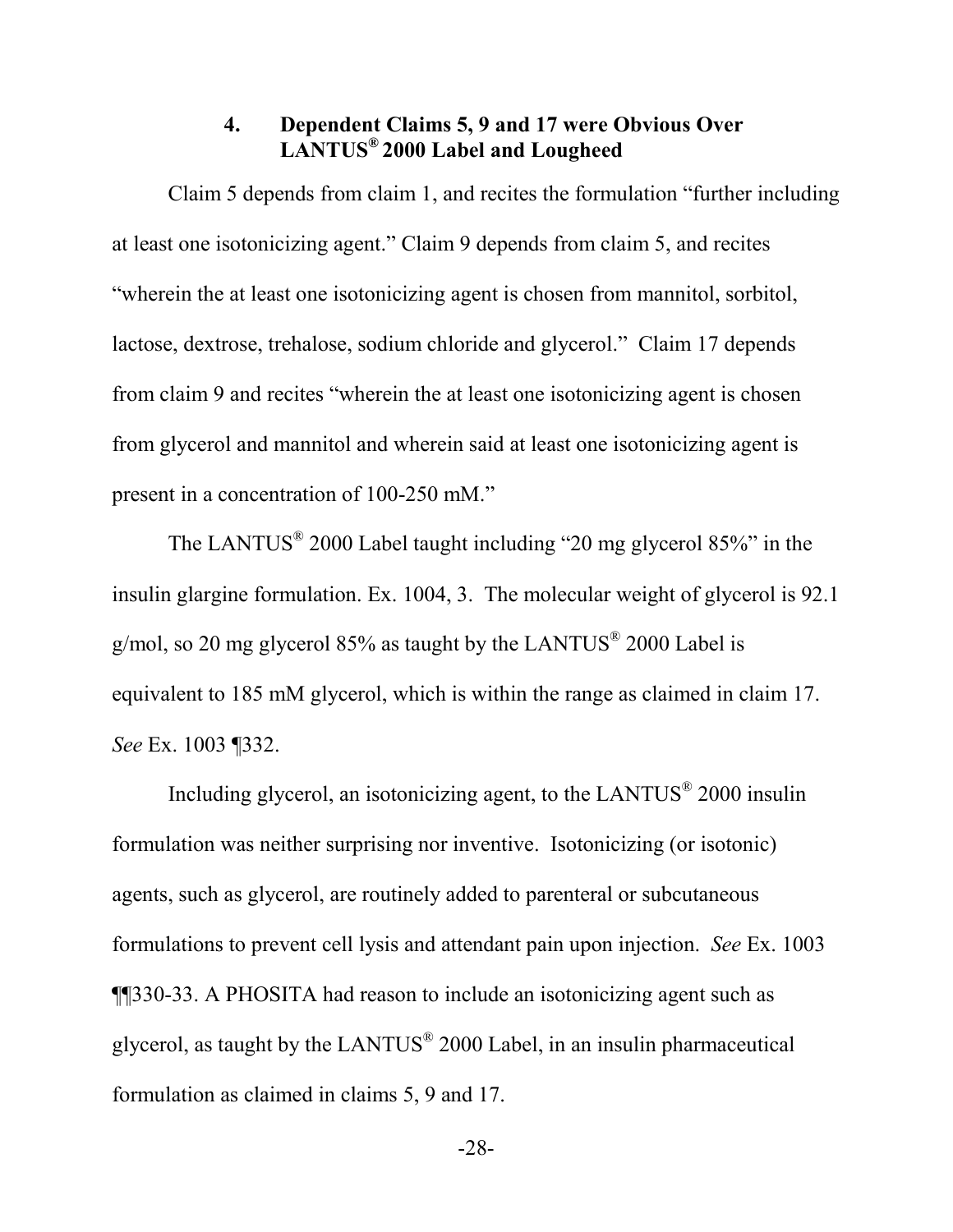# **5. Dependent Claims 6 and 7 were Obvious Over LANTUS® 2000 Label and Lougheed**

Claim 6 depends from claim 4, and recites "wherein the pharmaceutical formulation has a pH in the acidic range from 3.5 to 6.8." Claim 7 depends from claim 6, and recites "wherein the pharmaceutical formulation has a pH in the acidic range from 3.5 to 4.5."

The LANTUS $^{\circ}$  2000 Label disclosed the insulin glargine formulation as a pH of approximately 4.0. Ex. 1004, 3. Having a pH of an insulin glargine fall in the pH range recited in claims 6 and 7 is not surprising or inventive. A PHOSITA would have known well before the earliest priority date of the '930 patent that the amino acid substitutions in insulin glargine make it most soluble in an acidic (pH 4.0) environment. *See, e.g.*, Ex. 1005, 1; Ex. 1003 ¶336. A PHOSITA had reason to use the pH range of an insulin glargine formulation, as taught by the LANTUS<sup>®</sup> 2000 Label, which falls in the range of "from 3.5 to 6.8" (claim 6) or "from 3.5 to 4.5" (claim 7). Ex. 1003 ¶¶335-37. Claims 6 and 7 were obvious over the LANTUS<sup>®</sup> 2000 Label and Lougheed.

### **6. Dependent Claims 10, 11 and 20 were Obvious Over LANTUS® 2000 Label and Lougheed**

Claim 10 depends from claim 1 and recites that the claimed pharmaceutical formulation "further compris[es] a buffer." Claim 11 depends from claim 10, and recites the buffer as "chosen from TRIS, phosphate, citrate, acetate, and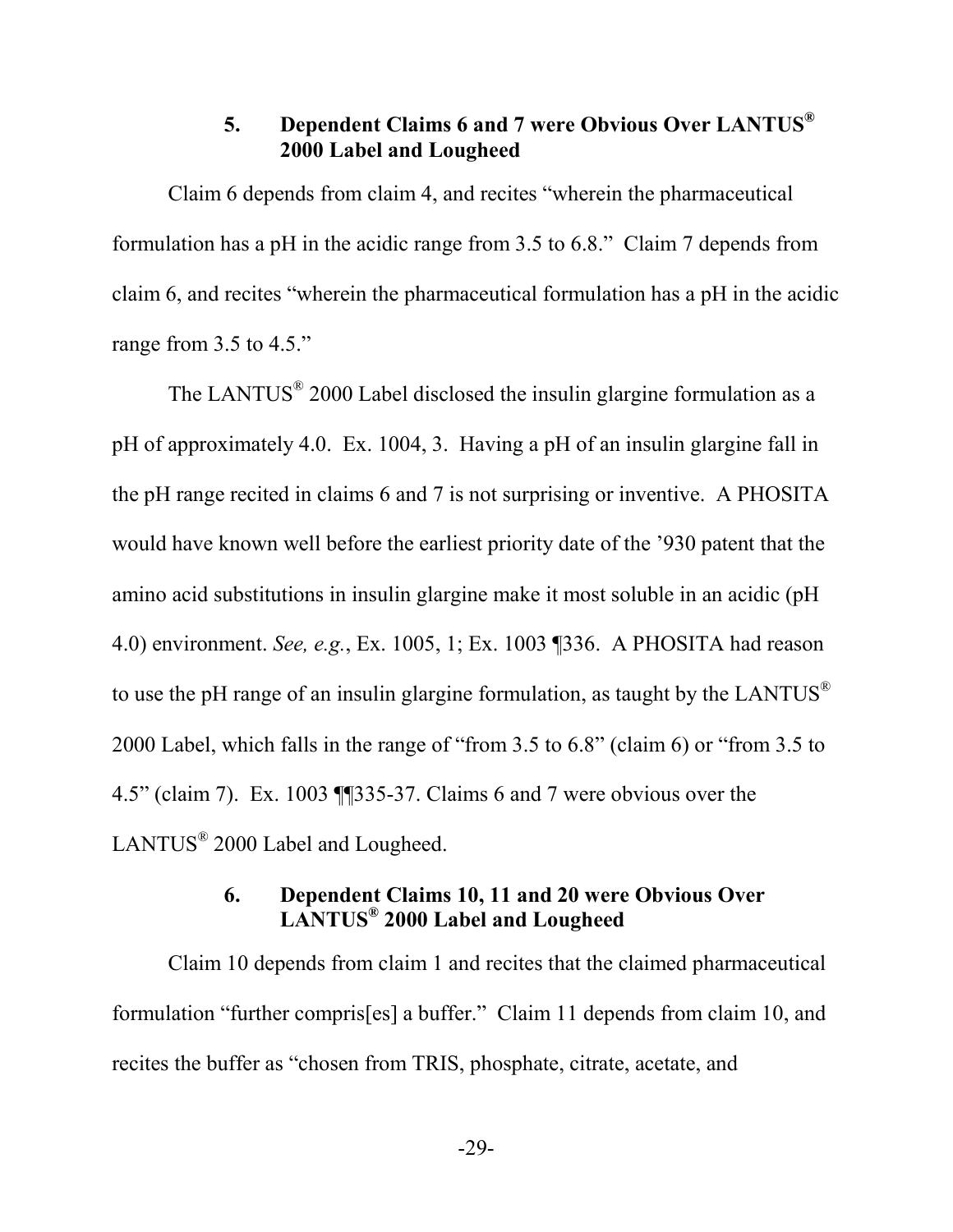glycylglycine." Claim 20 depends from claim 10, and recites that the "buffer is present in a concentration of 5-250 mM."

Lougheed disclosed including non-ionic surfactants and commonly used "salts, buffers and alcohols", including sodium phosphate, sodium bicarbonate with acetic acid and sodium acetate and sodium bicarbonate with sodium phosphate and sodium citrate, in insulin formulations. *See* Ex. 1006, Table 6; Ex. 1003 ¶339. Lougheed specifically taught that of the tested insulin formulations, "[f]ormulations in 25 mM sodium bicarbonate with phosphate-citrate or oxaloacetate buffers demonstrated mildly increased stability with FSRs of 11-20 days". Ex. 1006, 6, Table 6. The concentration ranges of the sodium bicarbonate, sodium phosphate, acetic acid, sodium acetate and sodium citrate buffers tested fall within the claimed range of 5-250 mM. *See, e.g.*, *id.*, Table 6.

A PHOSITA had reason to combine a buffer, including citrate, phosphate and acetate buffers, as encouraged by Lougheed, and at the concentrations tested by Lougheed (claim 20), with the known and FDA-approved LANTUS $^{\circ}$  2000 formulation to inhibit or eliminate insulin-aggregation with a reasonable expectation of success. Ex. 1003 ¶¶339-41. Claims 10, 11 and 20 were therefore obvious over the LANTUS<sup>®</sup> 2000 Label and Lougheed.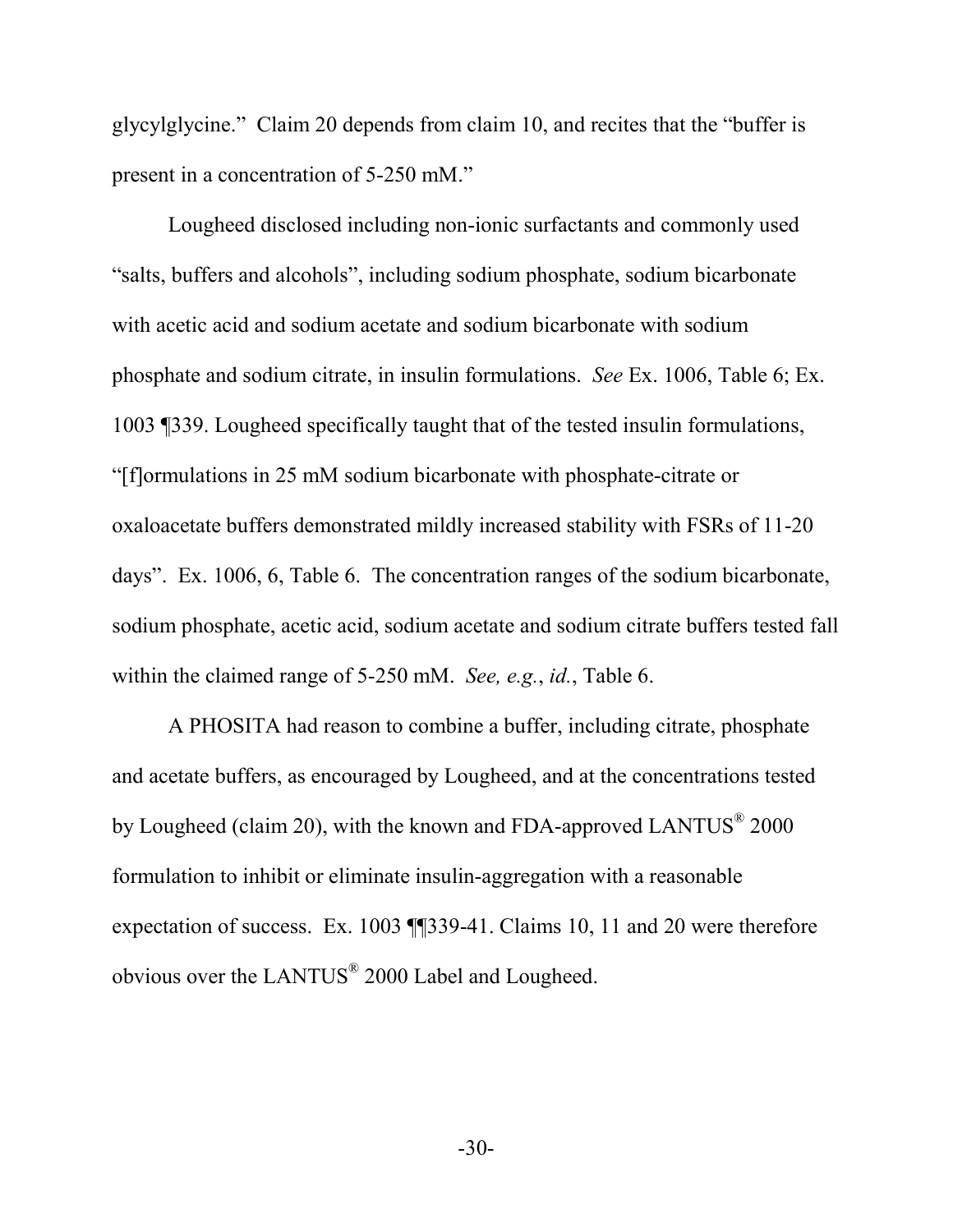# **7. Dependent Claims 12 and 13 were obvious Over LANTUS® 2000 Label and Lougheed**

Claim 12 depends from claim 1, and recites "wherein the Gly(A21), Arg(B31), Arg(B32)-human insulin is present in a concentration of 60-6000 nmol/ml." Claim 13 depends from claim 12, and recites "wherein the Gly(A21), Arg(B31), Arg(B32)-human insulin is present in a concentration of 240-3000 nmol/ml."

The LANTUS<sup>®</sup> 2000 Label included "100 IU (3.6378 mg) insulin glargine" in the pharmaceutical formulation. Ex. 1004, 3. The LANTUS® 2000 Label further provides that insulin glargine (*i.e.*, Gly(A21), Arg(B31), Arg(B32)-human insulin) has a molecular weight of 6063 g/mol. *Id*, 3. The concentration of insulin glargine taught by the LANTUS $^{\circ}$  2000 Label is 600 nmol/mL, which is within the concentration ranges recited in both claims 12 and 13. *See* Ex 1003 ¶¶342-44.

For these reasons, claims 12 and 13 were obvious over the LANTUS<sup>®</sup> 2000 Label and Lougheed.

# **8. Dependent Claims 14, 15 and 16 were obvious Over LANTUS® 2000 Label and Lougheed**

Claim 14 depends from claim 1, and recites "wherein the at least one chemical entity is present in a concentration of 5-200 μg/ml." Claim 15 depends from claim 14, and recites "wherein the at least one chemical entity is present in a concentration of 5-120 μg/ml." Claim 16 depends from claim 15, and recites

-31-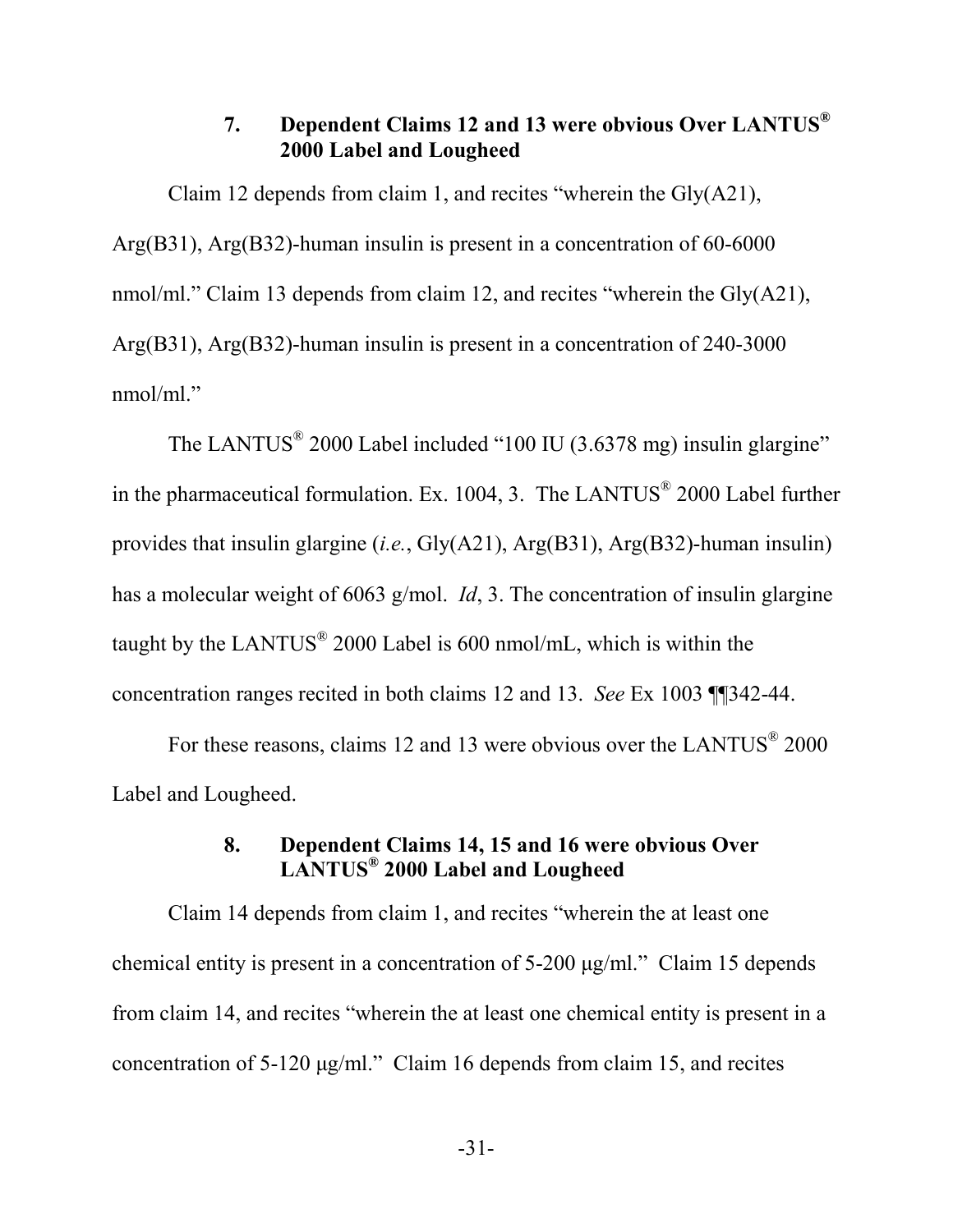"wherein the at least one chemical entity is present in a concentration of 20-75  $\mu$ g/ml."

Lougheed detailed including polysorbate 20 as an effective solution to the known propensity for insulin to aggregate upon storage and delivery in, for example, injection devices and infusion pumps. *See* Ex. 1006, 1; Ex. 1003 ¶346. Lougheed specifically taught that polysorbate 20 (*i.e.*, Tween 20) was one of several nonionic surfactants that showed significant enhancement of insulin stability through inhibition of insulin-aggregation, *i.e.*, to avoid turbidity of the formulation. Ex. 1006, 4, 7 and Table 3; Ex. 1003 ¶346; Ex. 1002, 3:7-12.

Moreover, the concentration ranges in claims 14, 15 and 16 were taught in Lougheed. For example, Lougheed exemplified polysorbate 20 at concentrations of 0.000001% and 0.01% (vol/vol) and polysorbate 80 at concentrations 0.000001%, 0.00001%, 0.01%, and 1% (vol/vol) in the formulations tested. Ex. 1006, Table 3; Ex. 1003 ¶¶347-48. Given that the densities of polysorbate 20 and polysorbate 80 are 1.095 g/mL and 1.06 g/mL, respectively, Lougheed thus used polysorbate 20 at concentrations of 0.01095 μg/mL and 109.5 μg/mL, and polysorbate 80 at concentrations of 0.0106 μg/mL, 0.106 μg/mL, 106 μg/mL, and 10600 μg/mL. Ex. 1003 ¶¶346-49. Each of these concentrations for polysorbate 20 and polysorbate 80 are within the ranges recited in claims 14 and 15.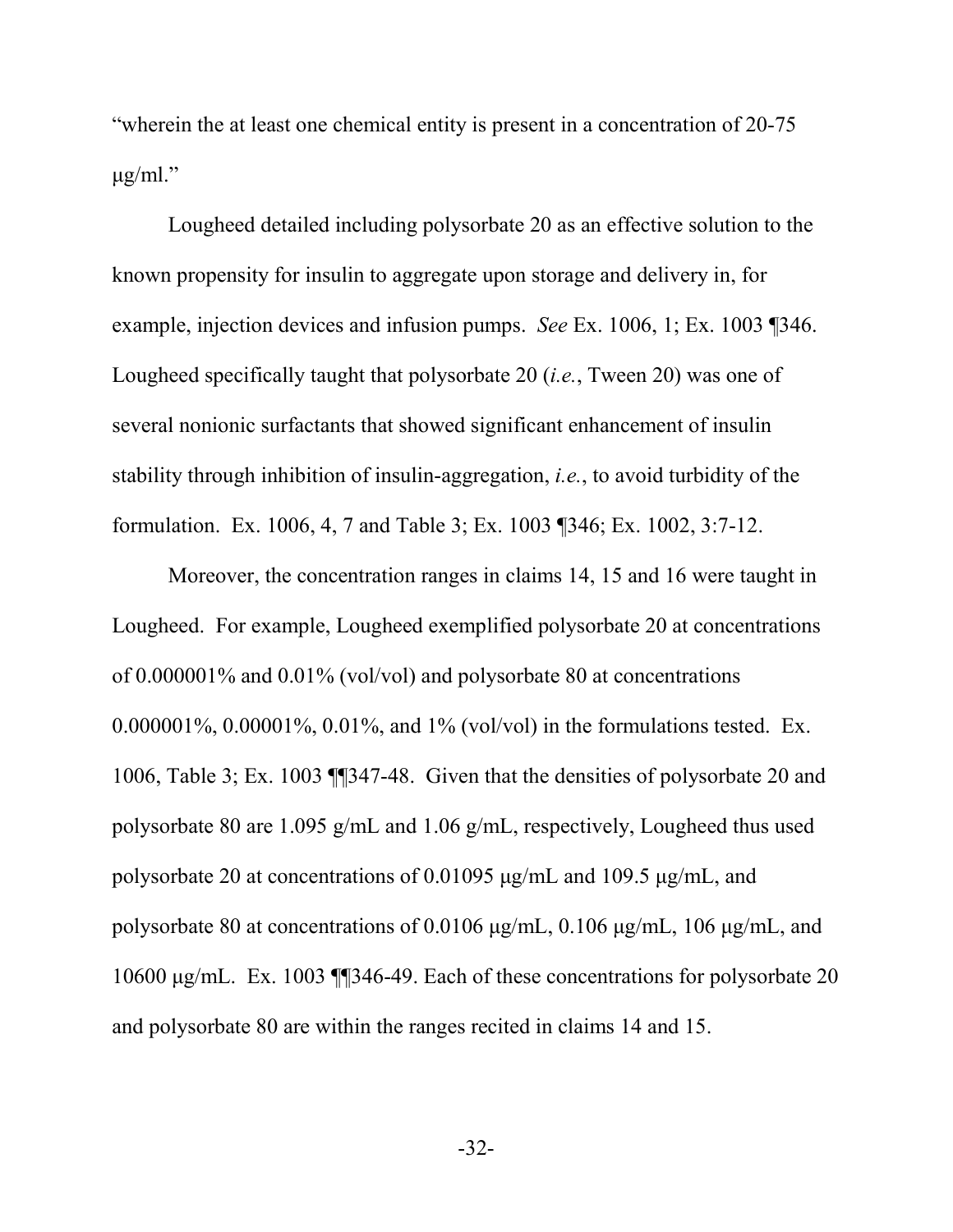The slightly narrowed range of claim 16, which recites "20-75 μg/ml" was obvious from Lougheed's teaching. Not only are the polysorbate 20 and polysorbate 80 levels essentially overlapping with the claimed range, *see Titanium Metals Corp. of America v. Banner,* 778 F.2d 775, 783 (Fed. Cir. 1985) (close amounts suggest prima facie obviousness), a PHOSITA would have had reason, and would have tested and optimized the polysorbate 20 and polysorbate 80 levels taught by Lougheed. *In re Peterson,* 315 F.3d 1325, 1330 (Fed. Cir. 2003) (optimization is routine); *In re Ethicon, Inc.*, App. 2015-1696, slip op. 12 (Fed. Cir. 2017); Ex. 1003 ¶¶346-49; *see also In re Aller*, 220 F.2d 454, 456 (CCPA 1955); accord *Galderma Labs., LP v. Tolmar, Inc.*, 737 F.3d 731, 739 (Fed. Cir. 2013).

A PHOSITA had reason to combine polysorbate 20 or polysorbate 80 as encouraged by Lougheed, including at the concentrations tested by Lougheed (claims 17-19), with the known and FDA-approved LANTUS<sup>®</sup> 2000 formulation, with a reasonable expectation of success to inhibit or eliminate insulin-aggregation. Claims 14, 15 and 16 were obvious over the LANTUS $^{\circ}$  2000 Label and Lougheed.

# **9. Dependent Claim 18 was Obvious Over LANTUS® 2000 Label and Lougheed**

Claim 18 depends from claim 1, and recites the formulation "further comprising one or more excipients chosen from acids, alkalis and salts."

The LANTUS<sup>®</sup> 2000 Label taught preparing an insulin glargine solution and adjusting the pH of the solution to 4.0 using hydrochloric acid and sodium

-33-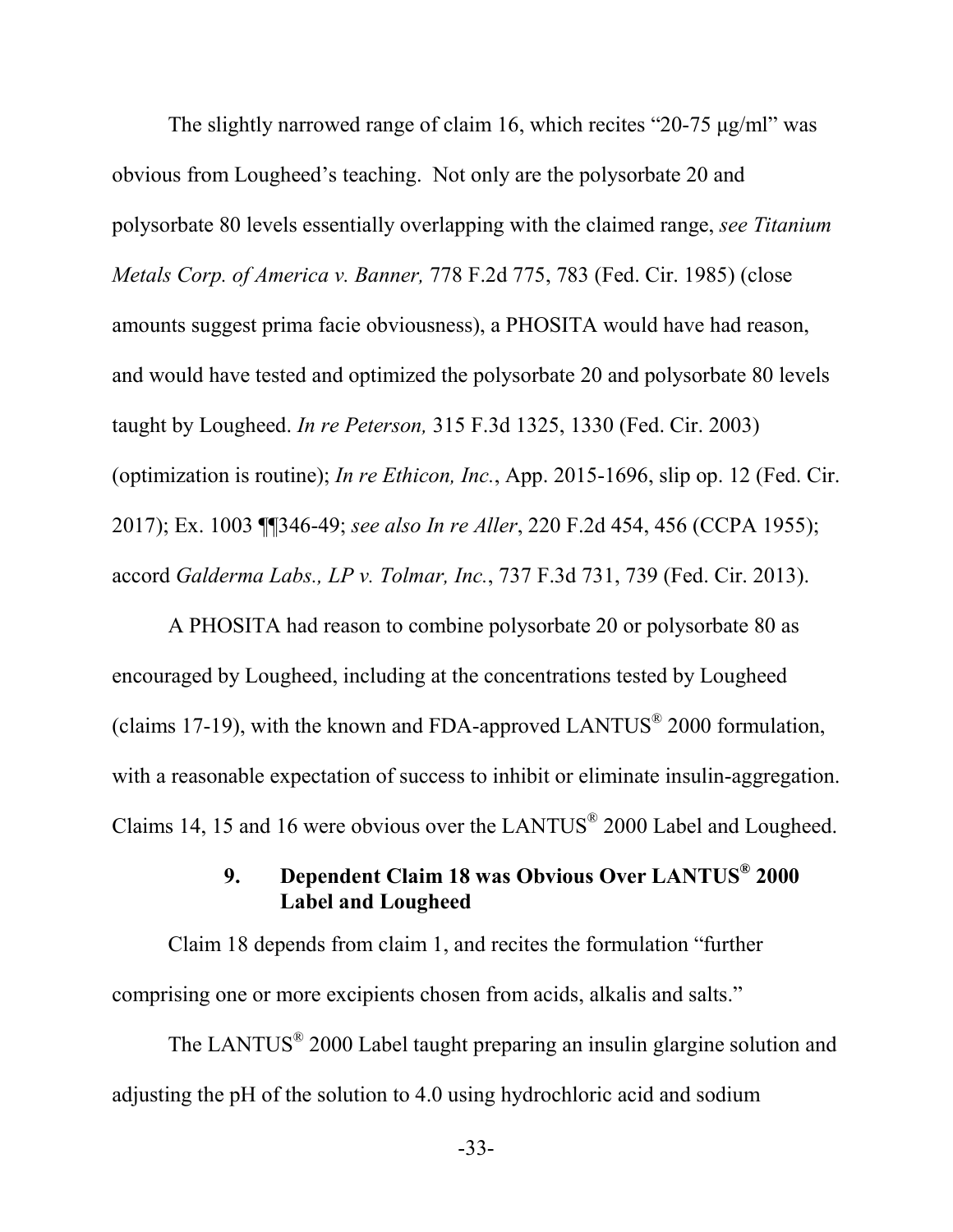hydroxide. Ex. 1004, 3; Ex. 1003 ¶351. Moreover, Lougheed further taught the addition of various acids and salts for improving the stability of insulin, including dehydroascorbic acid, hyaluronic acid, n-acetyl neuraminic acid, glutamic acid, sodium chloride, sodium bicarbonate, sodium citrate, and acetic acid, among others. *See* Ex. 1006, Tables 5-6; Ex. 1003 ¶¶351-52.

In view of the teachings of both the LANTUS<sup>®</sup> 2000 Label and Lougheed, it would have been obvious to add an acid, alkali or salt as recited in claim 18 to an insulin formulation with a reasonable expectation of success. Claim 18 was obvious over the LANTUS $^{\circ}$  2000 Label and Lougheed.

# **10. Dependent Claim 19 was Obvious Over LANTUS® 2000 Label and Lougheed**

Claim 19 depends from claim 18, and recites "wherein NaCl is present in a concentration of up to 150 mM."

Lougheed discloses the testing of commonly used "salts, buffers and alcohols", including sodium chloride at a concentration of 0.9% (equivalent to 154 mM), in insulin formulations, including in combination with sodium dodecyl sulfate (SDS). *See* Ex. 1006, 5-6, Tables 4 and 6; Ex. 1003 ¶354. While the exemplary NaCl concentration is slightly over the claimed range of "up to 150 mM", a PHOSITA would have had reason, with a reasonable expectation of success to combine sodium chloride, as encouraged by Lougheed, with the claimed insulin formulation. The '930 patent provides no evidence of the criticality of the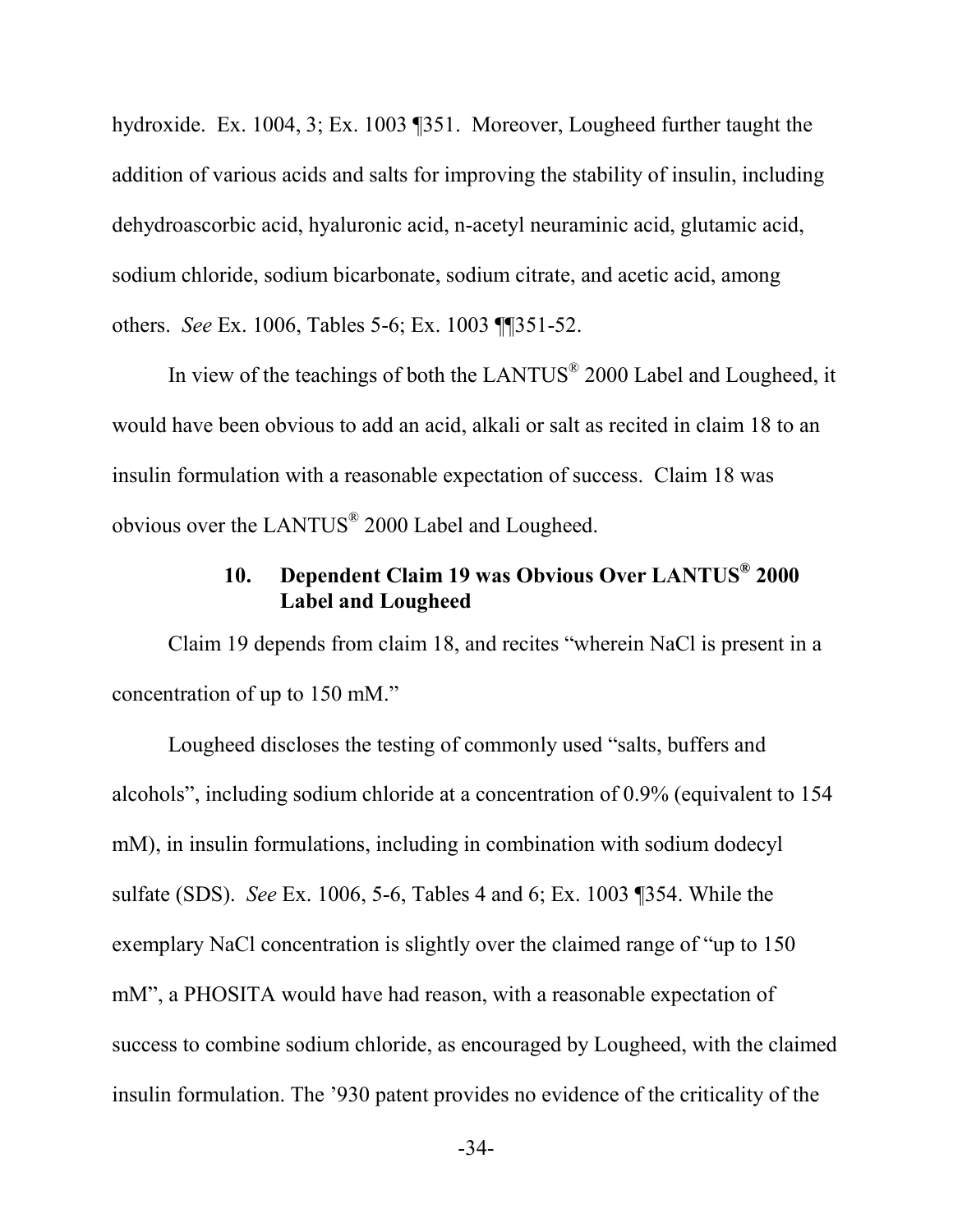NaCl concentration claimed. *See Aller*, 220 F.2d at 456; accord *Galderma*,

737 F.3d at 739 (reversing non-invalidity holding). Moreover, a PHOSITA would have known to reduce the amount of sodium chloride (*i.e.,* lower than 154 mM NaCl) in order to compensate for other components in the formulation. Ex. 1003 ¶¶354-56. In light of Lougheed's use of NaCl, as well as a deviation from the claimed range within acceptable error standards when making physiological saline solution, Dr. Yalkowsky confirms that neither the '930 patent nor other knowledge in the art would have suggested a concentration change from 154 mM to 150 mM NaCl would have been critical or unobvious. *Id.* ¶355.

Claim 19 was obvious over the LANTUS $^{\circ}$  2000 Label and Lougheed.

### **H. Grounds 2 and 3: Claims 1-18 and 20 of the '930 Patent were Obvious Over the LANTUS® 2000 Label and Insuman Infusat or Grau**

# **1. Claim 1 was Obvious Over LANTUS® 2000 Label and Insuman Infusat or Grau**

The limitations of claim 1 are recited above. *See* §V.B.1, *supra*.

The LANTUS<sup>®</sup> 2000 Label disclosed that "[e]ach milliliter of LANTUS (insulin glargine injection) contains 100 IU (3.6378 mg) insulin glargine, 30 mcg zinc, 2.7 mg m-cresol, 20 mg glycerol 85%, and water for injection" with a pH of approximately 4.0. Ex. 1004, 3. Cresol was a known preservative, as the '930 patent confirms. *See* Ex. 1003 ¶¶98-102; Ex. 1002, 4:32-34. The LANTUS® 2000 Label disclosed water and an acidic pH of approximately 4.0 for the insulin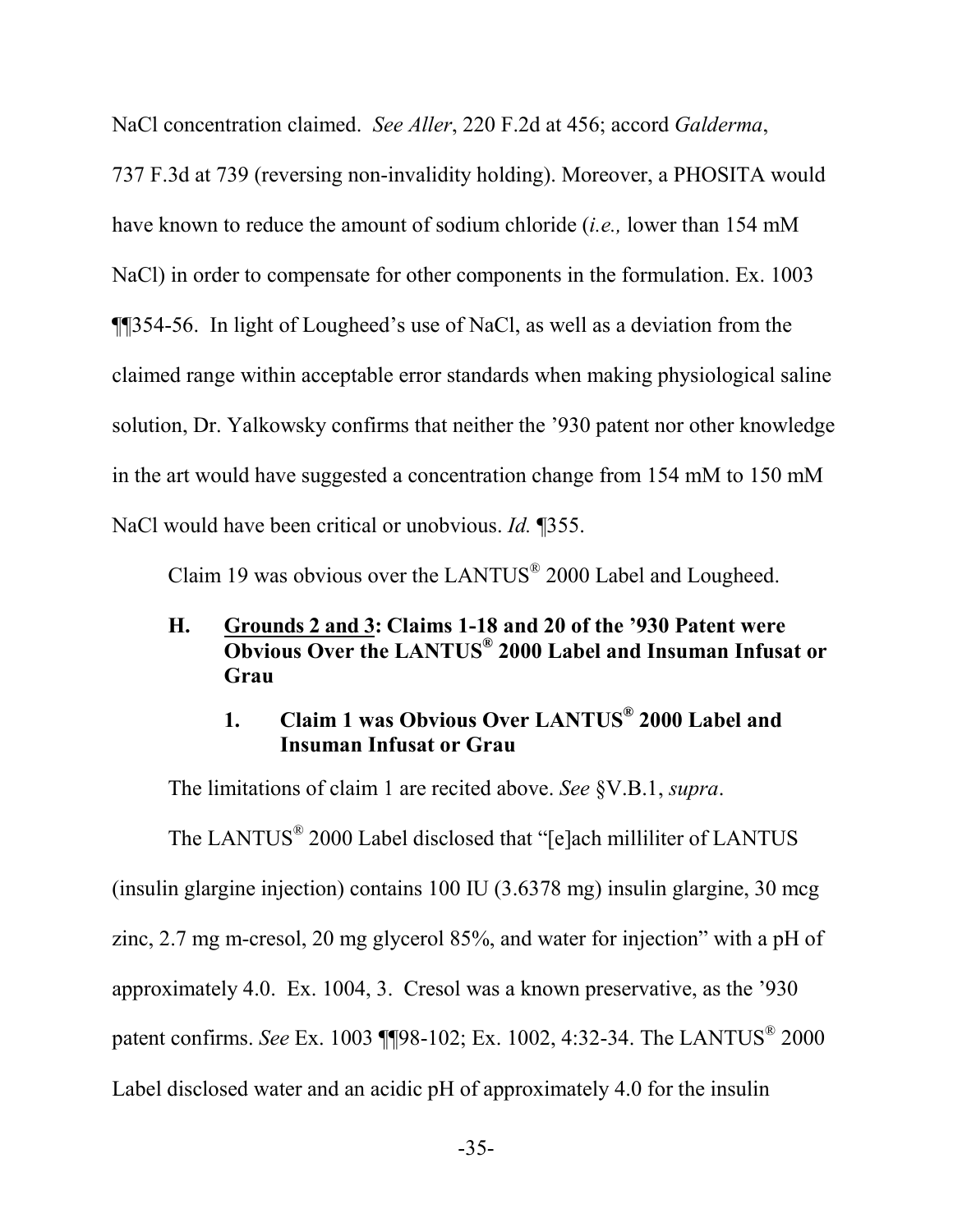glargine formulation. Thus, the LANTUS $^{\circ}$  2000 Label taught all the elements recited in claim 1 except "at least one chemical entity chosen from polysorbate 20 and polysorbate 80."

The FASS Insuman Infusat entry disclosed including poloxamer poly(oxyethylene, oxypropylene)glycol, *i.e.* "at least one chemical entity chosen from polysorbate and poloxamers" as claimed in claims 7 and 24. *See also,* Insuman Infusat Rote Liste entry [Ex. 1033 and 1033A], 6 (inclusion of poloxamer-171 to Insuman Infusat formulation). As noted by the FASS entry, "[a]ddition of a stabilizer poly(oxyethylene, oxypropylene), glycol, prevents precipitation and flocculation of the insulin. This makes INSUMAN INFUSAT particularly suited for use in insulin pumps…" *See* Ex. 1007, 6. PHOSITAs recognized insulin as having a tendency to aggregate during storage and delivery from these devices, *see, e.g.*, Lougheed [Ex. 1006], 1, and that insulin glargine was prone to aggregation issues. Ex. 1003 ¶362.

Similarly, Grau disclosed including a poloxamer (Genapol; poloxamer 181) to inhibit insulin-aggregation in various test conditions, including with a programmable implantable medication system (PIMS). Ex. 1008, 2-5; Ex. 1003 ¶¶365-70. Grau found that insulin concentration, chemical stability and biological potency were maintained when tested both *in vitro* in a shaking platform PIMS rig, as well as *in vivo* in PIMS-implanted dogs. Ex. 1008, 4-5, Tables 2-3. Grau

-36-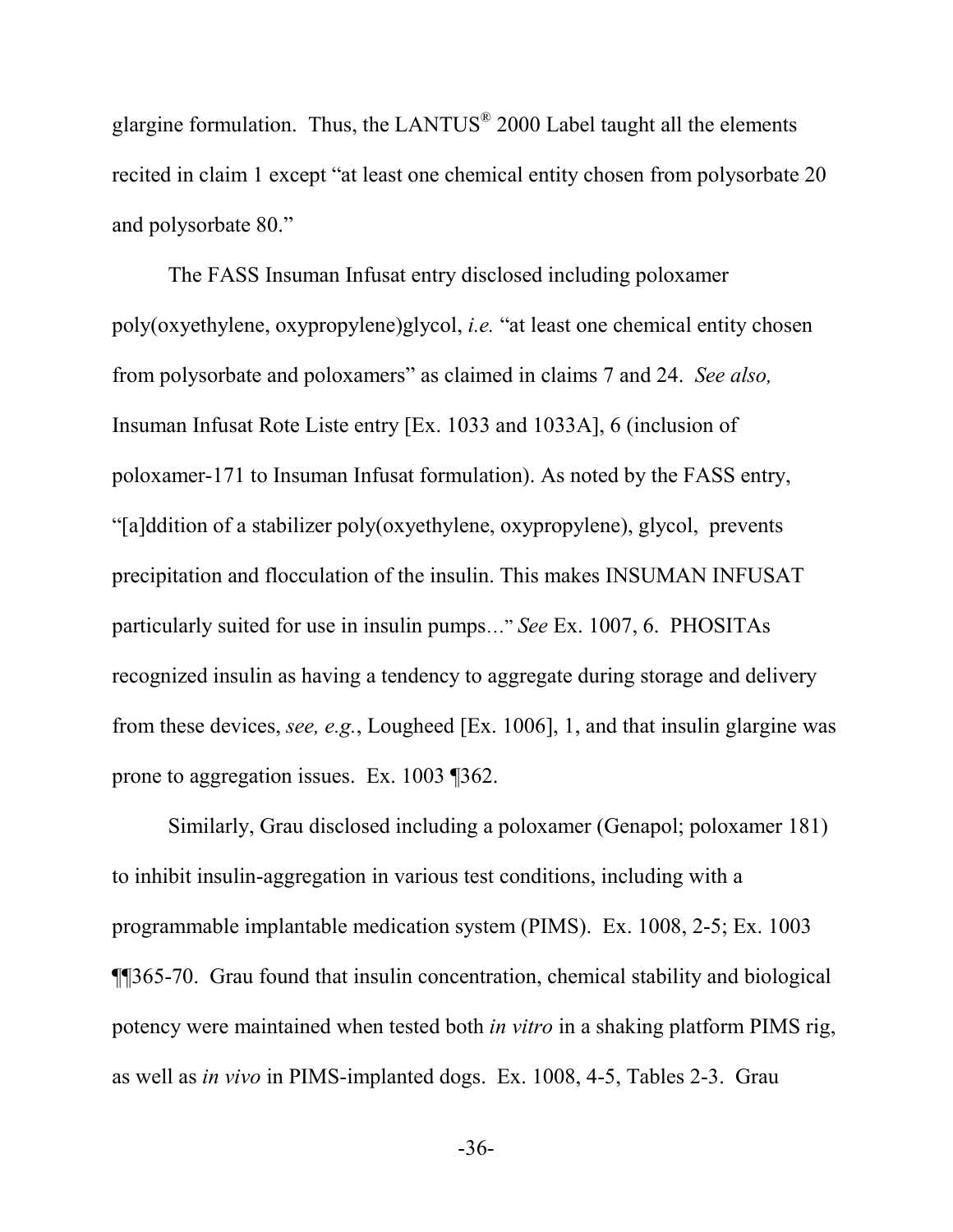moreover noted that the "[g]lycemic control of [the] diabetic dogs was good ... [with] no trend toward either worse diabetic control or increased insulin dosage between refills …". *Id.* Grau concluded that "[g]enapol, a surface-active polyethylene-propylene glycol, effectively prevents adsorption of insulin to hydrophobic surfaces." *Id.*, 6.

A PHOSITA would have had reason, with reasonable expectation of success, to use either poloxamer 171 or Genapol (poloxamer 181) as "at least one chemical entity chosen from esters and ethers of polyhydric alcohols" as claimed in claim 1. The Insuman Infusat product was and is commercially available, which demonstrates that a regulatory agency determined that insulin formulations including poloxamer were safe and effective for use in diabetes treatment.<sup>4</sup> Moreover, Grau's work would have informed a PHOSITA that poloxamer 181 would have inhibited or eliminated insulin's propensity to aggregate. *See* Ex. 1003 ¶¶359-71.

<sup>4</sup> *See Pfizer, Inc. v. Apotex, Inc.*, 480 F.3d 1348, 1362-63 (Fed. Cir. 2007) (Citing to investor testimony that "'part and parcel of pharmaceutically accepted[ ] was to look in pharmacopoeias and compendia' to find an [excipient] having 'precedence for use within the pharmaceutical industry.'").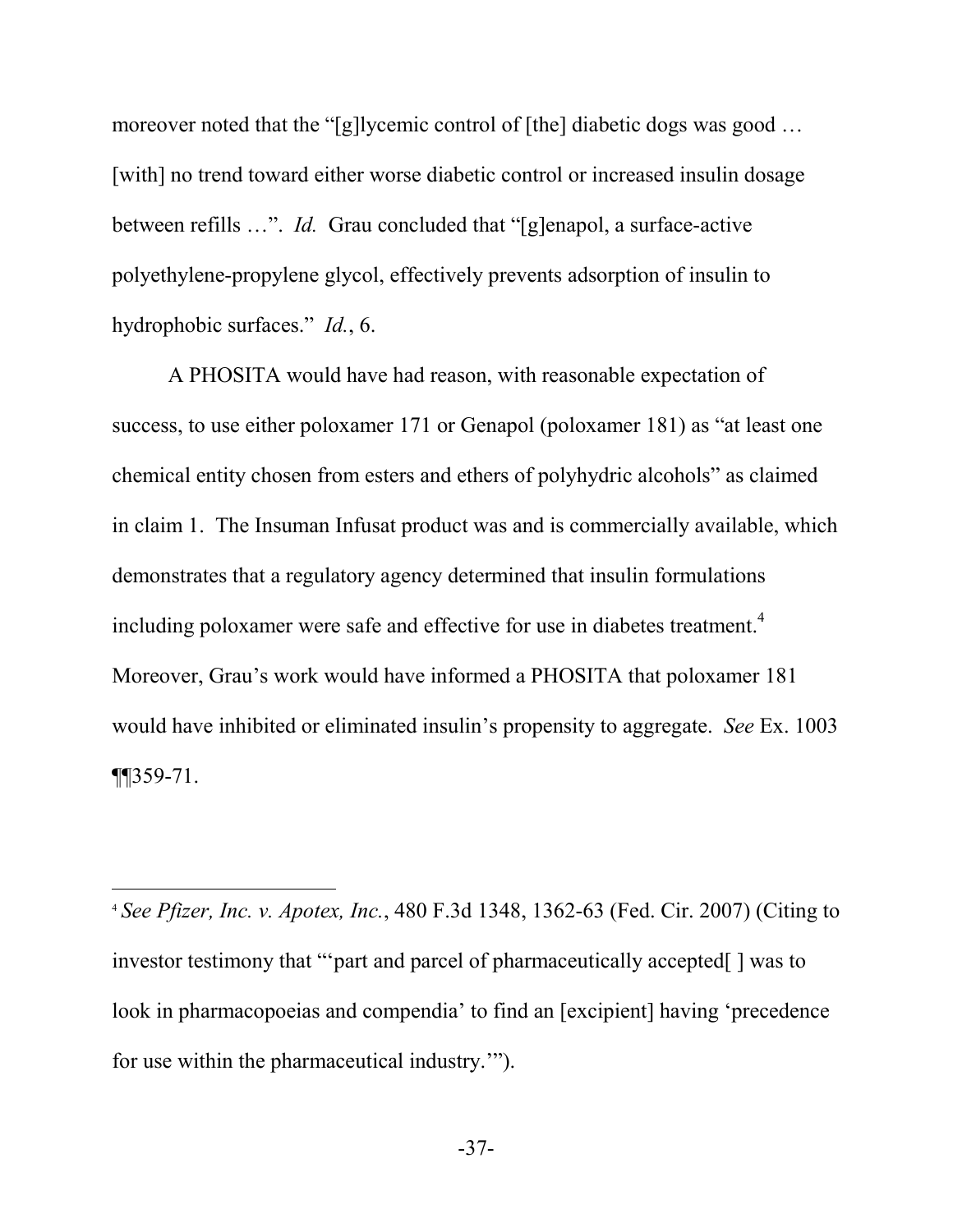Including a surfactant to inhibit or eliminate insulin aggregation would have been especially evident to PHOSITAs where insulin glargine was likely prone to aggregation as monomeric insulin in an acid pH environment. *See* Ex. 1003 **¶**[359-71. The LANTUS<sup>®</sup> 2000 Label, in fact, warned users and practitioners not to use the product if aggregation occurred. *See* Ex. 1004, 5-6 ("LANTUS must only be used if the solution is clear and colorless with no particles visible."). A PHOSITA had reason to combine a poloxamer as encouraged by the Insuman Infusat FASS entry and Grau, with the known and FDA-approved  $LANTUS^{\circledast}$  2000 formulation [Ex. 1004], with a reasonable expectation of success to inhibit or eliminate insulin-aggregation issues, which were a recognized obstacle to the success of insulin as a therapeutic agent.

Claim 1 was obvious over the  $LANTUS^{\circledast}$  2000 Label and Insuman Infusat or Grau.

# **2. Dependent Claims 2, 3 and 8 were Obvious Over LANTUS® 2000 Label and Insuman Infusat or Grau**

Claims 2, 3 and 8 are recited above. *See* §V.B.1, *supra*.

The LANTUS $^{\circ}$  2000 Label disclosed "2.7 mg m-cresol" in the insulin glargine formulation. Ex. 1004 at 1. Cresol was a known preservative and a derivative of phenol, as confirmed by the '930 patent. *See* Ex. 1003 ¶373; Ex. 1002, 4:32-34. That the LANTUS<sup>®</sup> 2000 pharmaceutical formulation contained a preservative such as cresol (a phenolic derivative) is not surprising. The insulin

-38-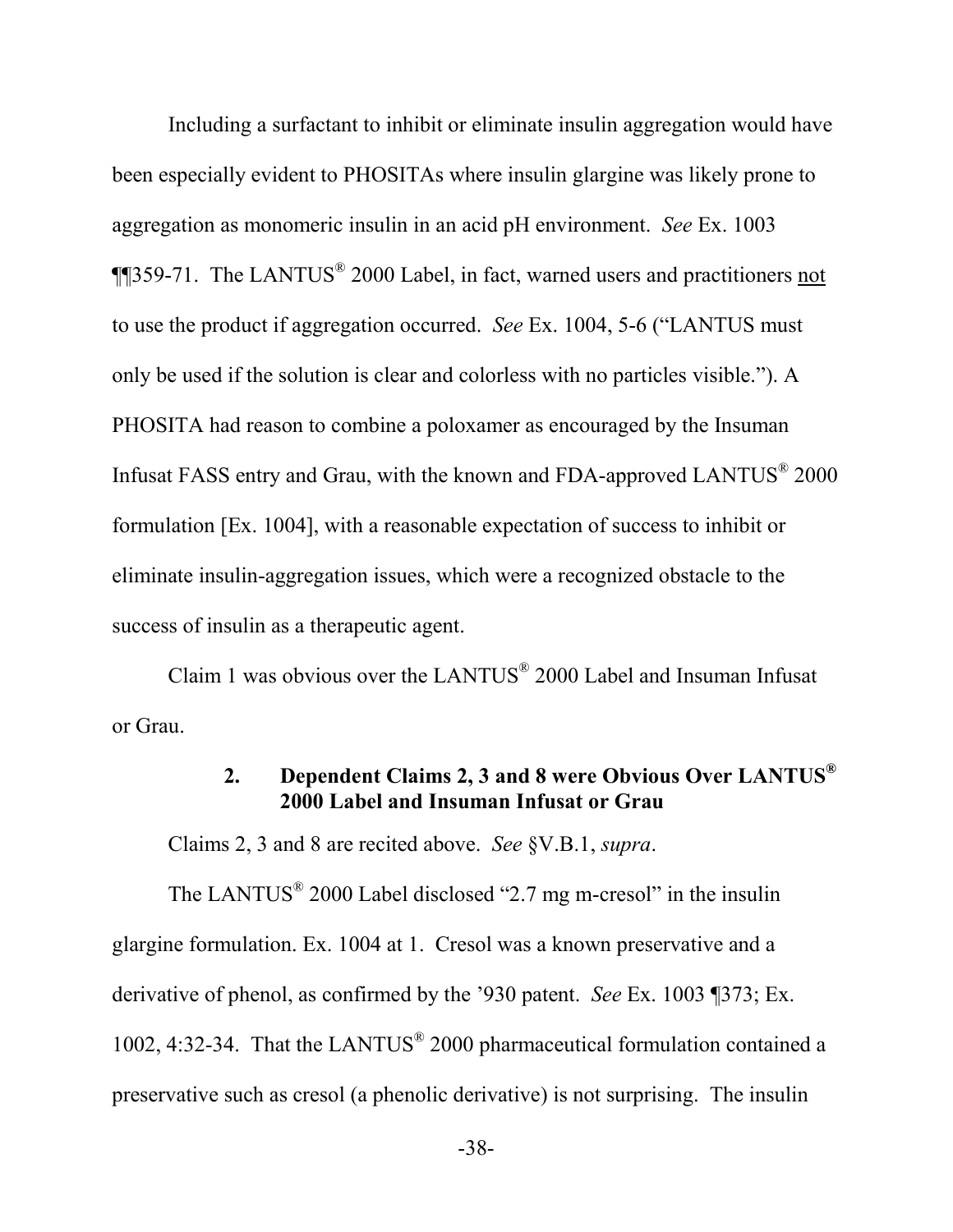formulations of the FASS Insuman Infusat entry and Grau included phenol (claims 2 and 8) as a preservative. *See* Ex. 1007, 5; Ex. 1008, 1; Ex. 1003 ¶¶373-75.

A PHOSITA had reason to include a phenolic preservative such as cresol as taught by the LANTUS $^{\circ}$  2000 Label. Claims 2, 3 and 8 were obvious over the LANTUS<sup>®</sup> 2000 Label and Insuman Infusat or Grau.

# **3. Claim 4 was Obvious Over LANTUS® 2000 Label and Insuman Infusat or Grau**

The limitations of claim 4 are recited above. *See* §V.B.1, *supra*.

The LANTUS $^{\circ}$  2000 Label included "30 mcg zinc" with the insulin glargine formulation. Ex. 1004, 3. Including zinc as a component in the LANTUS $^{\circ}$  2000 is not surprising or inventive. Since the 1950s, zinc has been added to commercial insulin formulations to prolong insulin activity *in vivo*, including the insulin formulations in the FASS Insuman Infusat entry and Grau. Ex. 1007, 5; Ex. 1008, 3; Ex. 1003 ¶¶98-102. In fact, various amounts of zinc were tested in insulin glargine formulations well before the earliest priority date of the '930 patent to determine the zinc amounts that would further prolong insulin release and activity. *See* Ex. 1005, 1. A PHOSITA had reason to include zinc, as taught by the LANTUS<sup>®</sup> 2000 Label, Insuman Infusat or Grau, as claimed in claim 4. Ex. 1003  $\P$  377-79. Claim 4 was obvious over the LANTUS<sup>®</sup> 2000 Label and Insuman Infusat or Grau.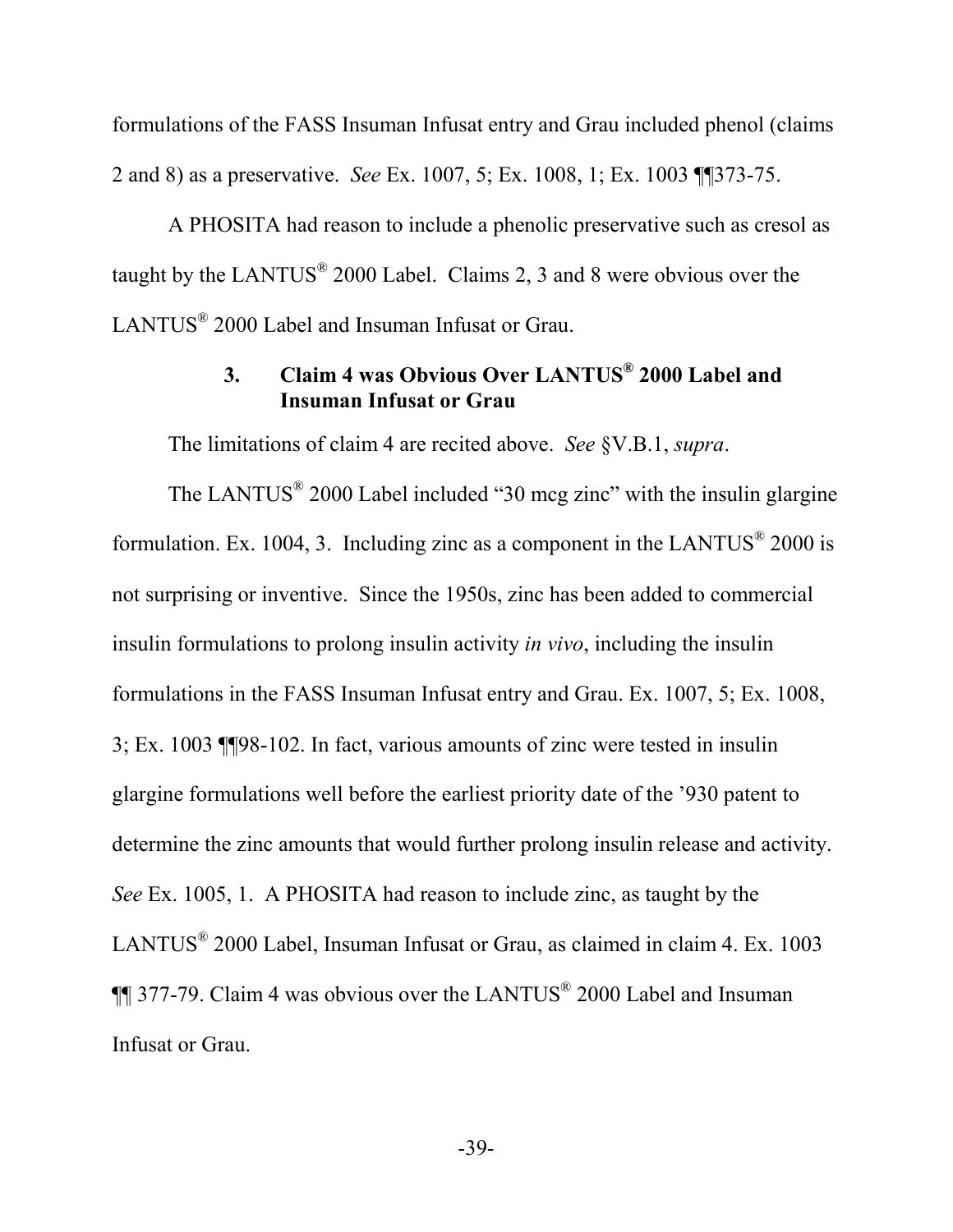# **4. Dependent Claims 5, 9 and 17 were Obvious Over LANTUS® 2000 Label and Insuman Infusat or Grau**

The limitations of claims 5, 9 and 17 are recited above. *See* §V.B.1, *supra*. The LANTUS<sup>®</sup> 2000 Label included "20 mg glycerol 85%" in the insulin glargine formulation. Ex. 1004, 3. The molecular weight of glycerol is 92.1 g/mol, so 20 mg glycerol 85% as taught by the LANTUS<sup>®</sup> 2000 Label is equivalent to 185 mM glycerol, which is within the range as claimed in claim 17. *See* Ex. 1003 ¶383.

Including glycerol, an isotonicizing agent, to the LANTUS<sup>®</sup> 2000 insulin formulation was neither surprising nor inventive. Isotonicizing (or isotonic) agents, such as glycerol, are routinely added to parenteral or subcutaneous formulations to prevent cell lysis and attendant pain upon injection, including to the insulin formulations of Insuman Infusat and Grau. *See* Ex. 1007, 5; Ex. 1008, 1; Ex. 1003 ¶¶381-84. A PHOSITA had reason to include an isotonicizing agent such as glycerol, as taught by the LANTUS $^{\circ}$  2000 Label, in an insulin pharmaceutical formulation as claimed in claims 5, 9 and 17.

# **5. Dependent Claims 6 and 7 were Obvious Over LANTUS® 2000 Label and Insuman Infusat or Grau**

The language of claims 6 and 7 are recited above. *See* §V.B.1, *supra*. The LANTUS $^{\circ}$  2000 Label disclosed the insulin glargine formulation at a pH of approximately 4.0. Ex. 1004, 3. Having a pH of an insulin glargine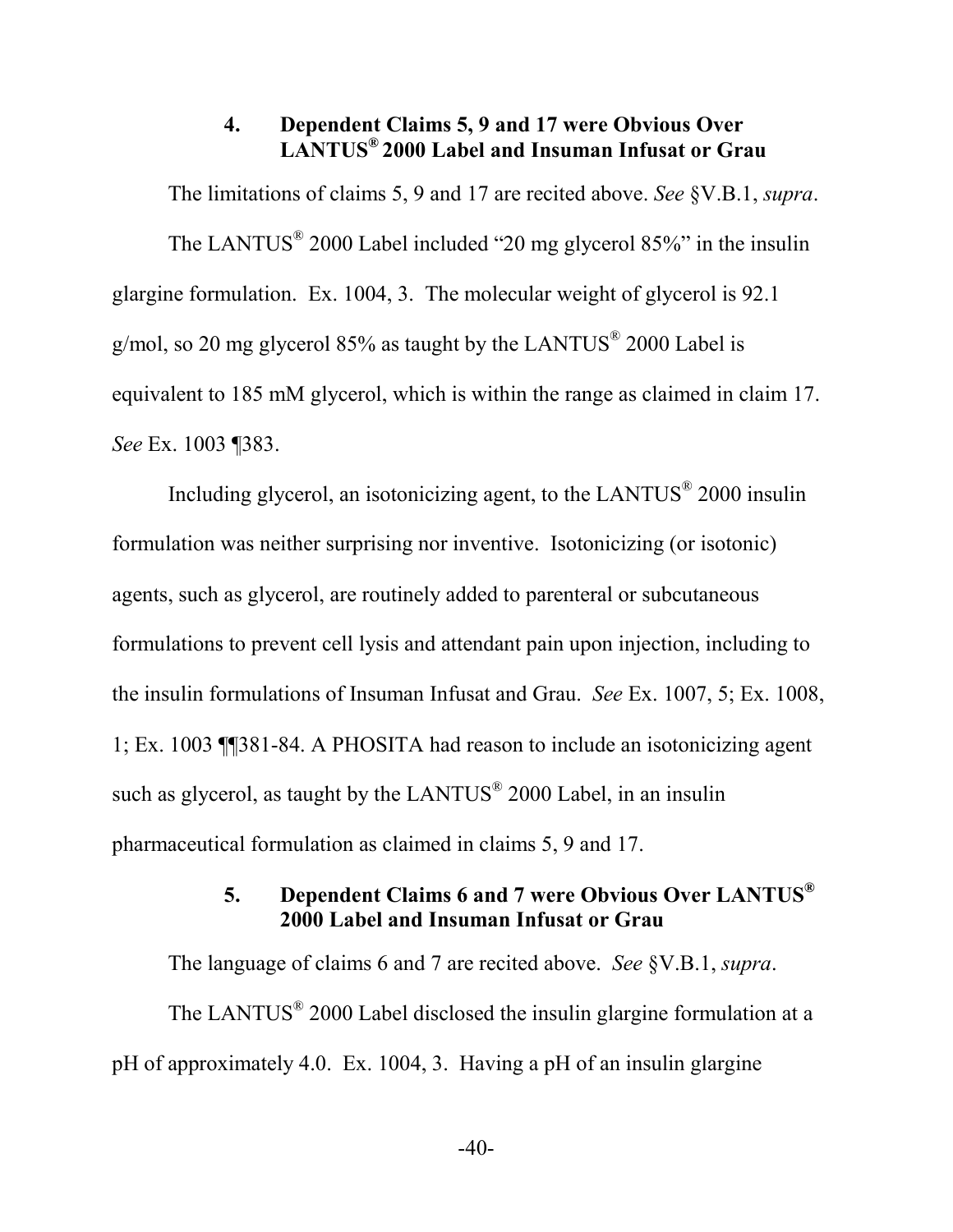formulation fall in the pH range recited in claims 6 and 7 is not surprising or inventive. A PHOSITA would have known well before the earliest priority date of the '930 patent that the amino acid substitutions in insulin glargine make it most soluble in an acidic (pH 4.0) environment. *See, e.g.*, Ex. 1005, 1; Ex. 1003 ¶387. A PHOSITA had reason to use the pH range of an insulin glargine formulation, as taught by the LANTUS<sup>®</sup> 2000 Label, which falls in the range of "from 3.5 to 6.8" (claim 6) or "from 3.5 to 4.5" (claim 7). Ex. 1003 ¶¶386-88. Claims 6 and 7 were obvious over the LANTUS<sup>®</sup> 2000 Label and Insuman Infusat or Grau.

# **6. Dependent Claims 10, 11 and 20 were Obvious over LANTUS® 2000 Label and Insuman Infusat or Grau**

The limitations of claims 10, 11 and 20 are recited above. *See* §V.B.1, *supra*.

Grau and Insuman Infusat disclosed including a Tris buffer in the insulin formulations. *See* Ex. 1008, 1 (50 mM of tris-hydroxymethyl)-aminomethane (Tris)); Ex. 1007, 5 (trometamol component). The purpose of a buffer compound in a pharmaceutical formulation is to maintain a specific pH environment, the same purpose fulfilled by the Tris buffer of Grau and Insuman Infusat. *See* Ex. 1003 ¶390. A PHOSITA had reason, with a reasonable expectation of success, to combine a buffer with the known and FDA-approved LANTUS<sup>®</sup> 2000 formulation to inhibit or eliminate insulin-aggregation. *Id.* ¶¶390-91. Claims 10, 11 and 20 were obvious over the  $LANTUS^{\circledast}$  2000 Label and Insuman Infusat or Grau.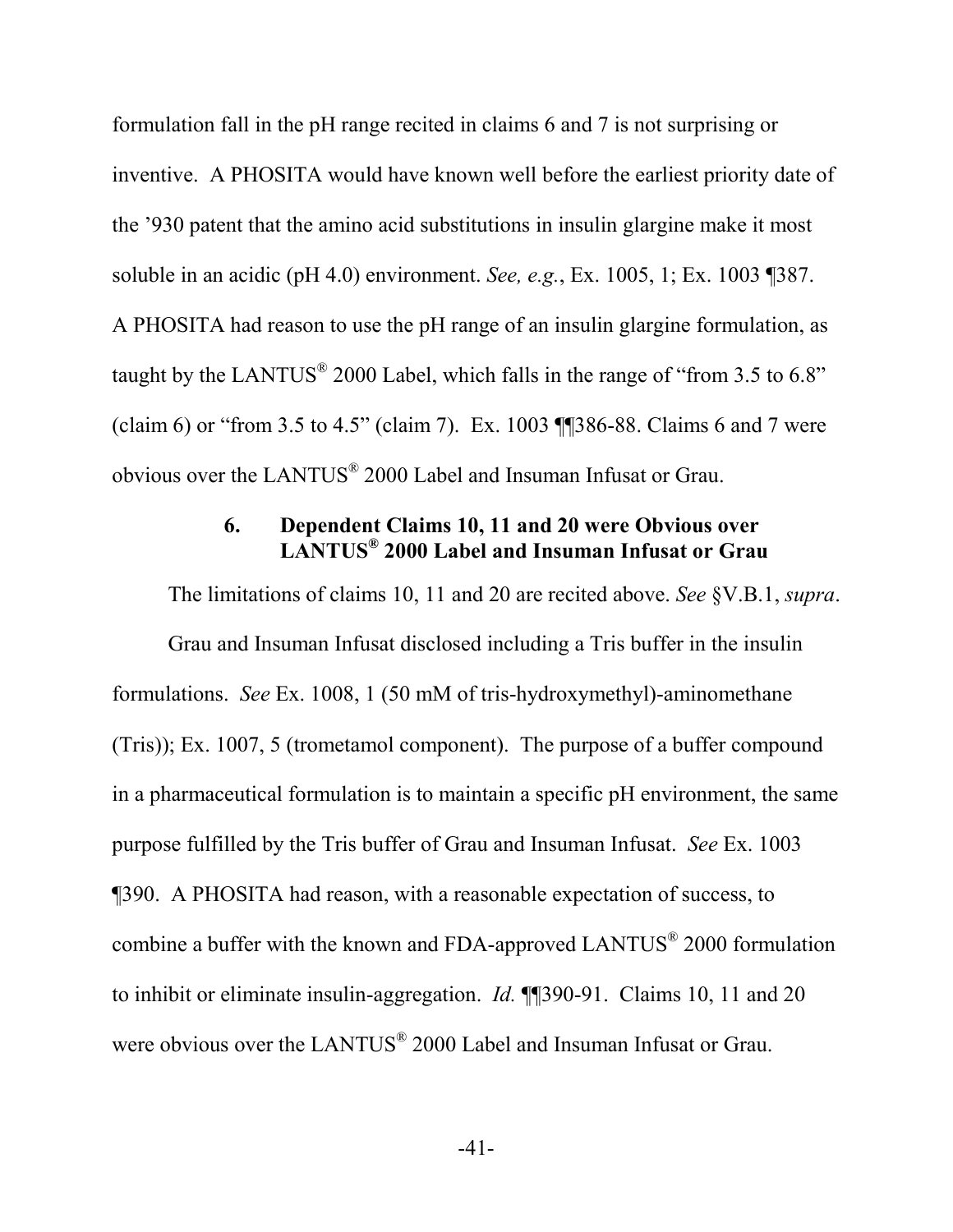# **7. Dependent Claims 12 and 13 were Obvious Over LANTUS® 2000 Label and Insuman Infusat or Grau**

The limitations of claims 12 and 13 are recited above. *See* §V.B.1, *supra*.

As set forth, the LANTUS<sup>®</sup> 2000 Label included "100 IU (3.6378 mg) insulin glargine" in its pharmaceutical formulation. Ex. 1004, 3. The LANTUS<sup>®</sup> 2000 Label further provides that insulin glargine (*i.e.*, Gly(A21), Arg(B31), Arg(B32)-human insulin) has a molecular weight of 6063 g/mol. *Id.*, 3. The concentration of insulin glargine taught by the LANTUS $^{\circ}$  2000 Label is 600 nmol/mL, which is within the concentration ranges recited in both claims 12 and 13. *See* Ex. 1003 ¶¶393-95.

For these reasons, claims 12 and 13 were obvious over the LANTUS $^{\circ}$  2000 Label and Insuman Infusat or Grau.

# **8. Dependent Claims 14, 15 and 16 were Obvious Over LANTUS® 2000 Label and Insuman Infusat or Grau**

The limitations of claims 14, 15 and 16 are recited above. *See* §V.B.1, *supra*. Insuman Infusat and Grau disclosed including a poloxamer to inhibit insulinaggregation in various test conditions, and found that insulin concentration, chemical stability and biological potency were maintained in the presence of the poloxamer. Ex. 1007, 5-6 ("Addition of a stabilizer poly(oxyethylene, oxypropylene), glycol, prevents precipitation and flocculation of the insulin."); Ex. 1008, 4-5, Tables 2-3. Grau concluded that "[g]enapol, a surface-active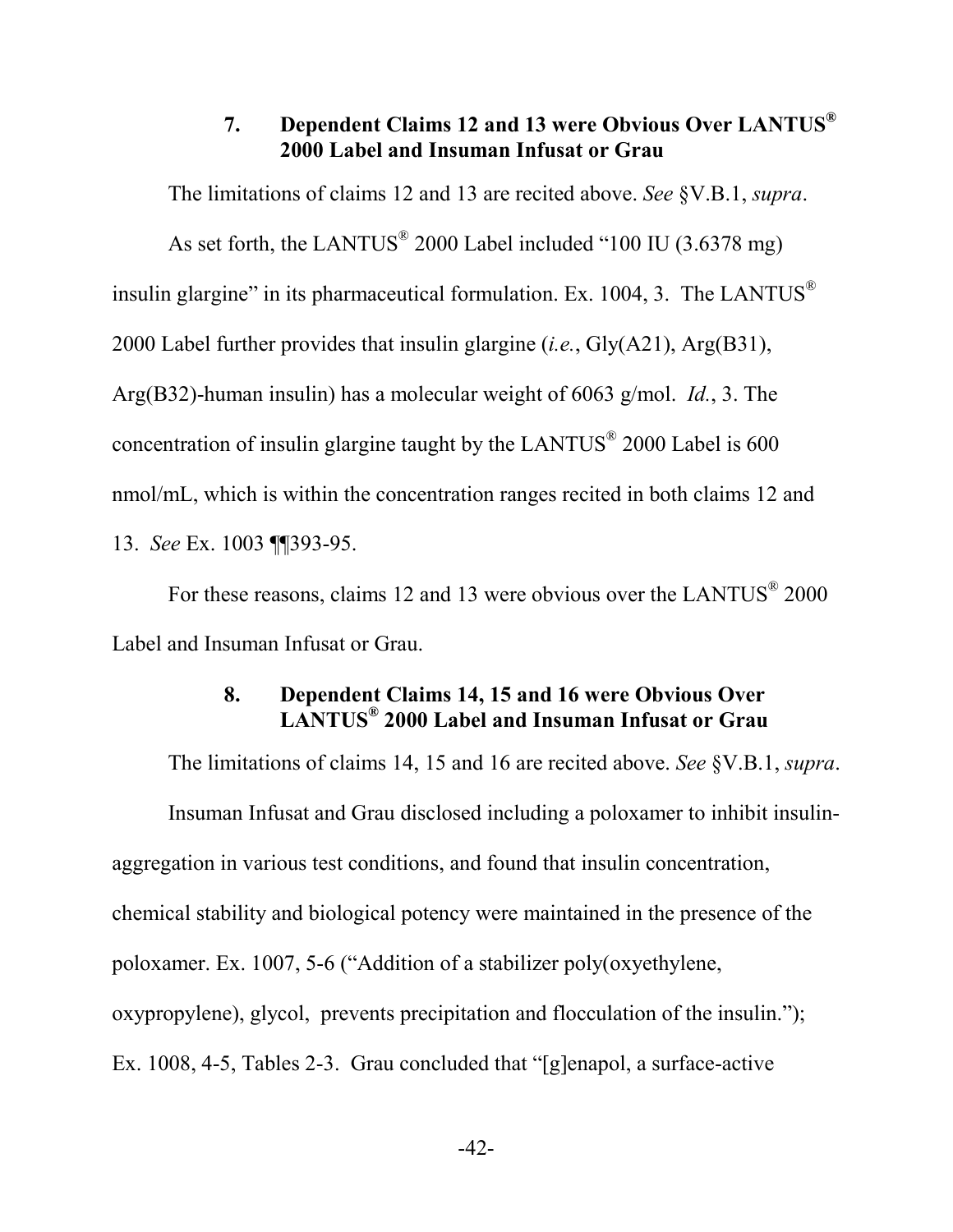polyethylene-propylene glycol, effectively prevents adsorption of insulin to hydrophobic surfaces…. The data demonstrate good stability in accelerated laboratory tests and after as long as 5 mo between refills in vivo." *Id.*, 6.

The claimed concentration ranges of "5-200  $\mu$ g/ml" and "5-120  $\mu$ g/ml" are taught in Insuman Infusat and Grau, which disclosed including "poly(oxyethylene oxypropylene)glycol 0.01 mg" (*i.e.*, 10 μg/ml) or "10 μg/ml polyethylenepolypropylene glycol (Genapol)," respectively. Ex. 1007, 5; Ex. 1008, 1. The slightly narrowed range of claim 16, which recites "20-75 μg/ml" was obviated by Insuman Infusat and Grau's 10 μg/ml poloxamer levels. Not only is the 10 μg/ml poloxamer levels essentially overlapping with the claimed range, *see Titanium Metals,* 778 F.2d at 783, a PHOSITA would have reason, and would have tested and optimized the poloxamer levels taught by Insuman Infusat or Grau. *Peterson*, 315 F.3d at 1330; *Ethicon*, App. 2015-1696, slip op. 12; Ex. 1003 ¶¶397-401; *see also Aller*, 220 F.2d at 456; *Galderma*, 737 F.3d at 739.

A PHOSITA had reason to combine a poloxamer at the concentration taught by Insuman Infusat [Ex. 1007] or Grau [Ex. 1008] with the known and FDAapproved LANTUS<sup>®</sup> 2000 formulation [Ex. 1004] with a reasonable expectation of success to inhibit or eliminate insulin-aggregation. Claims 14, 15 and 16 were obvious over the LANTUS $^{\circ}$  2000 Label and Insuman Infusat or Grau.

# **9. Dependent Claim 18 was Obvious Over LANTUS® 2000 Label and Insuman Infusat or Grau**

-43-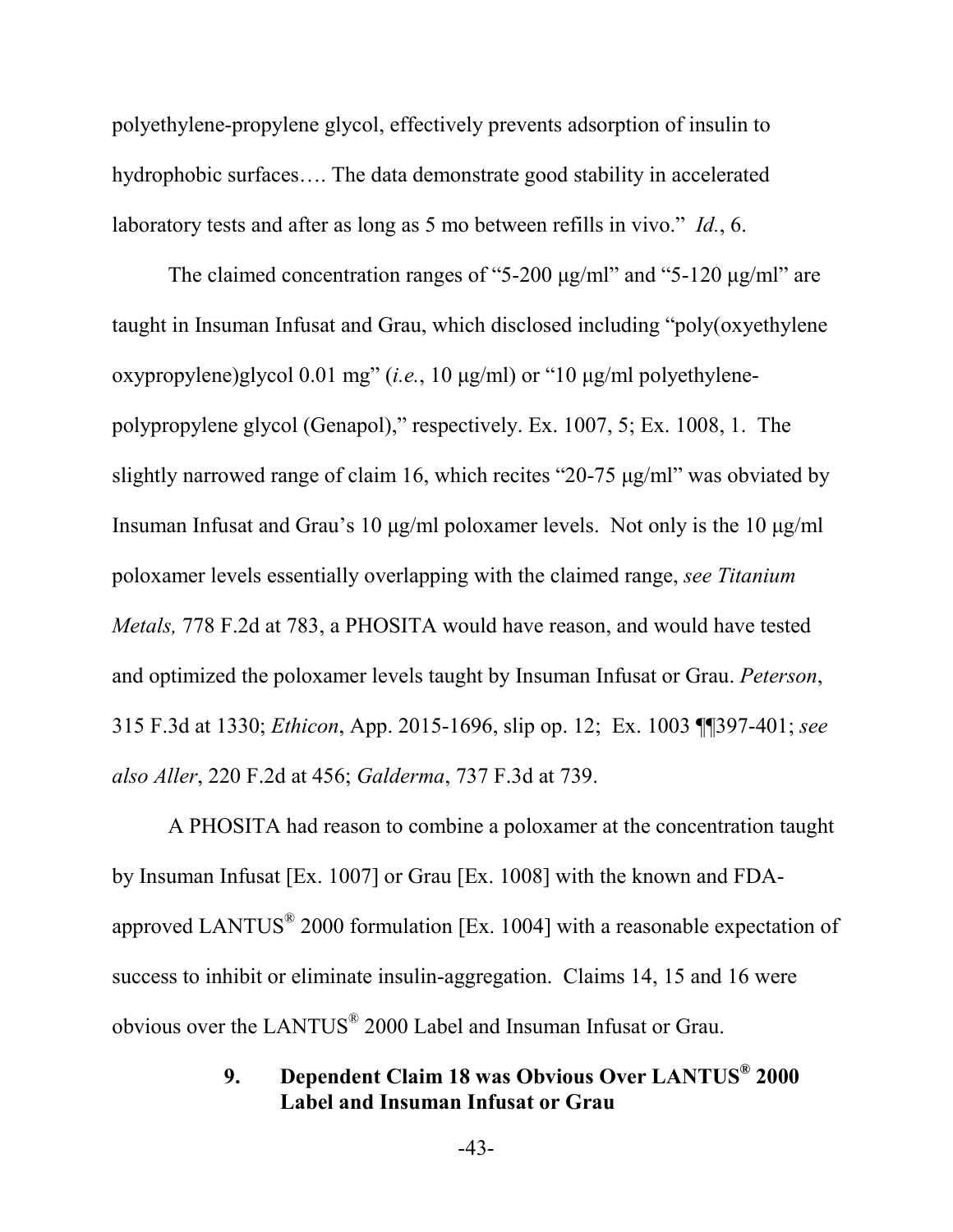The language of claim 18 is recited above. *See* §V.B.1, *supra*.

The LANTUS<sup>®</sup> 2000 Label taught preparing an insulin glargine solution and adjusting the pH of the solution to 4.0 using hydrochloric acid and sodium hydroxide. Ex. 1004, 3; Ex. 1003 ¶403. Moreover, Insuman Infusat and Grau further taught the addition of a Tris base as a buffering or stabilising agent. *See* Ex. 1007, 5; Ex. 1008, 1; Ex. 1003 ¶¶403-04.

In view of the teachings of both the LANTUS<sup>®</sup> 2000 Label and Insuman Infusat or Grau, it would have been obvious to add an acid, alkali or salt as recited in claim 18 to an insulin formulation with a reasonable expectation of success. Claim 18 was as obvious over the LANTUS $^{\circ\!\!\!2}$  2000 Label and Insuman Infusat or Grau.

# **I. Ground 4: Dependent Claim 19 was Obvious Over LANTUS® 2000 Label and Insuman Infusat or Grau and Lougheed**

The language of claim 19 is recited above. *See* §V.B.1, *supra*.

Lougheed disclosed the testing of commonly used "salts, buffers and alcohols", including sodium chloride at a concentration of 0.9% (equivalent to 154 mM), in insulin formulations, including in combination with sodium dodecyl sulfate (SDS). Ex. 1006, 5-6, Tables 4 and 6; Ex. 1003 ¶406. While the exemplary NaCl concentration is slightly over the claimed range of "up to 150 mM", a PHOSITA would have had reason, with a reasonable expectation of success to combine sodium chloride, as encouraged by Lougheed, with the claimed insulin

-44-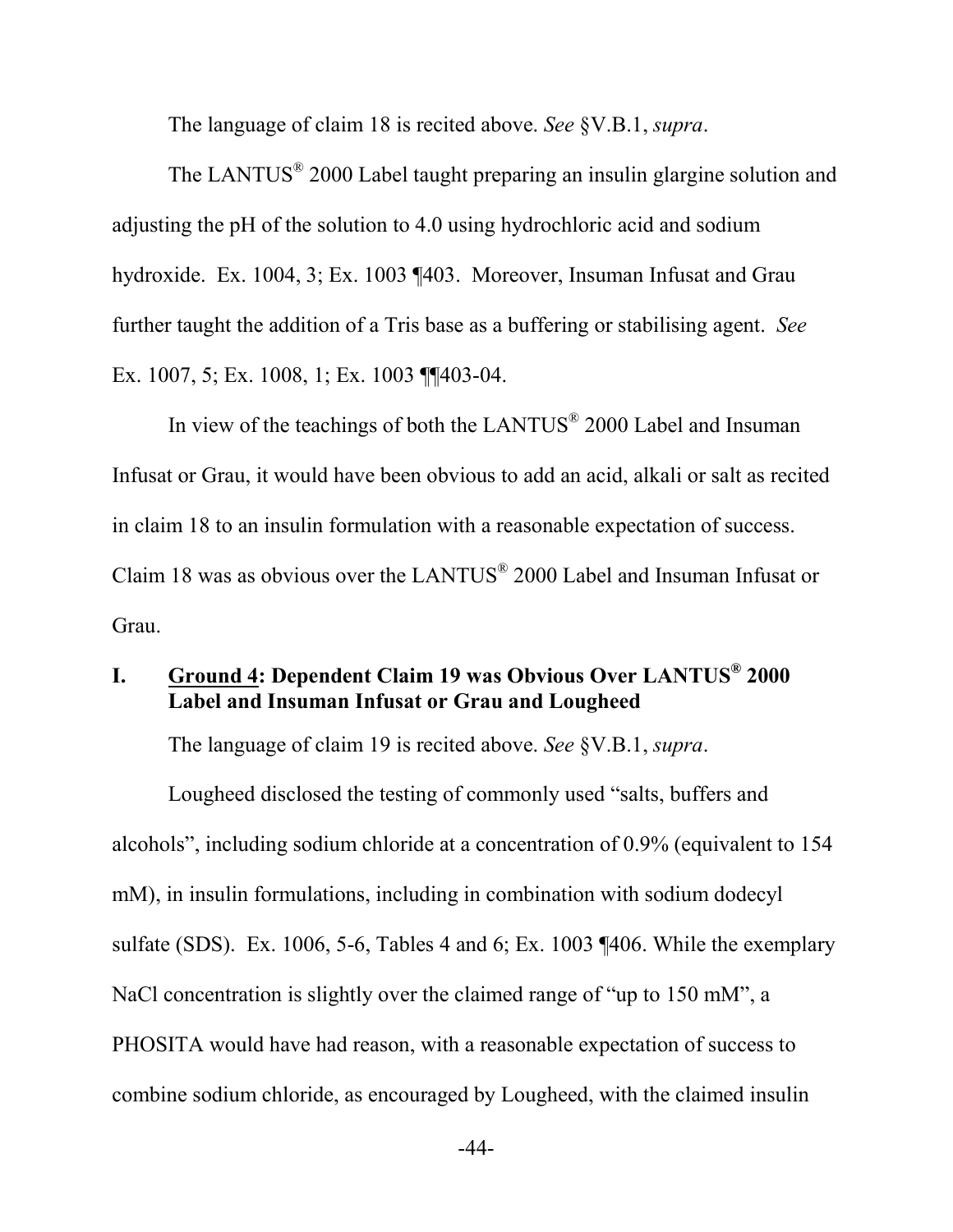formulation. The '930 patent provides no evidence of the criticality of the NaCl concentration claimed. *See Aller*, 220 F.2d 454 at 456; accord *Galderma*, 737 F.3d at 739. Moreover, a PHOSITA would have known to reduce the amount of sodium chloride (*i.e.,* lower than 154 mM NaCl) in order to compensate for other components in the formulation. Ex. 1003 ¶407. In light of Lougheed's use of NaCl, as well as a deviation from the claimed range within acceptable error standards when making physiological saline solution, Dr. Yalkowsky confirms that neither the '930 patent nor other knowledge in the art would have suggested a concentration change from 154 mM to 150 mM NaCl would have been critical or unobvious. *Id.* ¶¶406-08.

Claim 19 was obvious over the LANTUS $^{\circ}$  2000 Label and Insuman Infusat or Grau and Lougheed.

# **J. Ground 5: Claims 1-20 of the '930 Patent were obvious Over Owens and Lougheed**

#### **1. Claim 1 was Obvious Over Owens and Lougheed**

The limitations of claim 1 are recited above. *See* §V.B.1, *supra*.

Owens taught insulin glargine (*i.e.*, Gly(A21), Arg(B31), Arg(B32)-human insulin) 1 ml. suspension formulations containing "21<sup>A</sup>-Gly-30<sup>B</sup>a-L-Arg-30<sup>B</sup>b-L-Arg-human insulin equimolar to 100 U human insulin, together with *m-cresol* and glycerol at pH 4.0," and with 15, 30, or 80 μg/ml zinc (or 2.295, 4.59, and 12.24 μmol/L, respectively). Ex. 1005, 3-4 (emphasis added); Ex. 1003 ¶410. Cresol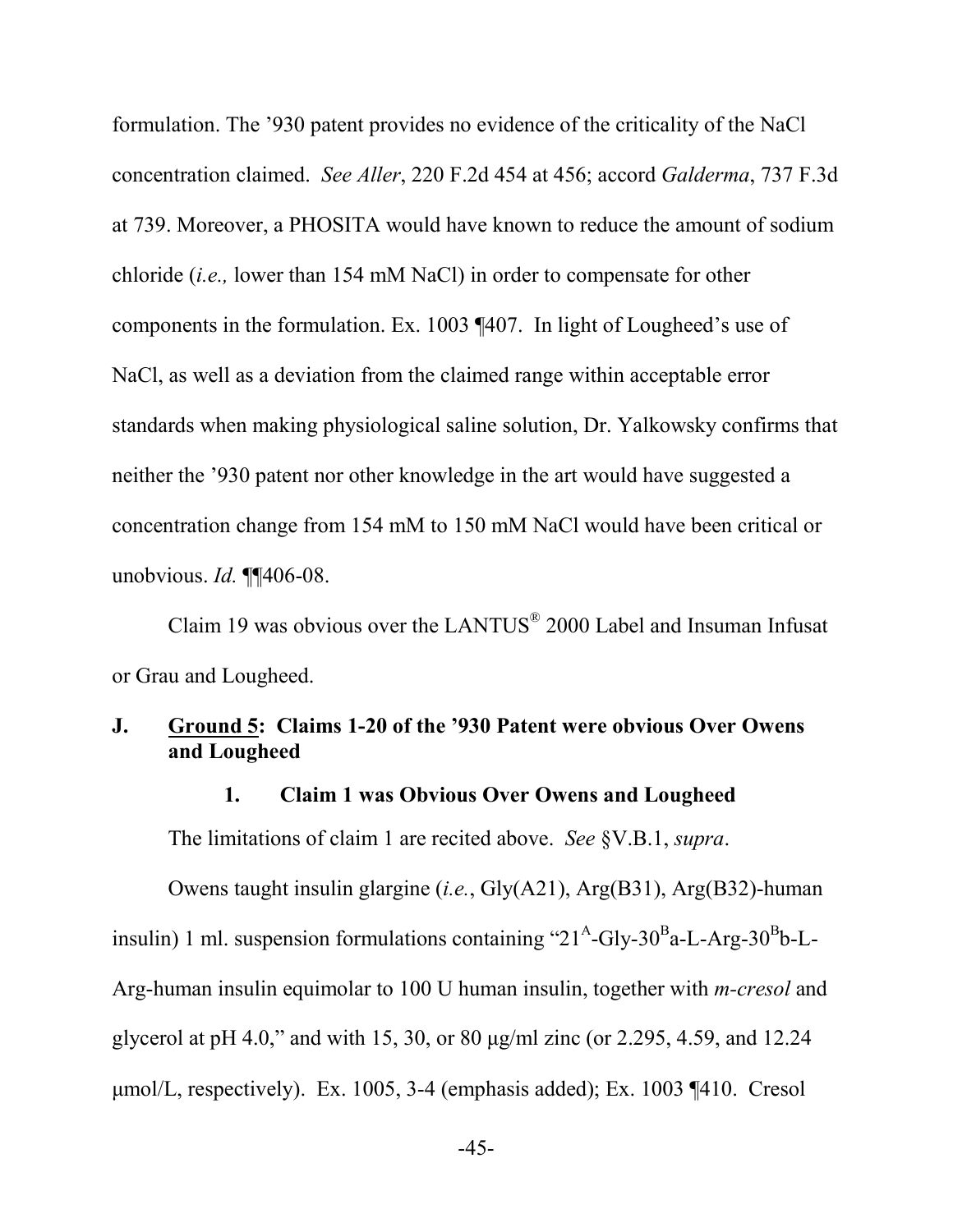was a known preservative, as the '930 patent confirms. *See* Ex. 1002, 4:32-34; Ex. 1003 ¶¶98-102. Owens disclosed water and an acidic pH of approximately 4.0 for the insulin glargine formulation. Thus, Owens taught all the elements recited in claim 1 except for "at least one chemical entity chosen from polysorbate 20 and polysorbate 80."

Lougheed disclosed and addressed several known issues with insulin formulations, including the propensity for insulin to aggregate upon storage and delivery in, for example, injection devices and infusion pumps. *See* Ex. 1006, 1; Ex. 1003 ¶¶412-13. Lougheed addressed the aggregation issue by comparing different nonionic detergents in extreme storage conditions and measuring the appearance of aggregated particles through time. Ex. 1006, Table 3. Lougheed disclosed polysorbate 20 (*i.e.*, Tween 20), polysorbate 80 (*i.e.*, Tween 80) and Brij 35 showed enhancement of insulin stability. Ex. 1006, 4, 7 and Table 3; Ex. 1003 ¶¶412-13. These experiments, and knowledge of the insulin glargine formulation in Owens, provided a PHOSITA with ample reason to add at least the nonionic surfactants disclosed in Lougheed, *e.g.*, including the polyhydric alcohols polysorbate 20 and polysorbate 80 as claimed in claim 1 of the '930 patent, with a reasonable expectation that doing so would inhibit or eliminate insulin's wellknown propensity to aggregate. *See* Ex. 1003 ¶¶412-17. A PHOSITA had reason to combine polysorbate 20 or polysorbate 80, as encouraged by Lougheed, with the

-46-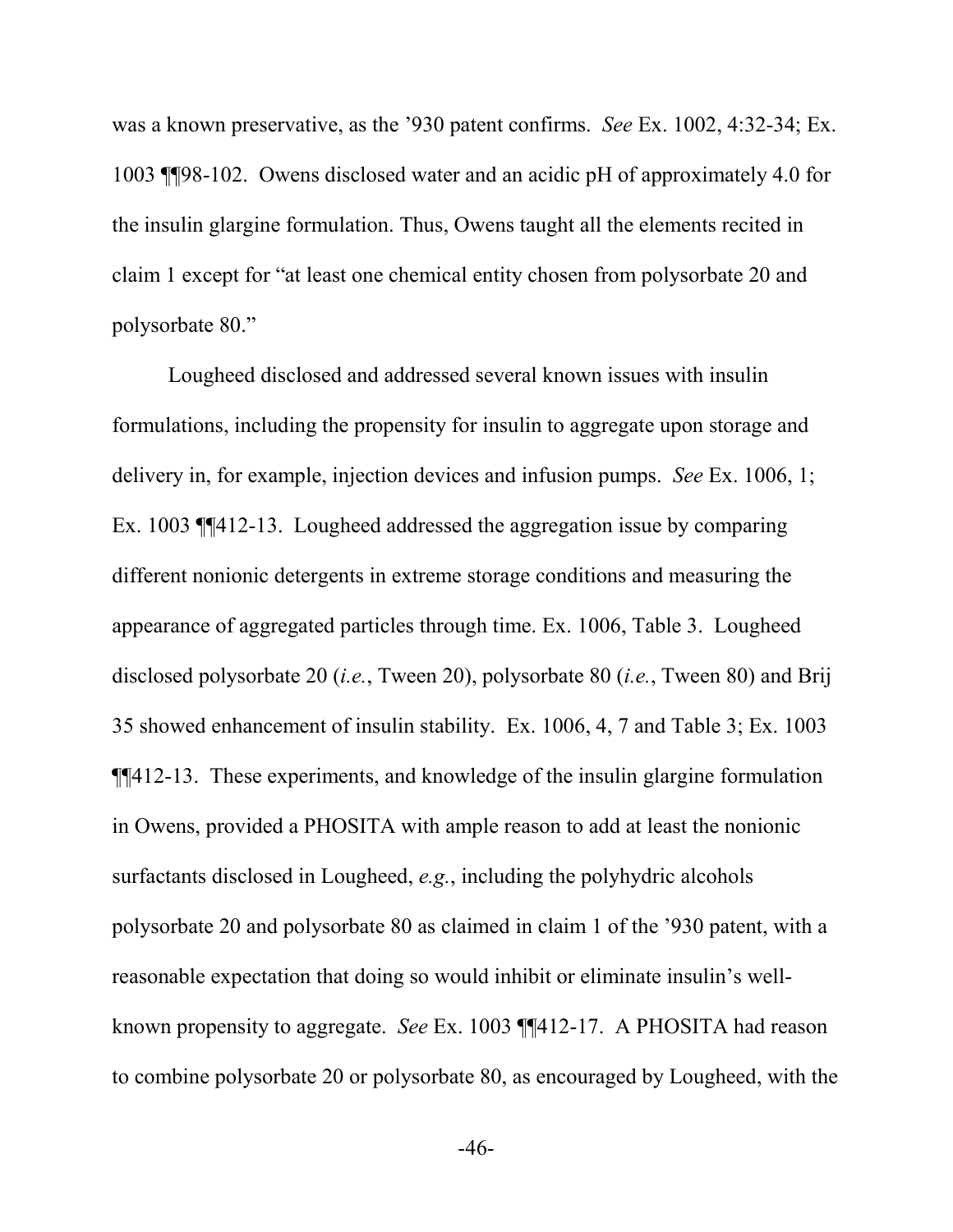insulin glargine formulation of Owens, to inhibit or eliminate insulin-aggregation, a recognized obstacle to the success of insulin as a therapeutic agent with a reasonable expectation of success. Claim 1 was obvious over Owens and Lougheed.

#### **2. Dependent Claims 2, 3 and 8 were obvious Over Owens and Lougheed**

The language of claims 2, 3 and 8 are recited above. *See* §V.B.1, *supra*.

Owens disclosed "m-cresol" as included with the insulin glargine formulations. Ex. 1005, 3-4; Ex. 1003 ¶420. Cresol is a preservative and a derivative of phenol, as confirmed by the '930 patent. *See* Ex. 1003 ¶¶98-102; Ex. 1002, 4:32-34.

That the Owens insulin glargine pharmaceutical formulation contained a preservative such as cresol (a phenolic derivative) is not surprising. Lougheed [Ex. 1006] investigated the stabilizing effects of phenol and cresol on insulin solutions, finding that both phenol and m-cresol was capable of stabilizing insulin. *Id.,* Table 2.

A PHOSITA had reason to include cresol (a preservative and derivative of phenol), as taught by Owens and as encouraged by Lougheed with a reasonable expectation of success. Ex. 1003 ¶¶420-22. Claims 2, 3 and 8 were obvious over Owens and Lougheed.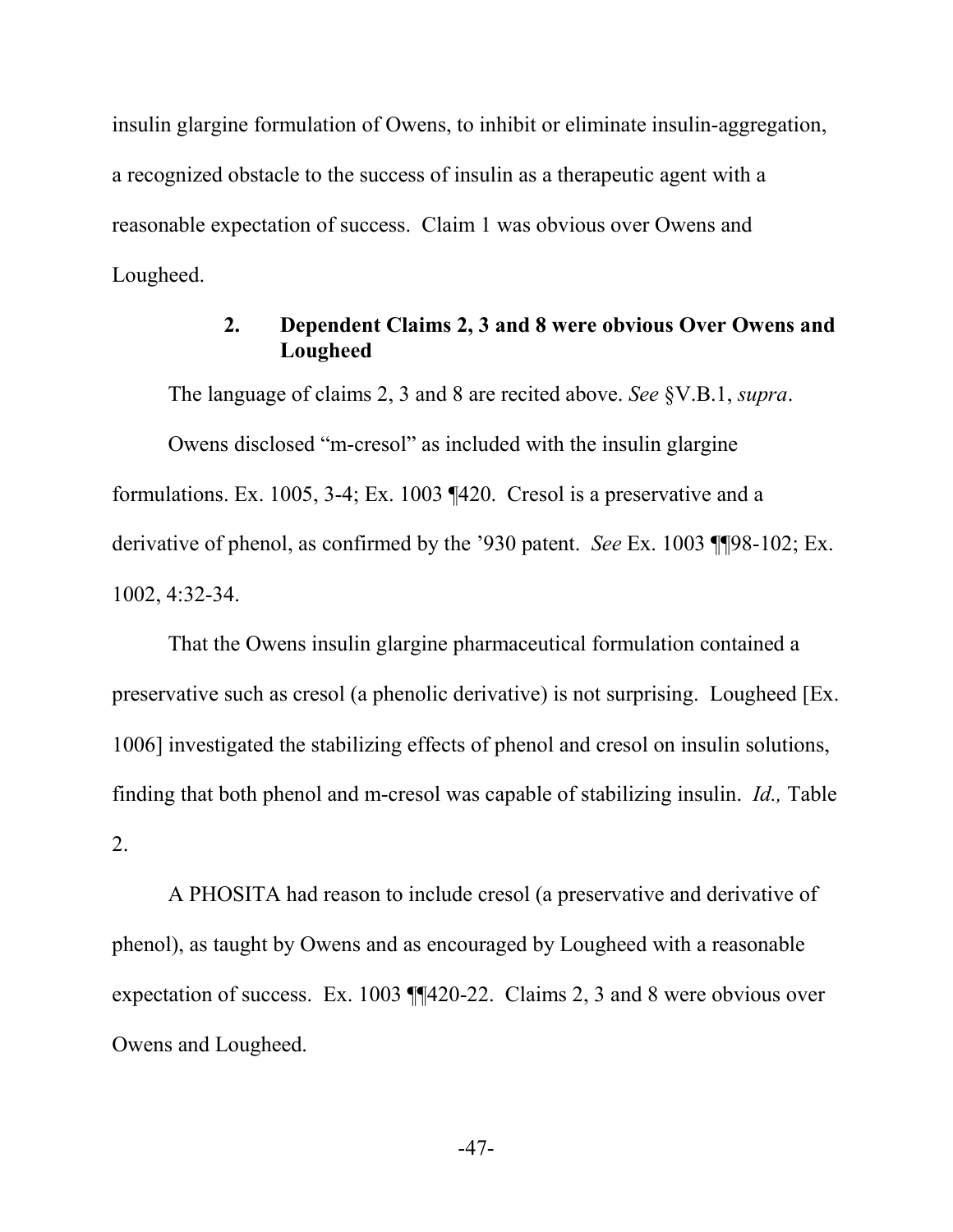#### **3. Dependent Claim 4 was Obvious Over Owens and Lougheed**

The limitations of claim 4 are recited above. *See* §V.B.1, *supra*.

Owens included 15, 30, or 80 μg/ml zinc (or 2.295, 4.59, and 12.24 μmol/L, respectively) with the insulin glargine formulation. Ex. 1005, 3-4; Ex. 1003 ¶424.

Owen's inclusion of zinc in the insulin glargine formulations was neither surprising nor inventive. Since the 1950s, zinc has been added to commercial insulin formulations to prolong insulin activity *in vivo*. Ex. 1014; Ex. 1003 ¶425. Owens tested the various amounts of zinc to determine the zinc amounts that would further prolong insulin release and activity. Ex. 1005, 1. A PHOSITA had reason to include zinc, as taught by Owens, in an insulin pharmaceutical formulation as claimed in claim 4. Ex. 1033 ¶¶424-26.

# **4. Dependent Claims 5, 9 and 17 were obvious Over Owens and Lougheed**

The limitations of claims 5, 9 and 17 are recited above. *See* §V.B.1, *supra*. Owens included glycerol in the insulin glargine formulations disclosed. Ex. 1005, 3-4; Ex. 1003 ¶428.

Owen's inclusion of glycerol, an isotonicizing agent, to the insulin glargine formulation was neither surprising nor inventive. Isotonicizing (or isotonic) agents, such as glycerol, are routinely added to parenteral or subcutaneous formulations, to prevent cell lysis and attendant pain upon injection. *See* Ex. 1003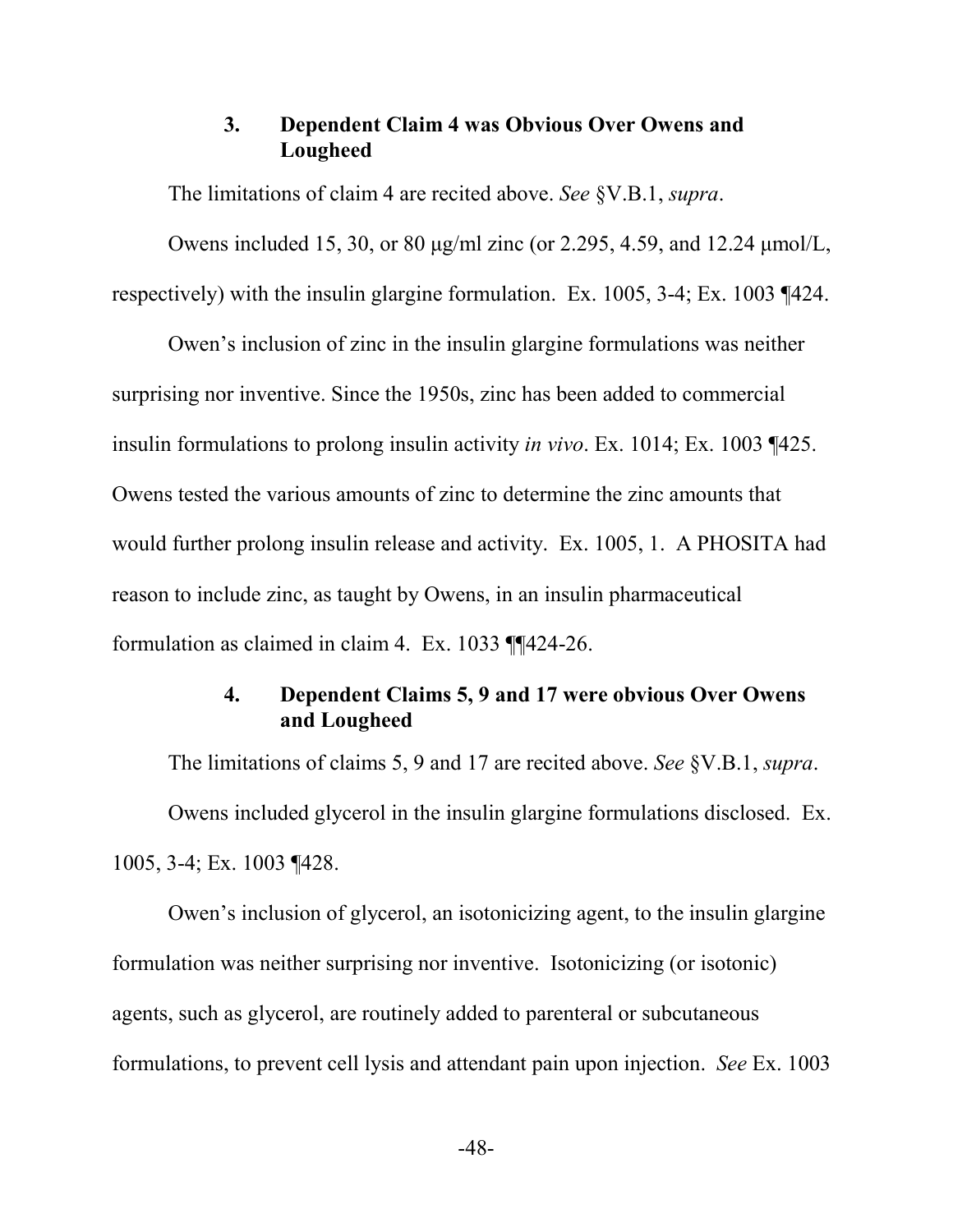¶¶101, 429. Although Owens does not teach the exact concentration of glycerol to use in insulin glargine formulations, Lougheed disclosed including 1.6% glycerol, which is equivalent to 173 mM, *i.e.*, within the glycerol range recited in claim 20. *See* Ex. 1006, 7, Table 2; Ex. 1003 ¶¶428-32. Thus, a PHOSITA had reason to include an isotonicizing agent such as glycerol, as taught by Owens, in an insulin glargine pharmaceutical formulation as claimed in claims 5, 9 and 17.

### **5. Dependent Claims 6 and 7 were obvious Over Owens and Lougheed**

The limitations of claims 6 and 7 are recited above. *See* §V.B.1, *supra*.

Owens disclosed insulin glargine formulations at an acidic pH 4.0. Ex. 1005, 3-4; Ex. 1003 ¶434. Having a pH of an insulin glargine formulation fall in the pH range recited in claims 6 and 7 is not surprising or inventive. A PHOSITA would have known well before the earliest priority date of the '930 patent that the amino acid substitutions in insulin glargine make it most soluble in an acidic (pH 4.0) environment. Ex. 1005, 1; Ex. 1003 ¶435. A PHOSITA had reasons to use the pH range of an insulin glargine formulation, as taught by Owens, which falls in the range of "from 3.5 to 6.8" (claim 6) or "from 3.5 to 4.5" (claim 7). Ex. 1003 ¶¶434-36. Claims 6 and 7 were obvious over Owens and Lougheed.

### **6. Dependent Claims 10, 11 and 20 were Obvious Over Owens and Lougheed**

The limitations of claims 10, 11 and 20 are recited above. *See* §V.B.1, *supra*.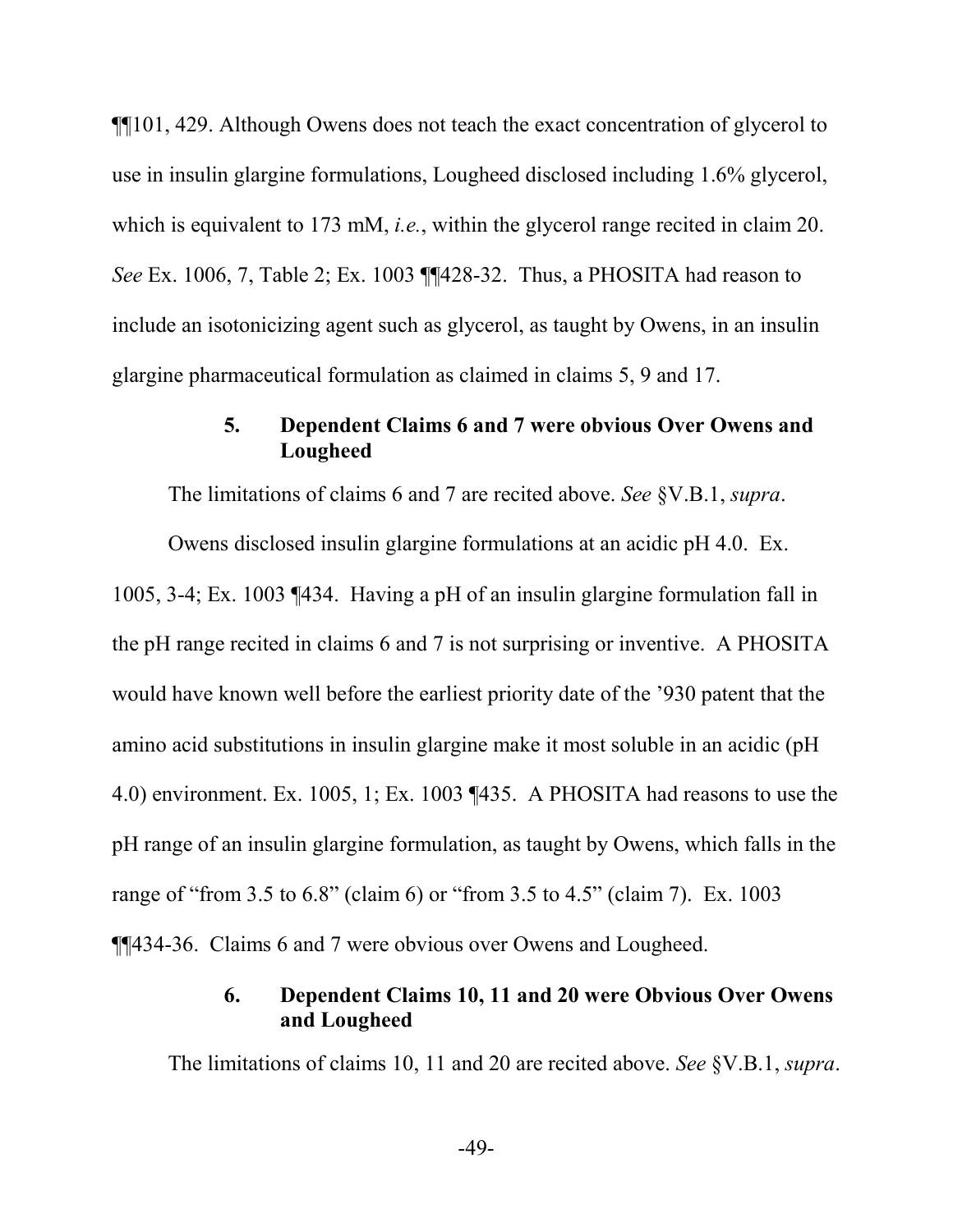Lougheed detailed not only including non-ionic surfactants, but also commonly used "salts, buffers and alcohols", including sodium phosphate, sodium bicarbonate with acetic acid and sodium acetate and sodium bicarbonate with sodium phosphate and sodium citrate buffers, in insulin formulations. *See* Ex. 1006, 6, Table 6; Ex. 1003 ¶438. Lougheed specifically taught that "[f]ormulations in 25 mM sodium bicarbonate with phosphate-citrate or oxaloacetate buffers demonstrated mildly increased stability with FSRs of 11-20 days" of the tested insulin formulations. Ex. 1006, 6, Table 6; Ex. 1003 ¶438. The concentration ranges of the sodium bicarbonate, sodium phosphate, acetic acid, sodium acetate and sodium citrate buffers tested fall within the claimed range of 5-250 mM. *See, e.g.*, Ex. 1006, Table 6.

A PHOSITA had reason to combine a buffer, including citrate, phosphate and acetate buffers, as encouraged by Lougheed, at the concentrations tested by Lougheed (claim 22), with the insulin glargine formulation of Owens to inhibit or eliminate insulin-aggregation with a reasonable expectation of success. Ex. 1003 ¶¶438-39. Claims 10, 11 and 20 were obvious over the Owens and Lougheed.

### **7. Dependent Claims 12 and 13 were Obvious Over Owens and Lougheed**

The limitations of claims 12 and 13 are recited above. *See* §V.B.1, *supra*. Owens disclosed " $21^{\text{A}}$ -Gly-30<sup>B</sup>a-L-Arg-30<sup>B</sup>b-L-Arg-human insulin equimolar to 100 U human insulin" formulations. Ex. 1005, 3-4; Ex. 1003 ¶441. A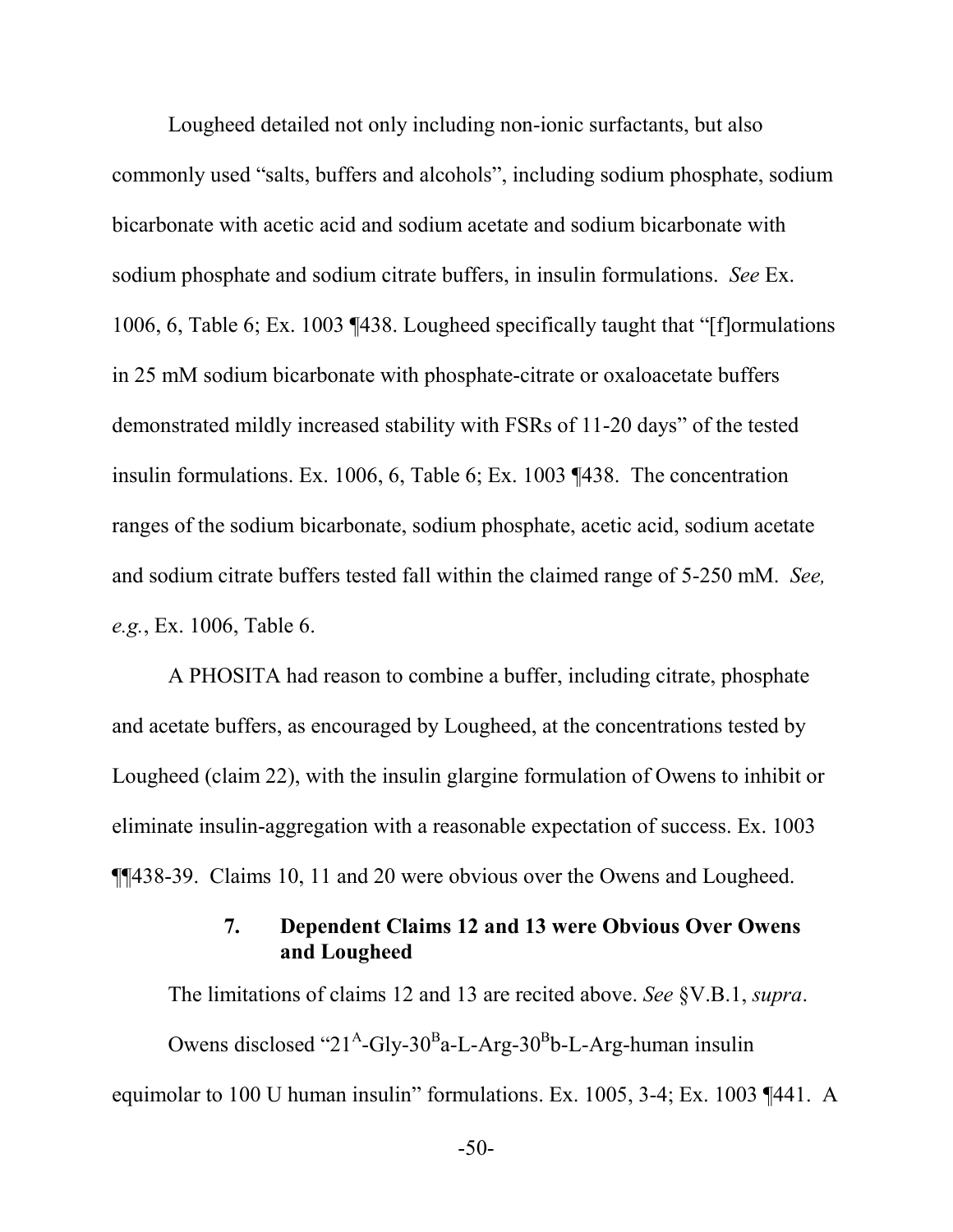PHOSITA would have known that that insulin glargine has a molecular weight of 6063 g/mol, and that 100 U of insulin glargine is equivalent to about 3.6 mg insulin glargine per mL. Ex. 1003 ¶442. A PHOSITA would recognize that 100 U of insulin glargine is equivalent to 600 nmol/mL, which is within the concentration ranges recited in both claims 12 and 13. *Id.* ¶¶441-43.

For these reasons, claims 12 and 13 were obvious over Owens and Lougheed.

### **8. Dependent Claims 14, 15 and 16 were Obvious Over Owens and Lougheed**

The limitations of claims 14, 15 and 16 are recited above. *See* §V.B.1, *supra*.

Lougheed detailed including polysorbate 20 as an effective solution to the known propensity for insulin to aggregate upon storage and delivery in injection devices and infusion pumps. Ex. 1006, 1; Ex. 1003 ¶445. Lougheed specifically taught that polysorbate 20 (*i.e.*, Tween 20) was one of several nonionic surfactants that showed significant enhancement of insulin stability through inhibition of insulin-aggregation, *i.e.*, to avoid turbidity of the formulation. Ex. 1006, 4, 7, Table 3; Ex. 1003 ¶446.

Moreover, Lougheed also taught the concentration ranges in claims 14, 15 and 16. For example, Lougheed exemplified polysorbate 20 at concentrations of 0.000001% and 0.01% (vol/vol) and polysorbate 80 at concentrations 0.000001%, 0.00001%, 0.01%, and  $1\%$  (vol/vol) in the formulations tested. Ex. 1006, Table 3;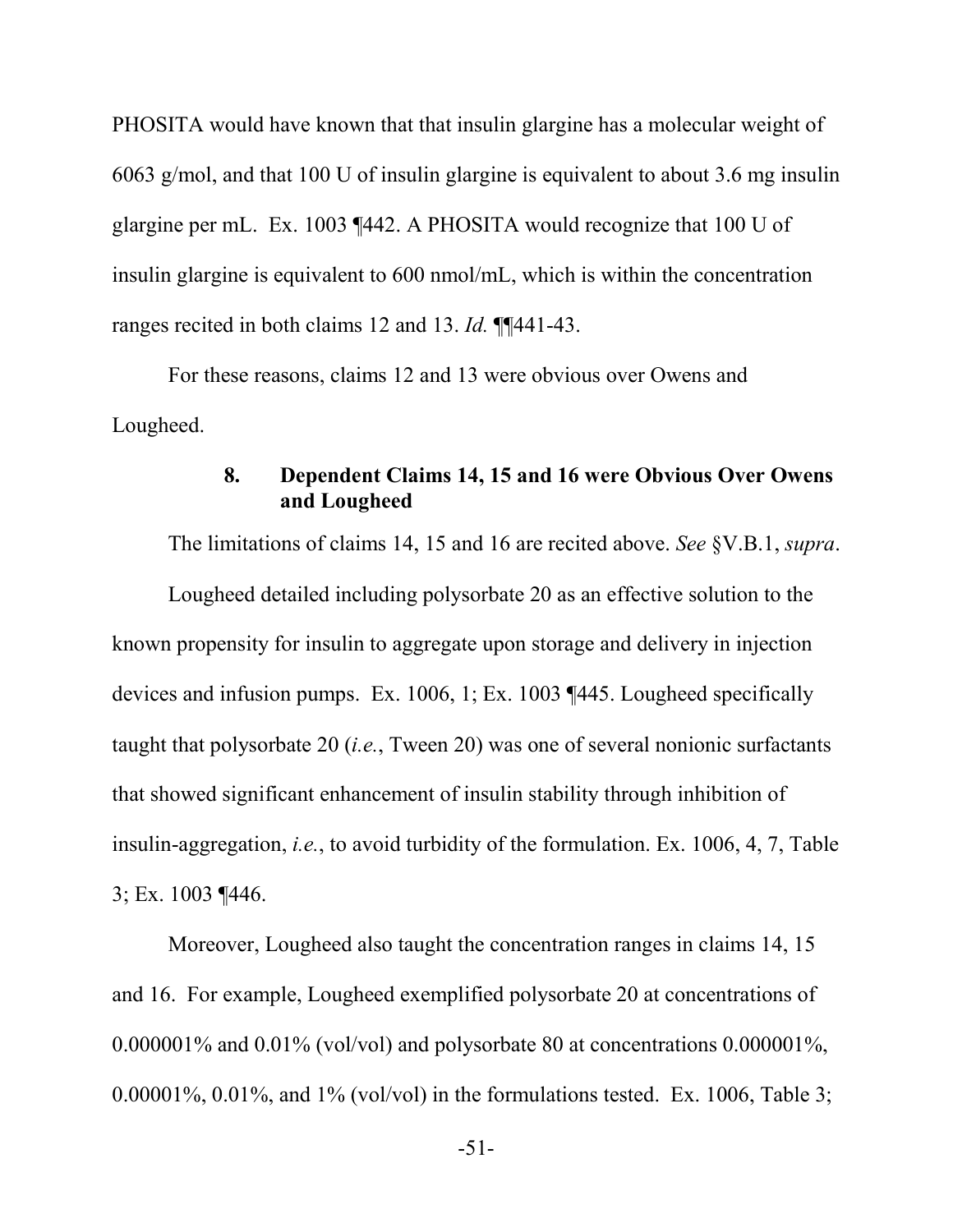Ex. 1003 ¶447. Given that the densities of polysorbate 20 and polysorbate 80 are 1.095 g/mL and 1.06 g/mL, respectively, Lougheed thus used polysorbate 20 at concentrations of 0.01095 μg/mL and 109.5 μg/mL, and polysorbate 80 at concentrations of 0.0106 μg/mL, 0.106 μg/mL, 106 μg/mL, and 10600 μg/mL. Each of these concentrations for polysorbate 20 and polysorbate 80 are within the ranges recited in claims 14 and 15.

Lougheed would have suggested the slightly narrowed range of claim 16, which recites "20-75 μg/ml". Not only are the polysorbates amounts essentially overlapping with the claimed range, *see Titanium Metals,* 778 F.2d at 783, a PHOSITA would have reason, and would have tested and optimized the polysorbate levels Lougheed tested. *Peterson*, 315 F.3d at 1330; *Ethicon*, App. 2015-1696, slip op. 12; Ex. 1003 ¶¶445-48; *see also Aller*, 220 F.2d at 456; *Galderma*, 737 F.3d at 739.

A PHOSITA had reason to combine polysorbate 20 or polysorbate 80 as encouraged by Lougheed, at the concentrations tested by Lougheed (claims 14-16), with the insulin glargine formulation disclosed in Owens [Ex. 1005] to inhibit or eliminate insulin-aggregation with a reasonable expectation of success. Claims 14, 15 and 16 were obvious over Owens and Lougheed.

### **9. Dependent Claim 18 was Obvious Over Owens and Lougheed**

The limitations of claim 18 are recited above. *See* §V.B.1, *supra*.

-52-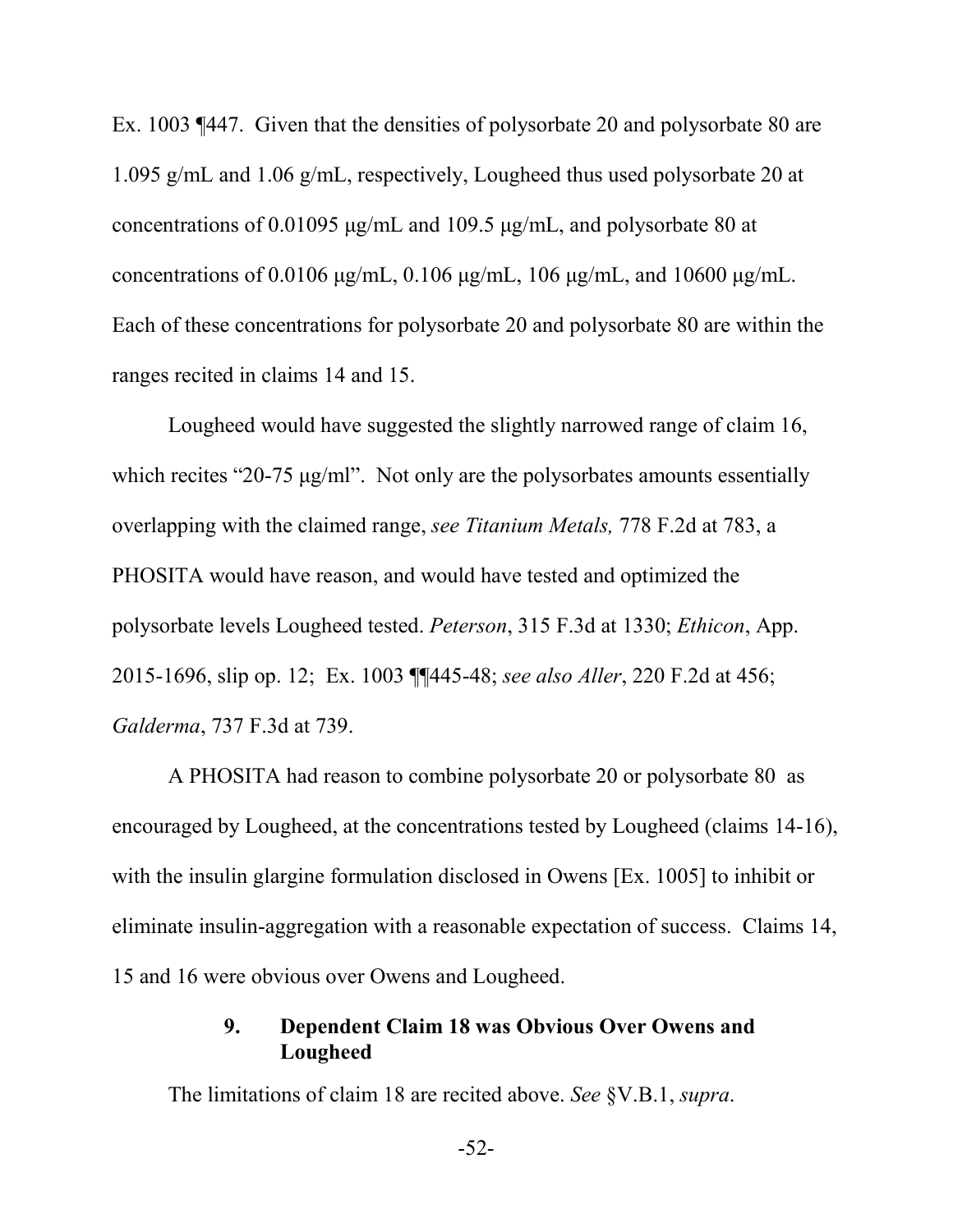Adjusting the pH using hydrochloric acid and sodium hydroxide, a standard procedure recognized by any PHOSITA, is explicitly disclosed by Lougheed. *See*  Ex. 1006, 2. Moreover, Lougheed also taught the addition of various acids and salts for improving the stability of insulin, including dehydroascorbic acid, hyaluronic acid, n-acetyl neuraminic acid, glutamic acid, sodium chloride, sodium bicarbonate, sodium citrate, and acetic acid, among others. *See id.*, Tables 5 and 6.

In view of the teachings of both Owens and Lougheed, a PHOSITA had reason to add an acid, alkali or salt as recited in claim 18 to an insulin glargine formulation with a reasonable expectation of success. Ex. 1003 ¶¶ 450-51. Claim 18 was obvious over Owens and Lougheed.

# **10. Dependent Claim 19 was Obvious Over LANTUS® 2000 Label and Lougheed**

The limitations of claim 19 are recited above. *See* §V.B.1, *supra*.

Lougheed disclosed the testing of commonly used "salts, buffers and alcohols", including sodium chloride at a concentration of 0.9% (equivalent to 154 mM), in insulin formulations, including in combination with sodium dodecyl sulfate (SDS). *See* Ex. 1006, 5-6, Tables 4 and 6; Ex. 1003 ¶453. While the exemplary NaCl concentration is slightly over the claimed range of "up to 150 mM", a PHOSITA would have had reason, with a reasonable expectation of success to combine sodium chloride, as encouraged by Lougheed, with the claimed insulin formulation. Ex. 1003 ¶ 453. The '930 patent provides no evidence of the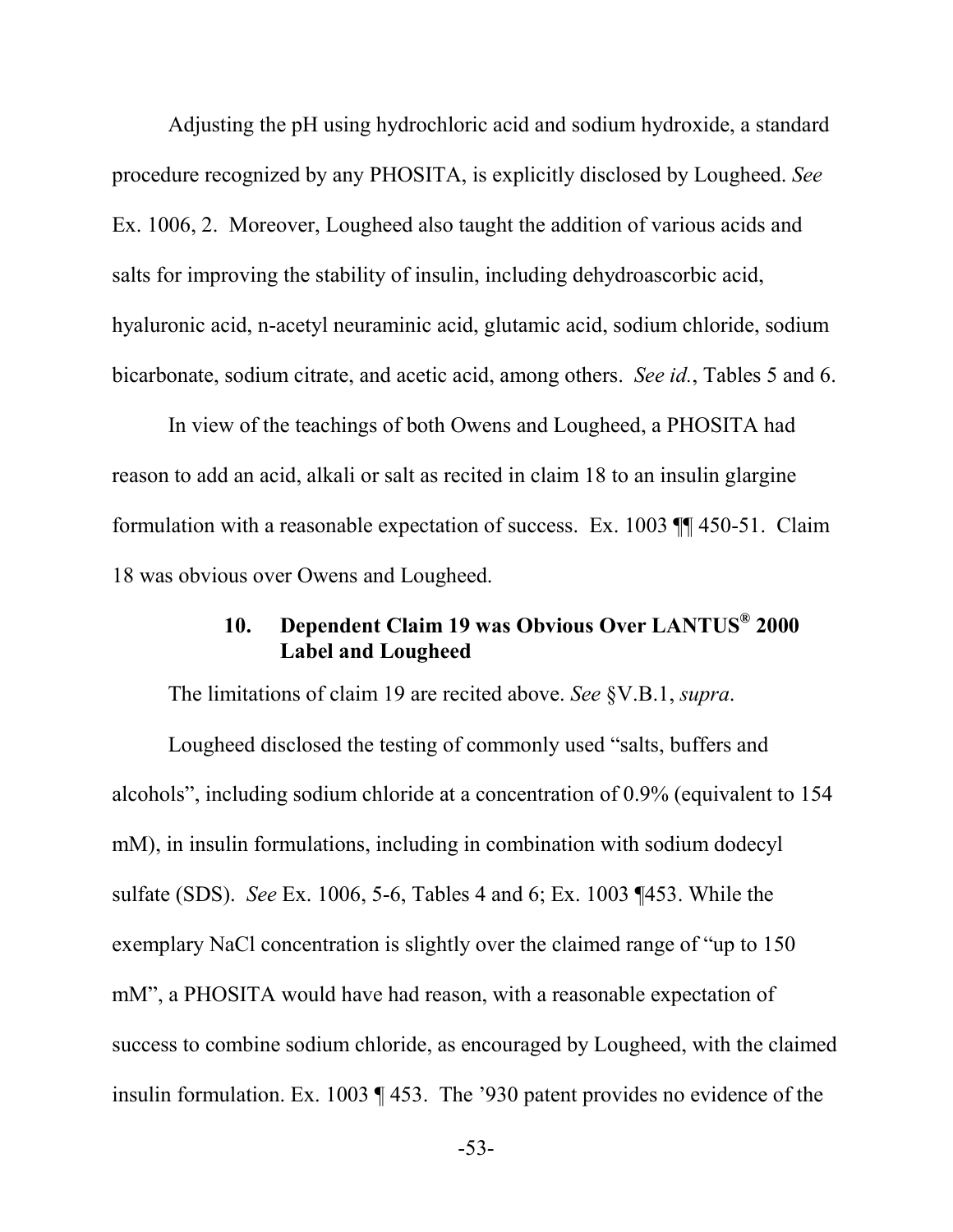criticality of the NaCl concentration claimed. *See Aller*, 220 F.2d at 456; accord *Galderma*, 737 F.3d at 739. Moreover, a PHOSITA would have known to reduce the amount of sodium chloride (*i.e.,* lower than 154 mM NaCl) in order to compensate for other components in the formulation. Ex. 1003 ¶454. In light of Lougheed's use of NaCl, as well as a deviation from the claimed range within acceptable error standards when making physiological saline solution, Dr. Yalkowsky confirms that neither the '930 patent nor other knowledge in the art would have suggested a concentration change from 154 mM to 150 mM NaCl would have been critical or unobvious. *Id.* ¶¶453-55.

Claim 19 was obvious over Owens and Lougheed.

### **K. Grounds 6 and 7: Claims 1-18 and 20 of the '930 Patent was obvious Over Owens and Insuman Infusat or Grau**

### **1. Claim 1 was Obvious Over Owens and Insuman Infusat or Grau**

The limitations of claim 1 are recited above. *See* §V.B.1, *supra*.

Owens taught insulin glargine 1 ml. suspension formulations containing " $21<sup>A</sup>$ -Gly-30<sup>B</sup>a-L-Arg-30<sup>B</sup>b-L-Arg-human insulin equimolar to 100 U human insulin, together with *m-cresol* and glycerol at pH 4.0," and with 15, 30, or 80 μg/ml zinc (or 2.295, 4.59, and 12.24 μmol/L, respectively). Ex. 1005, 3-4 (emphasis added); Ex. 1003 ¶457. Cresol was a known preservative, as confirmed by the '930 patent. *See* Ex. 1003 ¶¶98-102; Ex. 1002, 4:32-34. Owens disclosed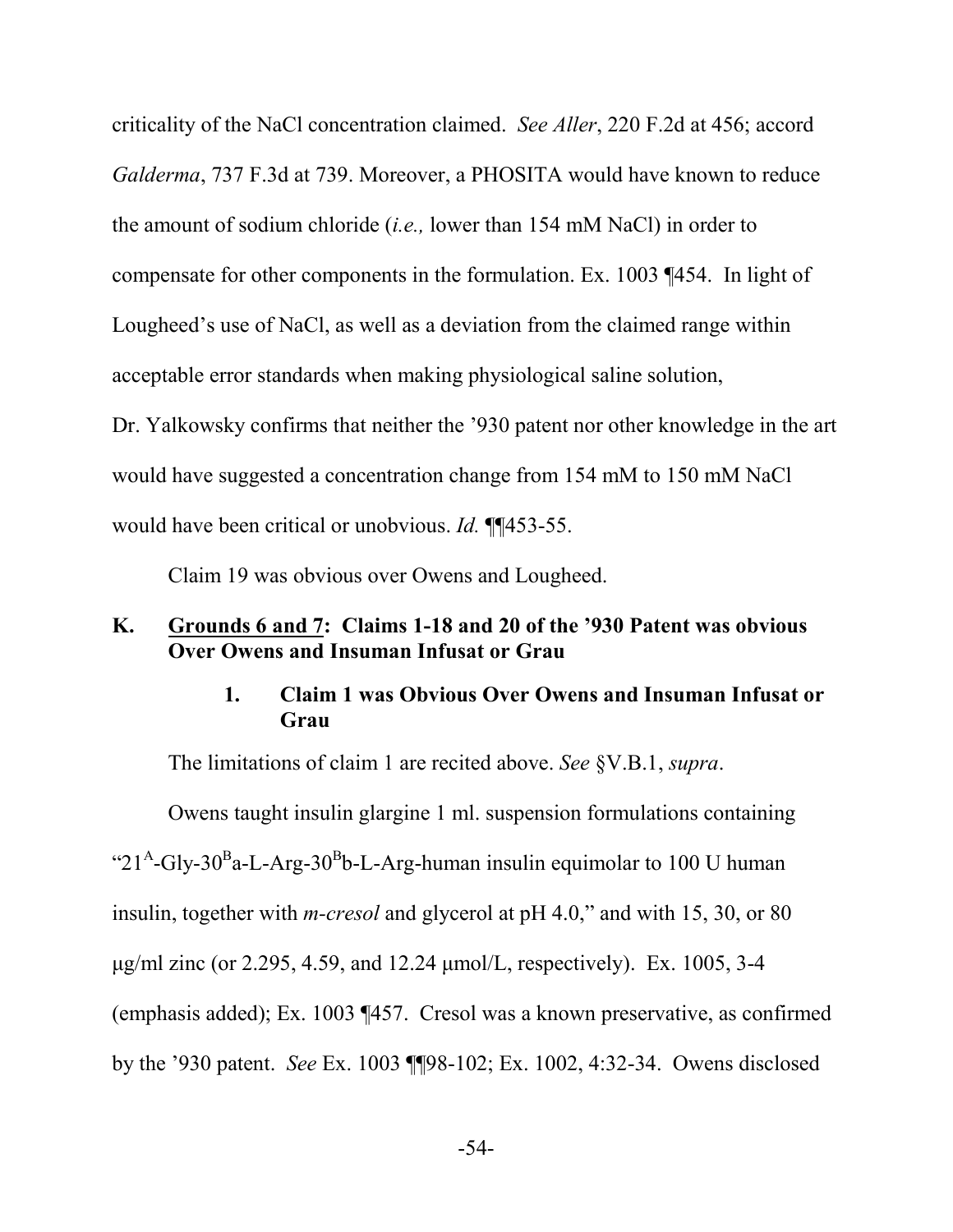water and an acidic pH of approximately 4.0 for the insulin glargine formulation. Thus, Owens taught all the elements recited in claim 1 except "at least one chemical entity chosen from polysorbate 20 and polysorbate 80."

The FASS Insuman Infusat entry disclosed including poloxamer poly(oxyethylene, oxypropylene)glycol, *i.e.* "at least one chemical entity chosen from polysorbate and poloxamers" as claimed in claims 7 and 24. *See also,* Insuman Infusat Rote Liste entry [Ex. 1033 and 1033A], 6 (inclusion of poloxamer-171 to Insuman Infusat formulation). As noted by the FASS entry, "[a]ddition of a stabilizer poly(oxyethylene, oxypropylene), glycol, prevents precipitation and flocculation of the insulin. This makes INSUMAN INFUSAT particularly suited for use in insulin pumps..." *See* Ex. 1007, 6. PHOSITAs recognized insulin as having a tendency to aggregate during storage and delivery from these devices, *see, e.g.*, Lougheed [Ex. 1006], 1, and that insulin glargine was prone to aggregation issues. Ex. 1003 ¶¶459-61.

Similarly, Grau disclosed including a poloxamer (Genapol; poloxamer 181) to inhibit insulin-aggregation in various test conditions, and concluded that "[g]enapol, a surface-active polyethylene-propylene glycol, effectively prevents adsorption of insulin to hydrophobic surfaces." Ex. 1008, 6; Ex. 1003 ¶¶462-63.

A PHOSITA would have had reason to combine either poloxamer 171 or Genapol (poloxamer 181) as the "at least one chemical entity chosen from esters

-55-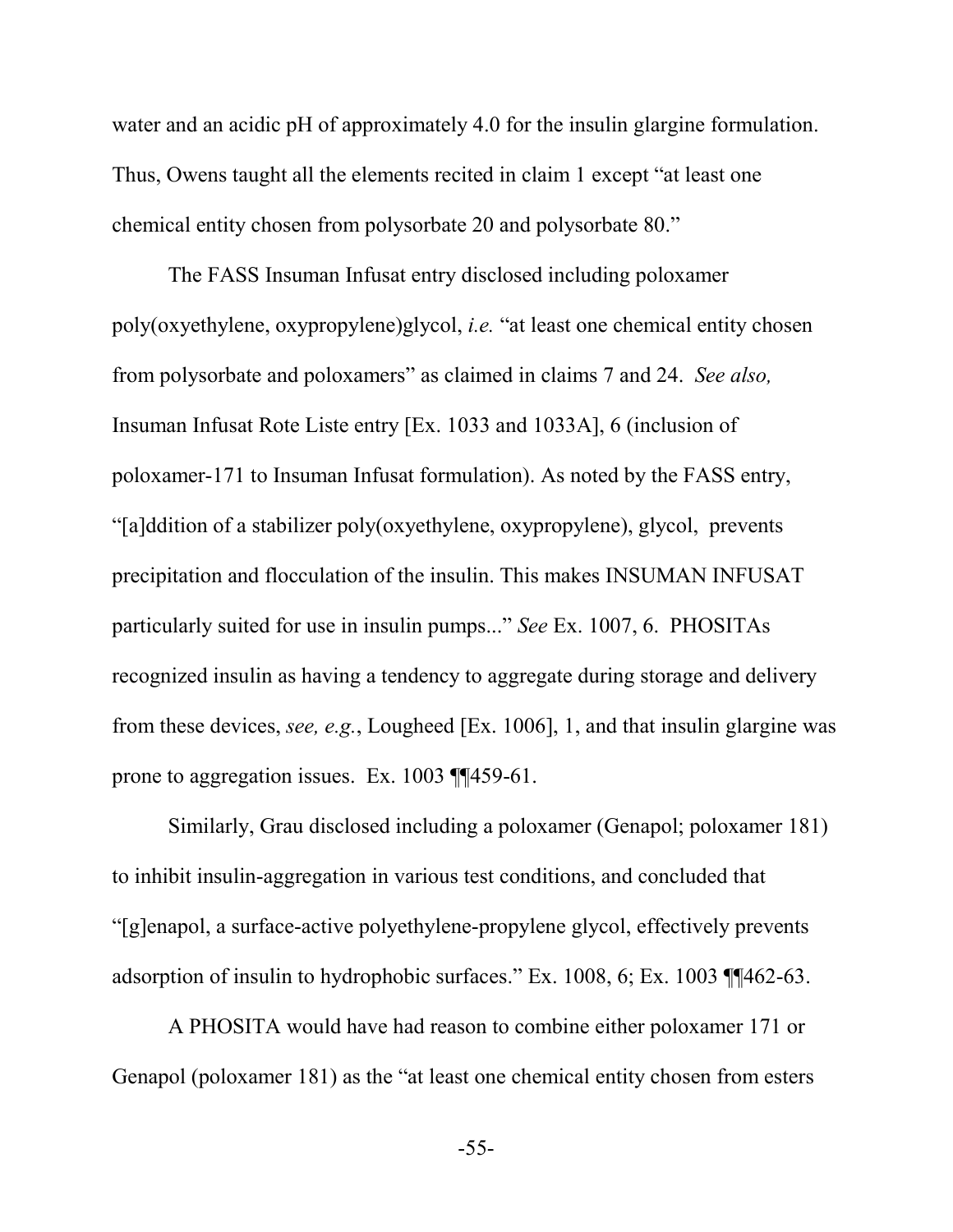and ethers of polyhydric alcohols" as claimed in claim 1. Given the commercial availability of the Insuman Infusat product, and thus the established precedence by a regulatory agency that insulin formulations including poloxamer were safe and effective for use in diabetes treatment and with knowledge of the base formulation taught in Owens, a PHOSITA would have had ample reason to add at least a poloxamer as disclosed in the Insuman Infusat FASS entry. Moreover, Grau's work would have informed a PHOSITA that poloxamer 181 would have also inhibited or eliminated insulin's propensity to aggregate. *See* Ex. 1003 ¶¶457-64.

Claim 1 was obvious over Owens and Insuman Infusat or Grau.

#### **2. Dependent Claims 2, 3 and 8 were Obvious Over Owens and Insuman Infusat Reference or Grau**

The limitations of claims 2, 3 and 8 are recited above. *See* §V.B.1, *supra*. As set forth, Owens disclosed the inclusion of m-cresol in the insulin glargine formulations. Ex. 1005, 3-4; Ex. 1003 ¶466. Cresol was a known preservative and a derivative of phenol, as confirmed by the '930 patent. *See* Ex. 1003 ¶¶98-102; Ex. 1002, 4:32-34.

That the Owens insulin glargine pharmaceutical formulation contained a preservative such as cresol (a phenolic derivative) is not surprising. The insulin formulations in Insuman Infusat and Grau included phenol (claims 2 and 8) as a preservative. *See* Ex. 1007, 5; Ex. 1008, 1.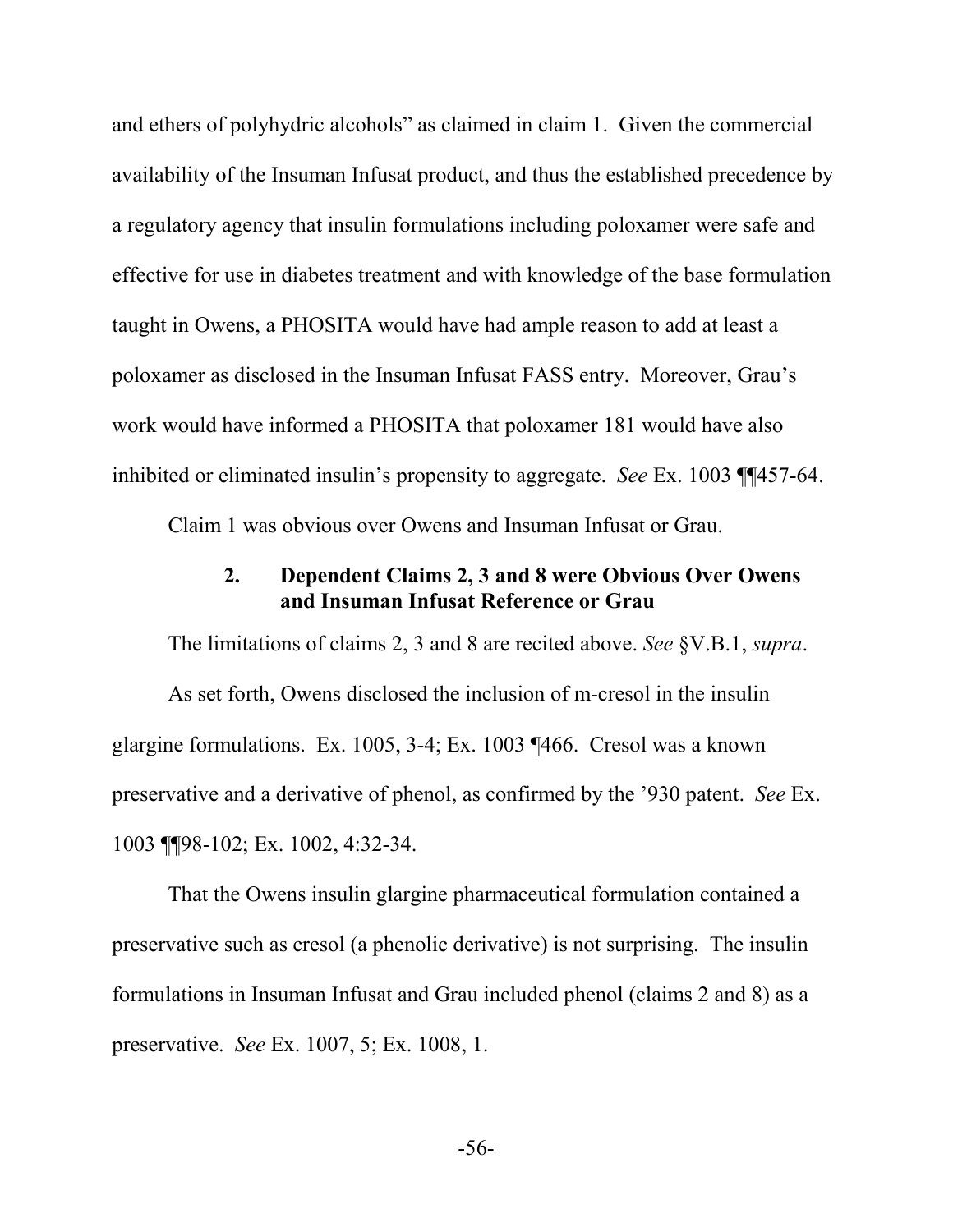A PHOSITA had ample reason to include cresol (a preservative and derivative of phenol), as taught by Owens. Claims 2, 3 and 8 were obvious over Owens and Insuman Infusat or Grau.

### **3. Dependent Claim 4 was Obvious Over Owens and Insuman Infusat Reference or Grau**

The language of claim 4 is recited above. *See* §V.B.1, *supra*.

Owens disclosed including 15, 30, or 80 μg/ml zinc (or 2.295, 4.59, and 12.24 μmol/L, respectively), the insulin glargine formulations. Ex. 1005, 3-4; Ex. 1003 ¶470.

Owen's inclusion of zinc in the insulin glargine formulations was not surprising or inventive. Since the 1950s, zinc has been added to commercial insulin formulations to prolong insulin activity *in vivo*, including to the commercially available Insuman Infusat formulation and the insulin formulation in Grau. Ex. 1007, 5; Ex. 1008, 1; Ex. 1003 ¶¶471-72. Owens tested the various amounts of zinc to determine the zinc amounts that would further prolong insulin release and activity. *See* Ex. 1005, 1. A PHOSITA had reason to include zinc, as taught by Owens, in an insulin pharmaceutical formulation as claimed in claim 4.

### **4. Dependent Claims 5, 9 and 17 were Obvious Over Owens and Insuman Infusat Reference or Grau**

The limitations of claims 5, 9 and 17 are recited above. *See* §V.B.1, *supra*.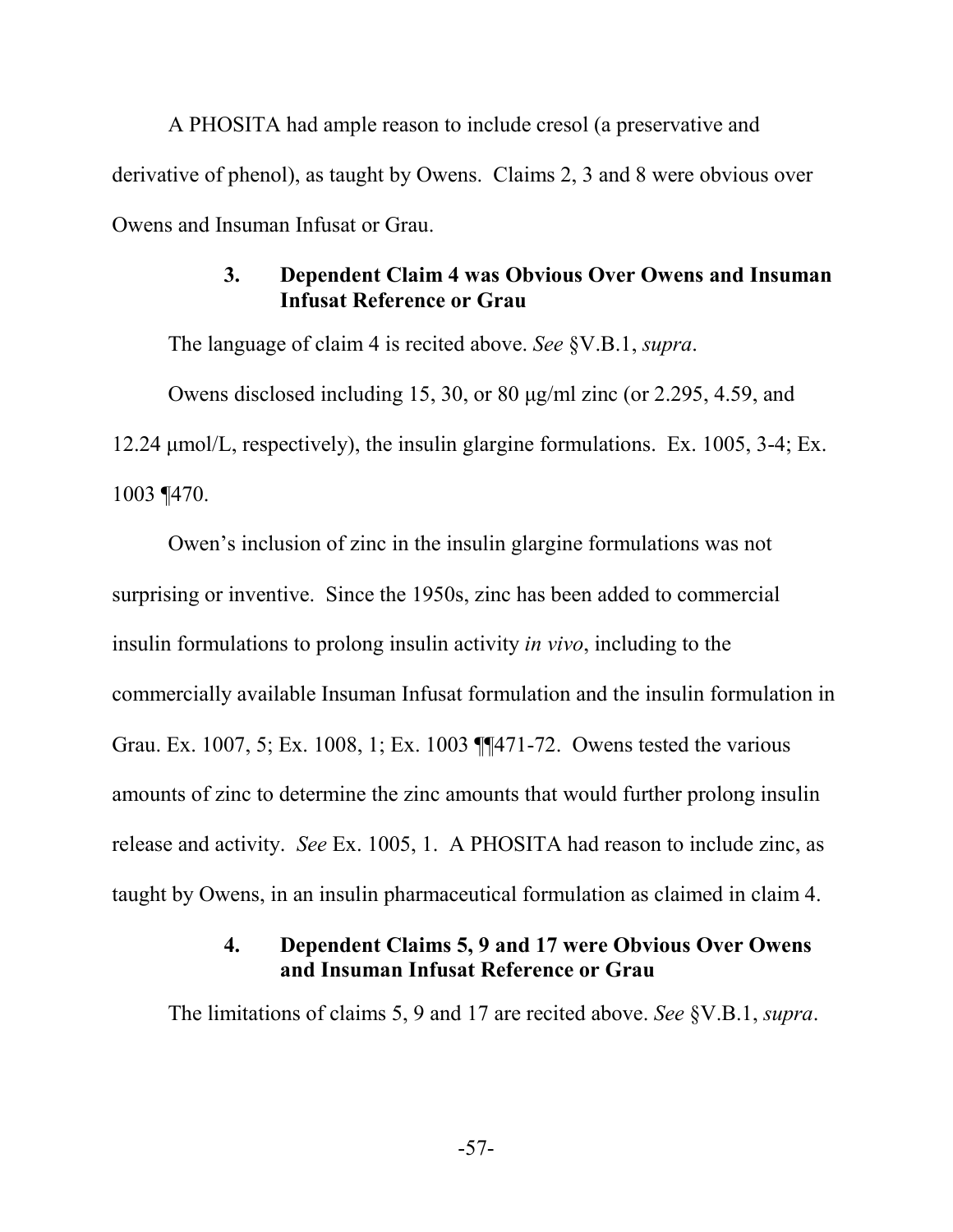Owens included glycerol in the disclosed insulin glargine formulations. Ex. 1005, 3-4; Ex. 1003 ¶474.

Owen's inclusion of glycerol, an isotonicizing agent, to the insulin glargine formulation was neither surprising nor inventive. Isotonicizing (or isotonic) agents, such as glycerol, are routinely added to parenteral or subcutaneous formulations, including to the insulin formulations disclosed in Insuman Infusat and Grau, to prevent cell lysis and the attendant pain. *See* Ex. 1007, 5; Ex. 1008, 1; Ex. 1003 ¶¶474-77. Although Owens does not teach the exact concentration of glycerol to use in insulin glargine formulations, Grau teaches a 16 mg/ml glycerol content (or 173 mM) for the poloxamer insulin formulation, and Insuman Infusat teaches 20 mg/mL glycerol (or 217.1 mM), *i.e.,* within the claimed range of 100- 250 mM in claim 17. *See* Ex. 1008, 1; Ex. 1003 ¶476.

A PHOSITA thus had reason to include an isotonicizing agent such as glycerol, as taught by Owens and Insuman Infusat or Grau, in an insulin glargine pharmaceutical formulation as claimed in claims 5, 9 and 17. Ex. 1003 ¶¶474-77.

### **5. Dependent Claims 6 and 7 were Obvious Over Owens and Insuman Infusat or Grau**

The limitations of claims 6 and 7 are recited above. *See* §V.B.1, *supra*.

Owens disclosed the insulin glargine formulations as an acidic pH 4.0 formulation. Ex. 1005, 3-4; Ex. 1003 ¶479. Having a pH of an insulin glargine formulation fall in the pH range recited in claims 6 and 7 is not surprising or

-58-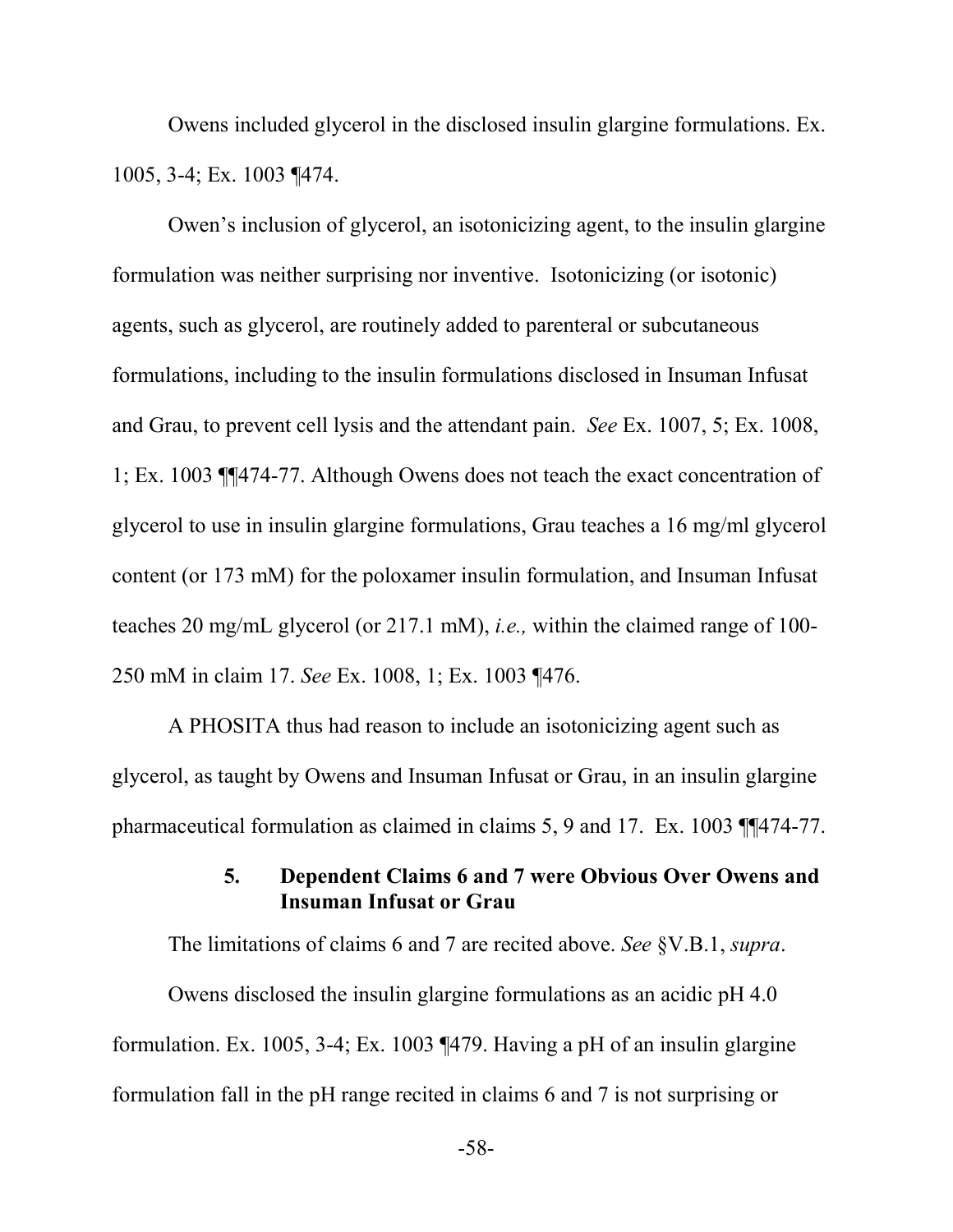inventive. A PHOSITA would have known well before the earliest priority date of the '930 patent that the amino acid substitutions in insulin glargine make it most soluble in an acidic (pH 4.0) environment. *See, e.g.*, Ex. 1005, 1; Ex. 1003 ¶¶479- 81. A PHOSITA had reason to use the pH range of an insulin glargine formulation, as taught by Owens, which falls in the range of "from 3.5 to 6.8" (claim 6) or "from 3.5 to 4.5" (claim 7). Claims 6 and 7 were obvious over Owens and Insuman Infusat or Grau.

#### **6. Dependent Claims 10, 11 and 20 were Obvious over Owens and Insuman Infusat or Grau**

The limitations of claims 11, 12 and 20 are recited above. *See* §V.B.1, *supra*. Grau and Insuman Infusat disclosed including a Tris buffer in the insulin formulations. *See* Ex. 1008, 1 (50 mM of tris-hydroxymethyl)-aminomethane (Tris)); Ex. 1007, 5 (trometamol component). The purpose of a buffer compound in a pharmaceutical formulation is to maintain a specific pH environment, the same purpose fulfilled by the Tris buffer of Grau and Insuman Infusat. *See* Ex. 1003 ¶¶483-84. A PHOSITA had reason to combine a buffer with Owens to inhibit or eliminate insulin-aggregation with a reasonable expectation of success. Claims 10, 11 and 20 were obvious over Owens and Insuman Infusat or Grau.

### **7. Dependent Claims 12 and 13 were Obvious Over Owens and Insuman Infusat or Grau**

The limitations of claims 12 and 13 are recited above. *See* §V.B.1, *supra*.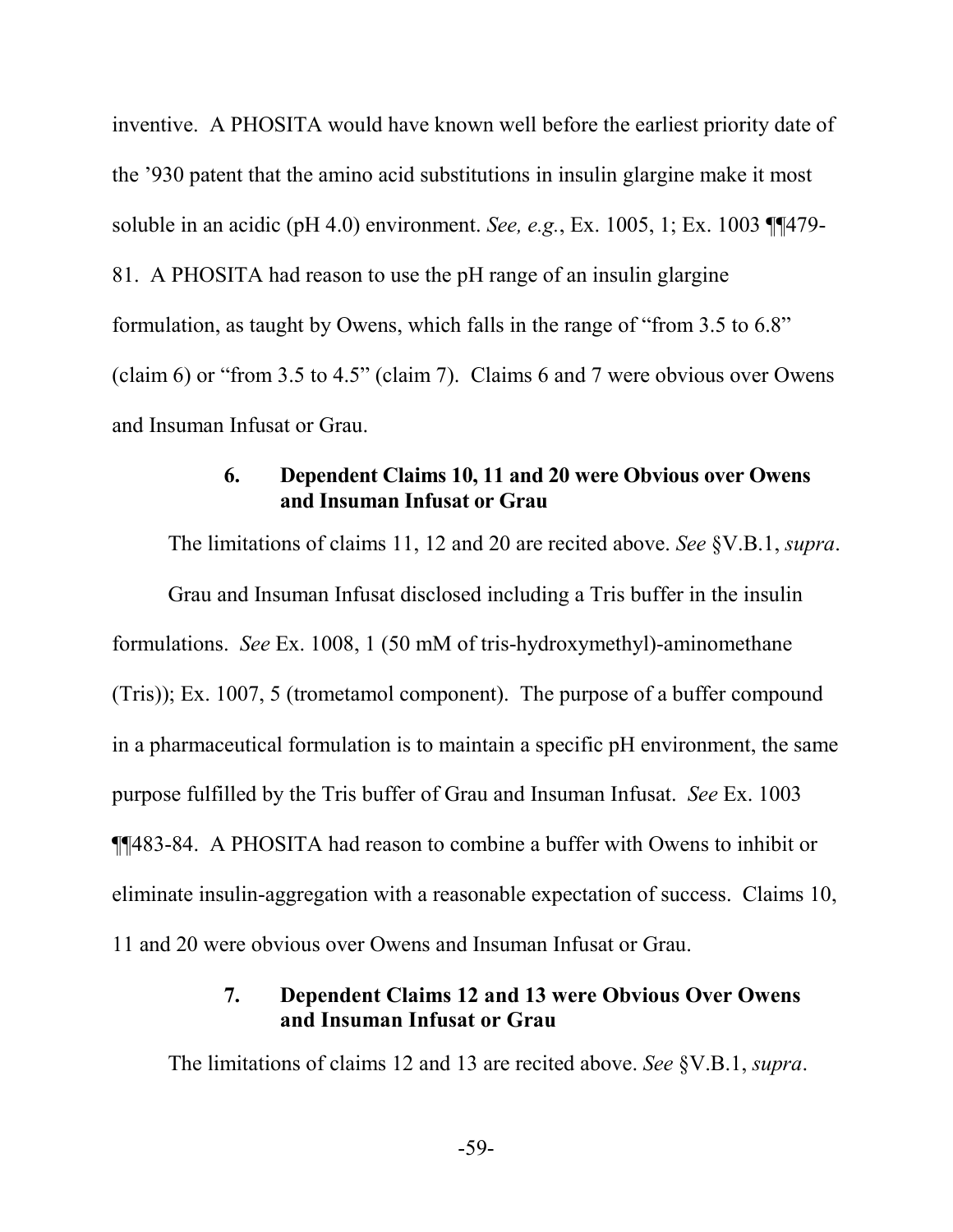Owens disclosed " $21^{\text{A}}$ -Gly-30<sup>B</sup>a-L-Arg-30<sup>B</sup>b-L-Arg-human insulin equimolar to 100 U human insulin" formulations. Ex. 1005, 3-4; Ex 1003 ¶486. A PHOSITA would have known that insulin glargine has a molecular weight of 6063 g/mol, and that 100 U of insulin glargine is equivalent to about 3.6 mg insulin glargine per mL. Ex. 1003 ¶¶486-88. A PHOSITA would have recognized that 100 U of insulin glargine is equivalent to 600 nmol/mL, which is within the concentration ranges recited in both claims 12 and 13.

For these reasons, claims 12 and 13 were obvious over Owens and Insuman Infusat or Grau.

### **8. Dependent Claims 14, 15 and 16 were Obvious Over Owens and Insuman Infusat or Grau**

The limitations of claims 14, 15 and 16 are recited above. *See* §V.B.1, *supra*. Insuman Infusat and Grau disclosed including a poloxamer to inhibit insulinaggregation in various test conditions, and found that insulin concentration, chemical stability and biological potency were maintained in the presence of the poloxamer. Ex. 1007, 5-6 ("Addition of a stabilizer poly(oxyethylene, oxypropylene), glycol, prevents precipitation and flocculation of the insulin."); Ex. 1008, 4-5, Tables 2-3; Ex. 1003 ¶¶490-91. Grau concluded that "[g]enapol, a surface-active polyethylene-propylene glycol, effectively prevents adsorption of insulin to hydrophobic surfaces…. The data demonstrate good stability in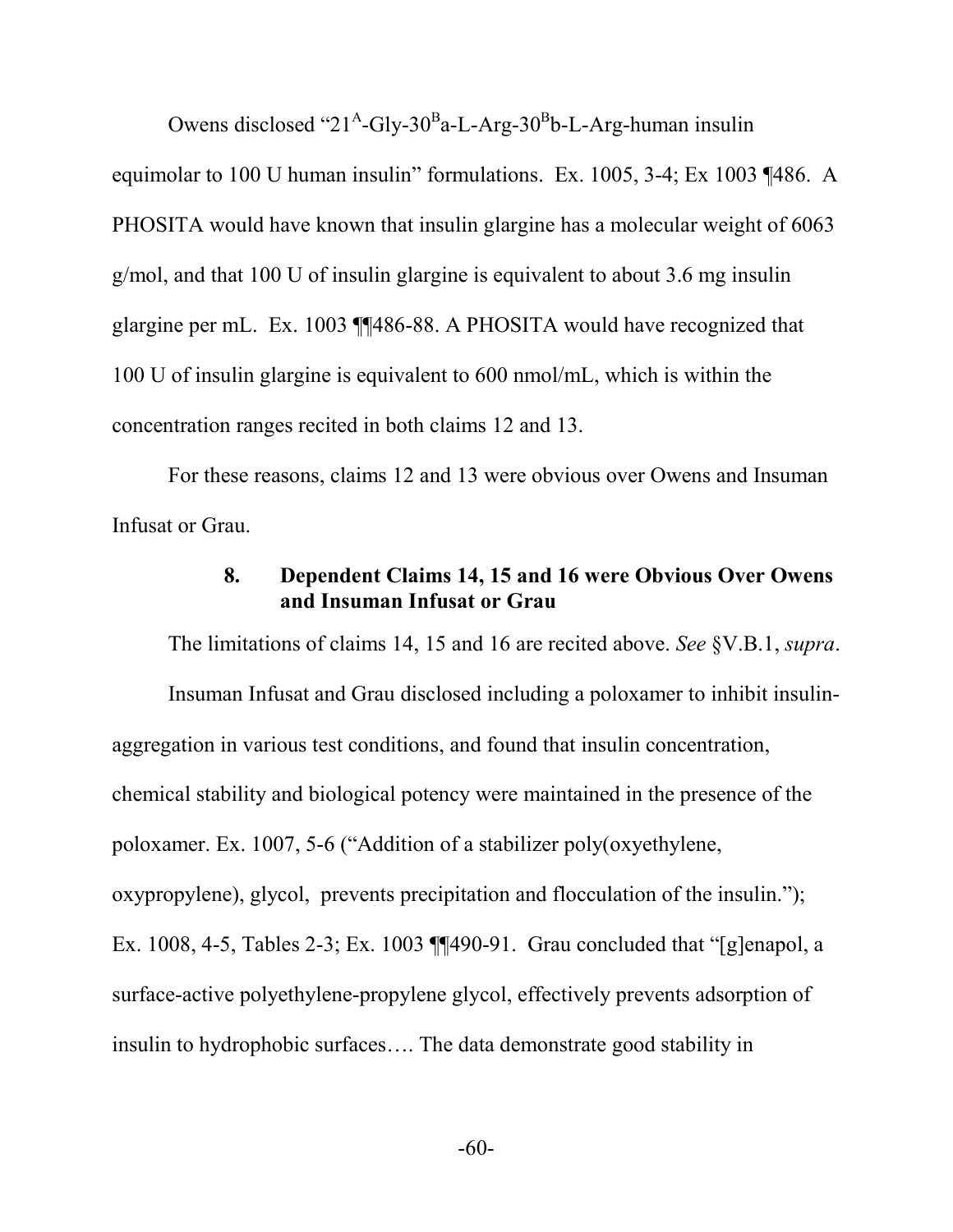accelerated laboratory tests and after as long as 5 mo between refills in vivo." Ex. 1008, 4-5.

The claimed concentration ranges of "5-200  $\mu$ g/ml" and "5-120  $\mu$ g/ml" are taught in Insuman Infusat and Grau, which disclosed including "poly(oxyethylene oxypropylene)glycol 0.01 mg" (*i.e.*, 10 μg/ml) or "10 μg/ml polyethylenepolypropylene glycol (Genapol)," respectively. Ex. 1007, 5; Ex. 1008, 1. The slightly narrowed range of claim 16, which recites "20-75 μg/ml" was obviated by Insuman Infusat and Grau's 10 μg/ml poloxamer levels. Not only is the 10 μg/ml poloxamer levels essentially overlapping with the claimed range, *see Titanium Metals,* 778 F.2d at 783, a PHOSITA would have reason, and would have tested and optimized the poloxamer levels taught by Insuman Infusat or Grau. *Peterson*, 315 F.3d at 1330; *Ethicon*, App. 2015-1696, slip op. 12; Ex. 1003 ¶¶490-94; *see also Aller*, 220 F.2d at 456; *Galderma*, 737 F.3d at 739.

Accordingly, a PHOSITA had reason to combine a poloxamer at the concentration taught by Insuman Infusat and Grau with the insulin glargine formulation disclosed in Owens to inhibit or eliminate insulin-aggregation with a reasonable expectation of success. Ex. 1003 ¶¶490-94. Claims 14, 15 and 16 were obvious over Owens and Insuman Infusat or Grau.

## **9. Dependent Claim 18 was Obvious Over Owens and Insuman Infusat or Grau**

The language of claim 18 is recited above. *See* §V.B.1, *supra*.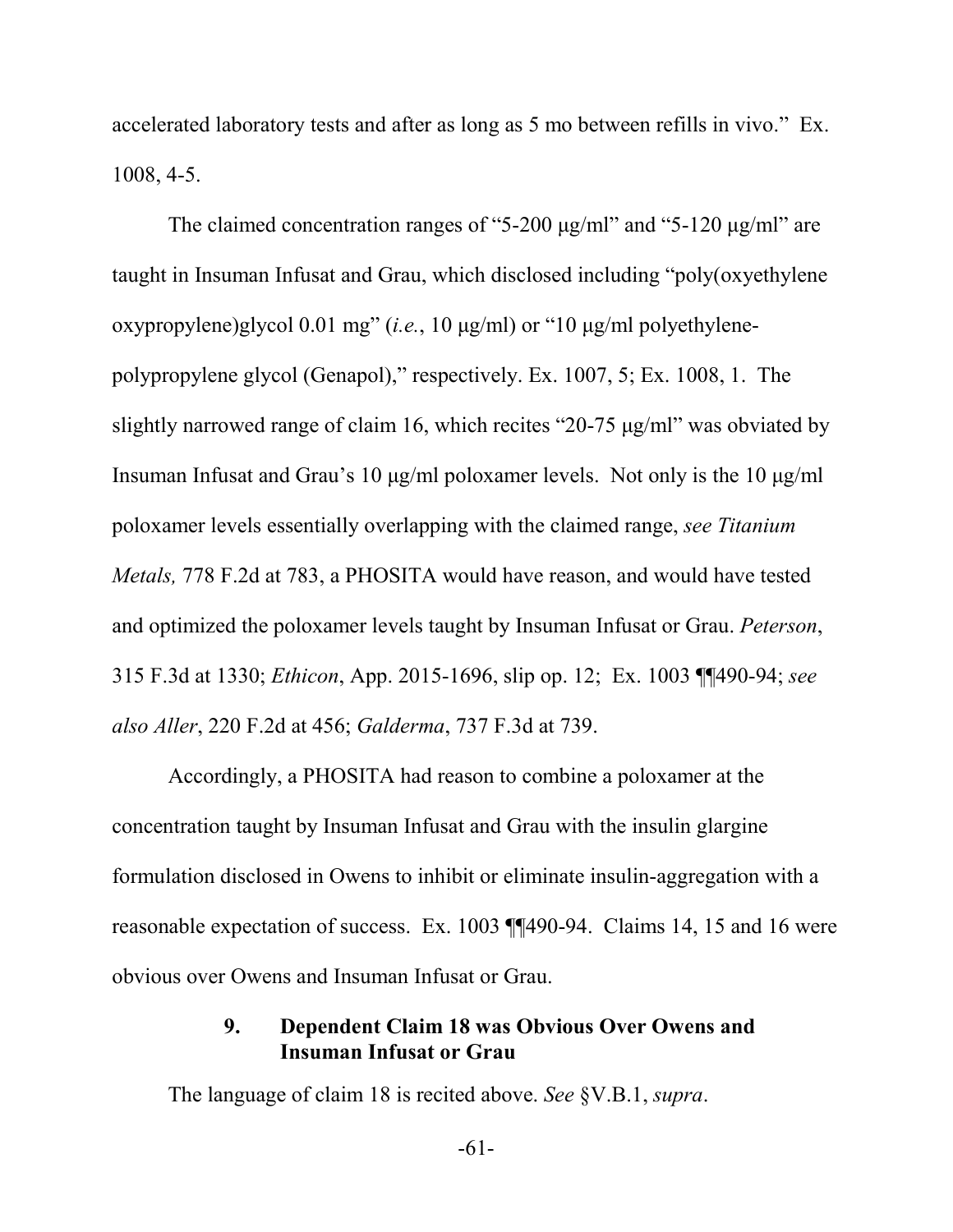Owens taught preparing an insulin glargine solution and adjusting the pH of the solution to 4.0 using hydrochloric acid and sodium hydroxide. Ex. 1005, 3-4. Moreover, Insuman Infusat and Grau further taught the addition of a Tris base as a buffering agent for the insulin formulation. Ex. 1007, 5; Ex. 1008, 1; Ex. 1003 ¶496.

Accordingly, in view of the teachings of Owens and Insuman Infusat or Grau, it would have been obvious to add an acid, alkali or salt as recited in claim 18, with a reasonable expectation of success. Ex. 1003 ¶¶496-97. Claim 18 was obvious over Owens and Insuman Infusat or Grau.

## **L. Ground 8: Dependent Claim 19 was Obvious Over Owens and Insuman Infusat or Grau and Lougheed**

The language of claim 19 is recited above. *See* §V.B.1, *supra*.

Lougheed disclosed the testing of commonly used "salts, buffers and alcohols", including sodium chloride at a concentration of 0.9% (equivalent to 154 mM), in insulin formulations, including in combination with sodium dodecyl sulfate (SDS). Ex. 1006, 5-6, Tables 4 and 6; Ex. 1003 ¶499. While the exemplary NaCl concentration is slightly over the claimed range of "up to 150 mM", a PHOSITA would have had reason, with a reasonable expectation of success to combine sodium chloride, as encouraged by Lougheed, with the claimed insulin formulation. The '930 patent provides no evidence of the criticality of the NaCl concentration claimed. *See Aller*, 220 F.2d at 456; accord *Galderma*, 737 F.3d at

-62-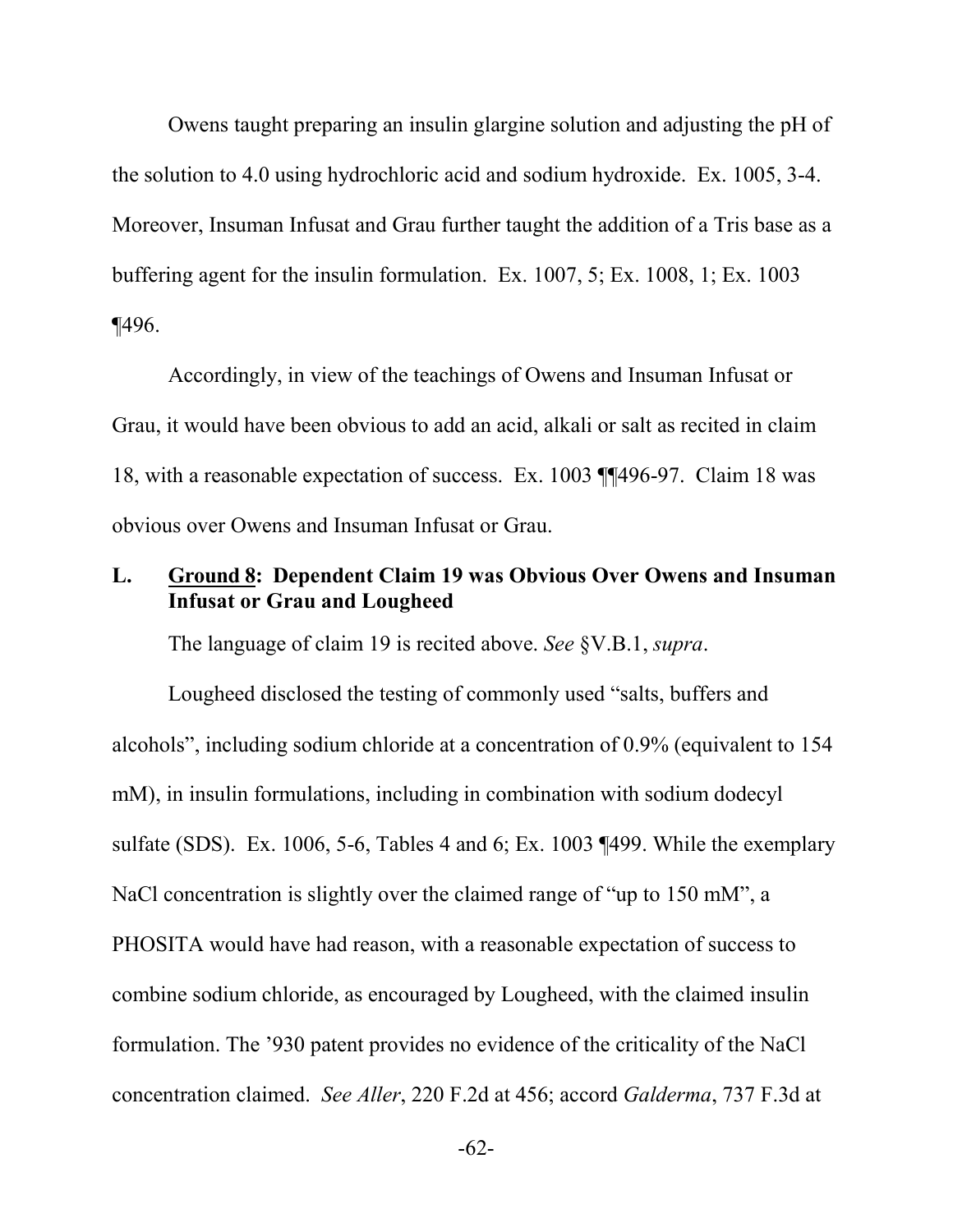739. Moreover, a PHOSITA would have known to reduce the amount of sodium chloride (*i.e.,* lower than 154 mM NaCl) in order to compensate for other components in the formulation. Ex. 1003 ¶500. In light of Lougheed's use of NaCl, as well as a deviation from the claimed range within acceptable error standards when making physiological saline solution, Dr. Yalkowsky confirms that neither the '930 patent nor other knowledge in the art would have suggested a concentration change from 154 mM to 150 mM NaCl would have been critical or unobvious. *Id.* ¶500.

Claim 19 was obvious over Owens and Insuman Infusat or Grau and Lougheed. Ex. 1003 ¶¶497-501.

#### **M. Secondary Considerations Cannot Preclude Obviousness.**

Although the patentee may offer secondary considerations of nonobviousness, any such evidence would be "insufficient" to "overcome the strong [case] of obviousness" here. *Pfizer, Inc. v. Apotex, Inc.,* 480 F.3d 1348, 1372 (Fed. Cir. 2007). Sanofi-Aventis has the burden of production for any evidence of patentability. *Id.* 1360. Mylan nonetheless preliminarily addresses some positions Sanofi-Aventis might take.

#### **1. The Addition of a Nonionic Surfactant as Recited in the '930 Patent Was Completely Expected**

While the '930 patent claims that it "surprisingly found that the addition of surfactants can greatly increase the stability of acidic insulin preparations," Sanofi-

-63-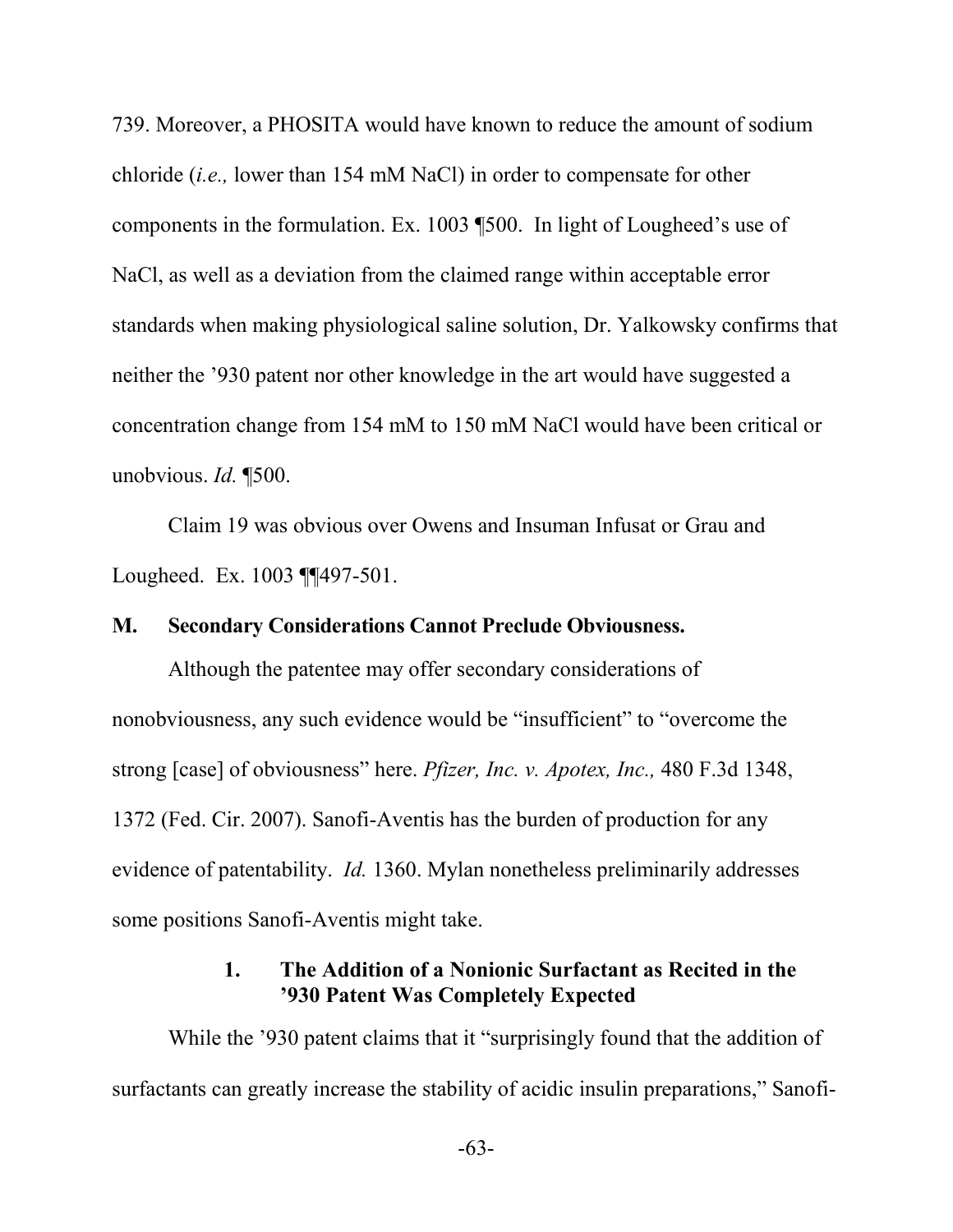Aventis' surprise was unfounded. Not only did the prior-art test species within the broadly claimed polysorbates and poloxamers disclosed in the '930 patent, but the '930 patent in experimental examples used the same two polysorbates: polysorbate 20 (Tween20) and polysorbate 80 (Tween 80), that worked optimally in the priorart. *See* Ex. 1006 at 4. Sanofi-Aventis cannot reasonably assert that that the addition of known pharmaceutical surfactants to the known and available prior-art LANTUS<sup>®</sup> 2000 insulin glargine formulations achieved any unexpected result. Ex. 1003 ¶503. On the contrary, it was entirely expected that the addition of nonionic surfactants as claimed in the '930 patent would have worked, as shown by the prior-art. *In re Skoll*, 523 F.2d 1392, 1397 (CCPA 1975) (expected results indicate obviousness). Similarly, there is no evidence of record of a long-felt need, failure of others or industry acclaim for an insulin glargine formulation with a polysorbate or poloxamer. Ex. 1003 ¶¶504-08.

### **2. Copying By Generic Drug Makers Is Irrelevant.**

If Sanofi-Aventis argues that Mylan and other generic drug companies seek to copy the invention of the '930 patent by commercializing generic versions of insulin glargine, this would fail to support non-obviousness. Copying "is required for FDA approval" of generic drugs, any "evidence of copying in the [generic drug] context is not probative of nonobviousness." *Bayer Healthcare Pharms., Inc. v. Watson Pharms., Inc*., 713 F.3d 1369, 1377 (Fed. Cir. 2013).

-64-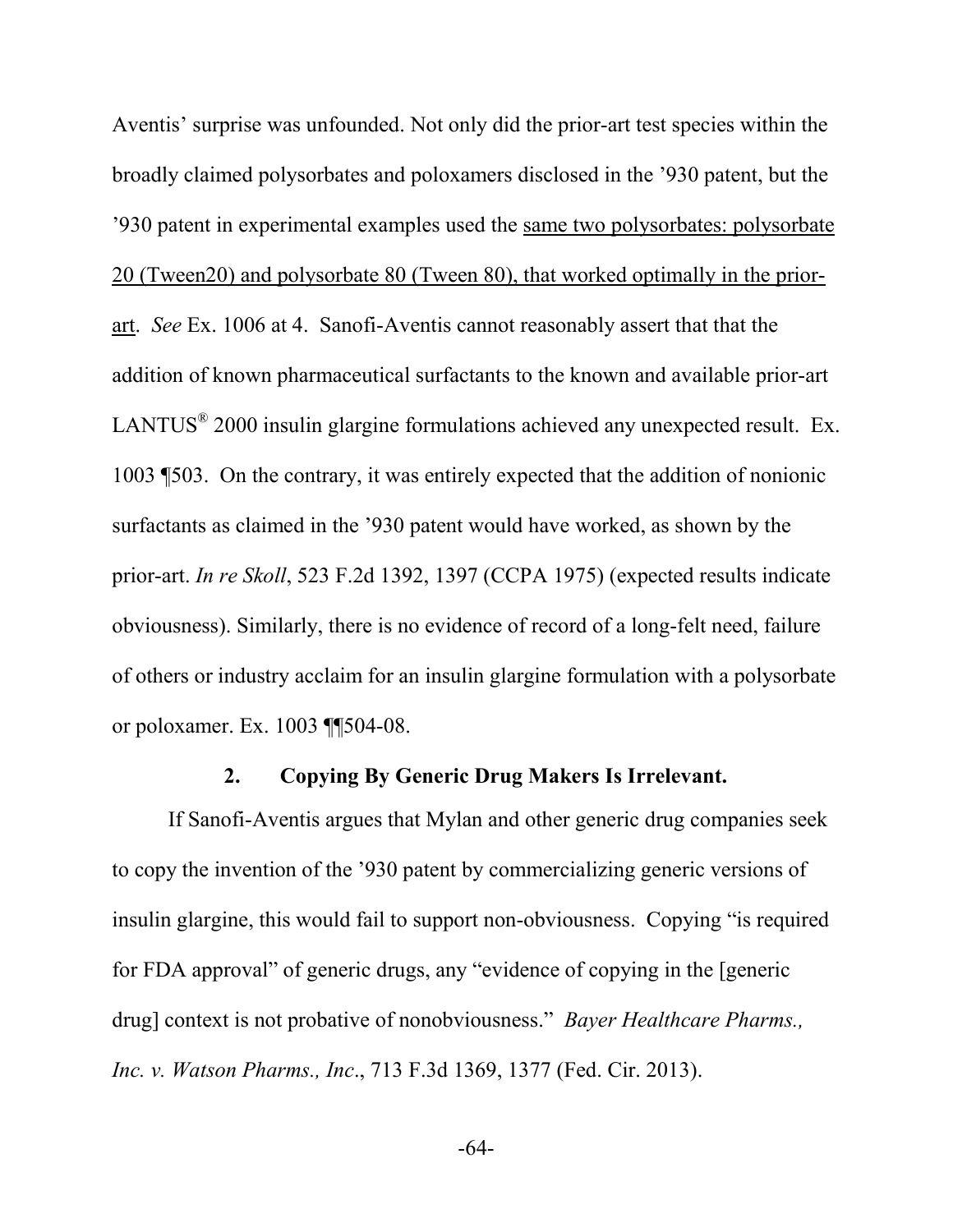Dated: June 5, 2017 /Jeffrey W. Guise

Jeffrey W. Guise, Ph.D. Lead Counsel Reg. No. 34,613 Wilson Sonsini Goodrich & Rosati PC 650 Page Mill Road Palo Alto, CA 94304 Telephone: (858) 350-2225 Facsimile: (650) 493-6811 E-mail: jguise@wsgr.com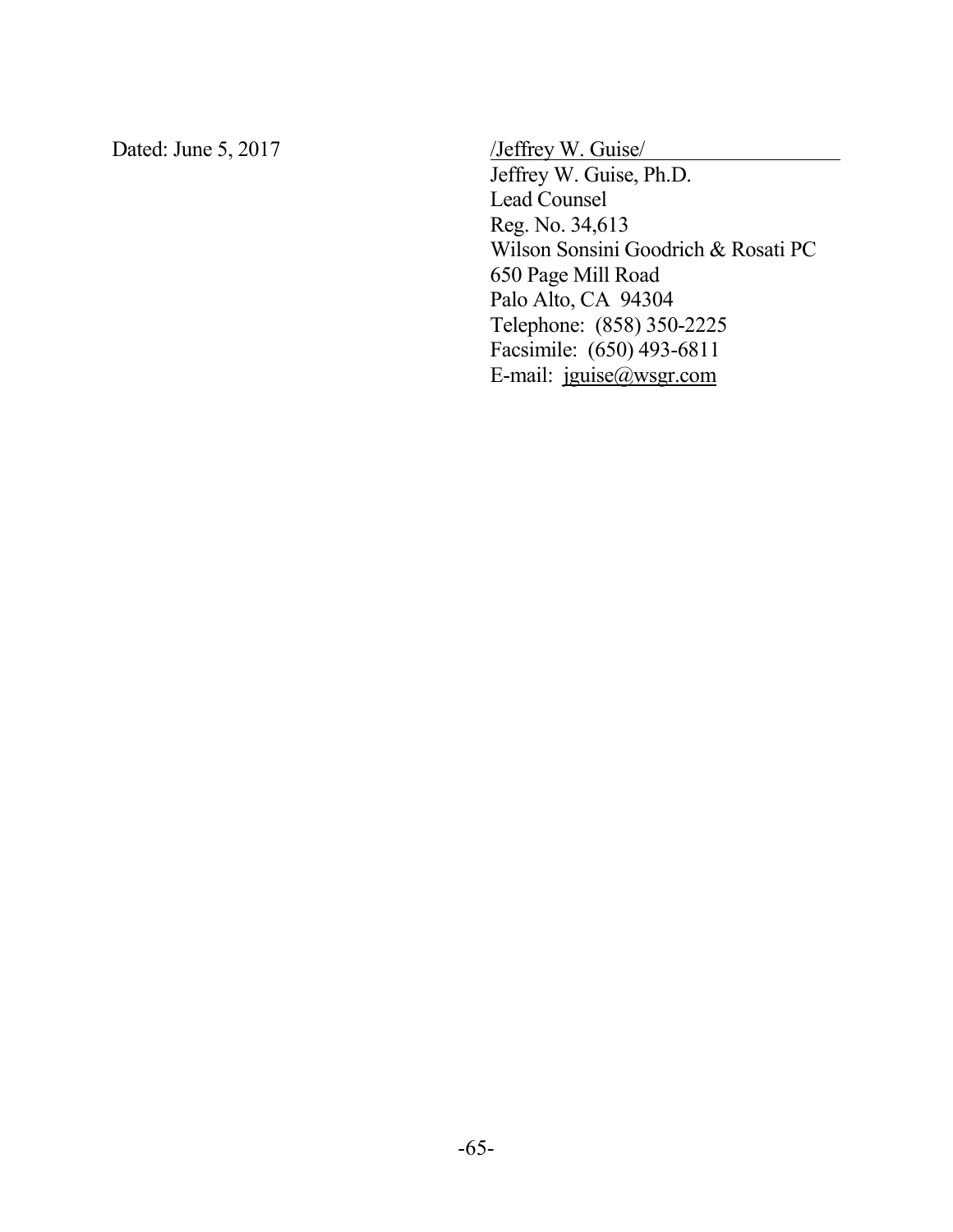#### **CERTIFICATION UNDER 37 C.F.R.** §**42.24(d)**

Under the provisions of 37 C.F.R. §42.24(d), the undersigned hereby certifies that the word count for the foregoing Petition for Inter Partes Review totals 13,736, which is less than the 14,000 allowed under 37 C.F.R. 42.24(a)(i). In accordance with 37 C.F.R. 42.24(a), this word count does not include table of contents, table of authorities, mandatory notices under §42.8, certificate of service or word count, or appendix of exhibits or claim listing.

Dated: June 5, 2017 /Jeffrey W. Guise

Jeffrey W. Guise, Ph.D., Lead Counsel Reg. No. 34,613